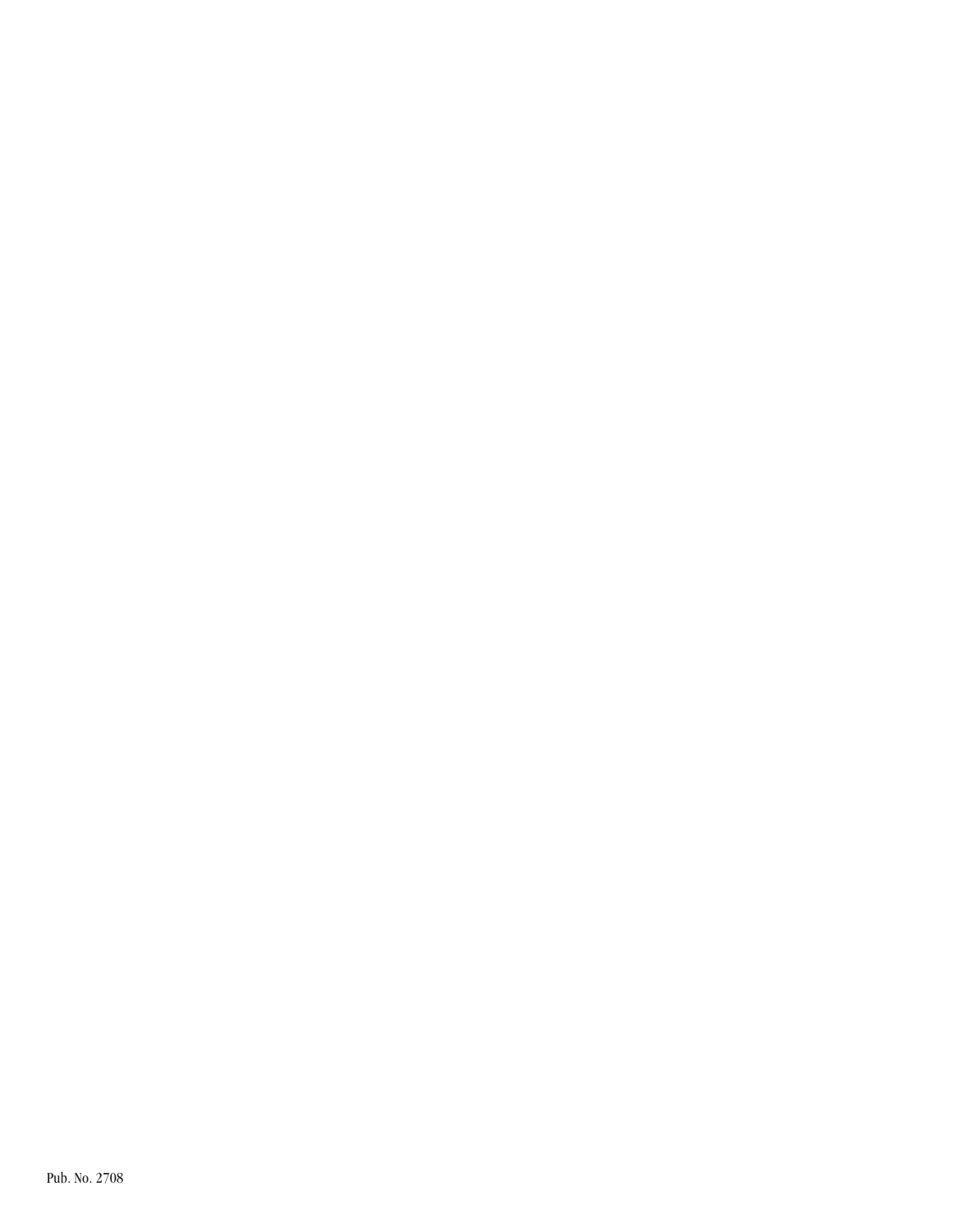

## **Sea Basing and Alternatives for Deploying and Sustaining Ground Combat Forces**

July 2007

The Congress of the United States Gongressional Budget Office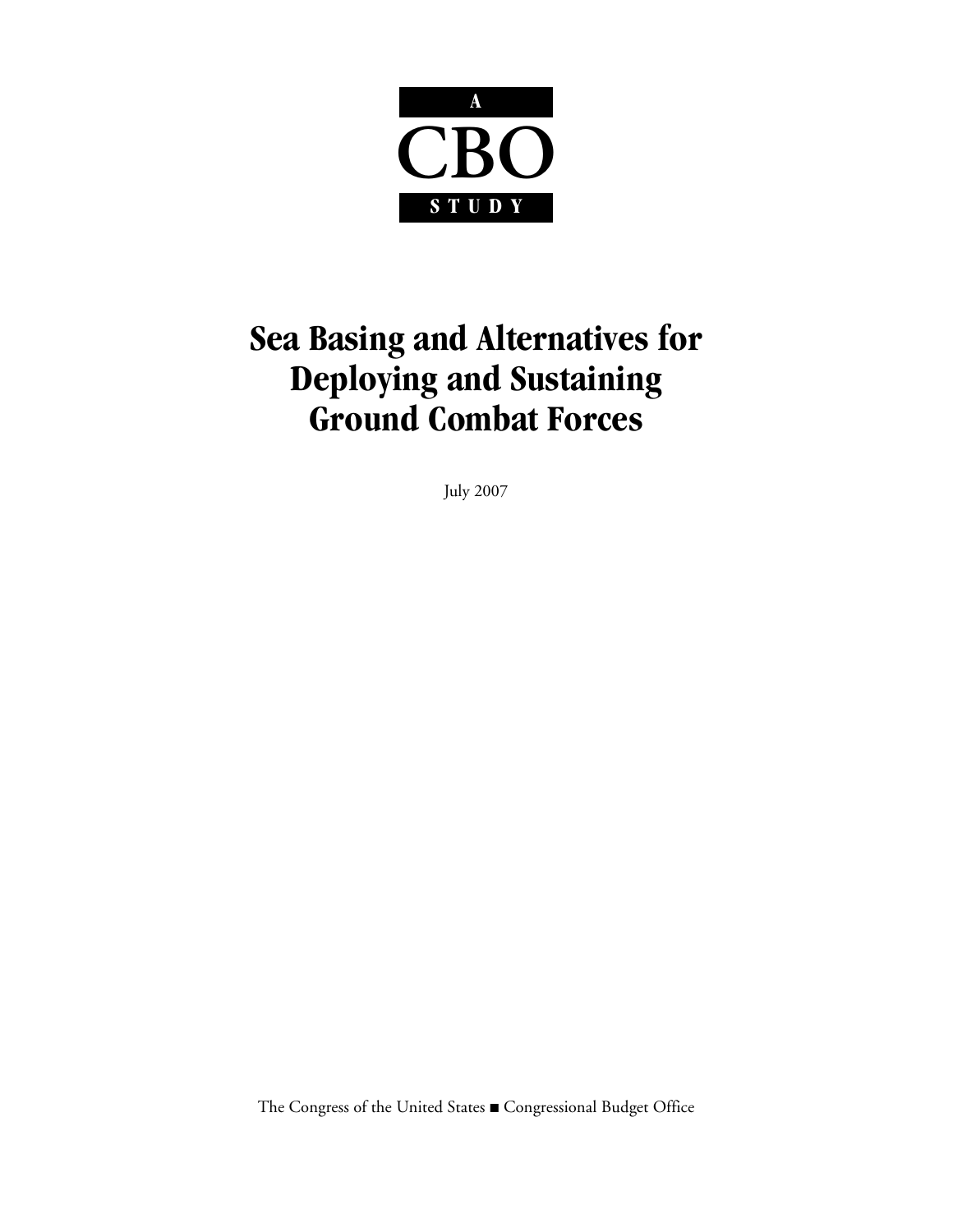## **Notes**

All costs in this study are presented in constant fiscal year 2008 dollars.

The cover illustrates an early U.S. Navy conceptual drawing of a sea base operating in support of ground forces. A large, medium-speed roll-on/roll-off ship (top) and an intratheater highspeed vessel (bottom) are shown alongside a notional mobile landing platform (center) with two air-cushion landing craft parked on its stern.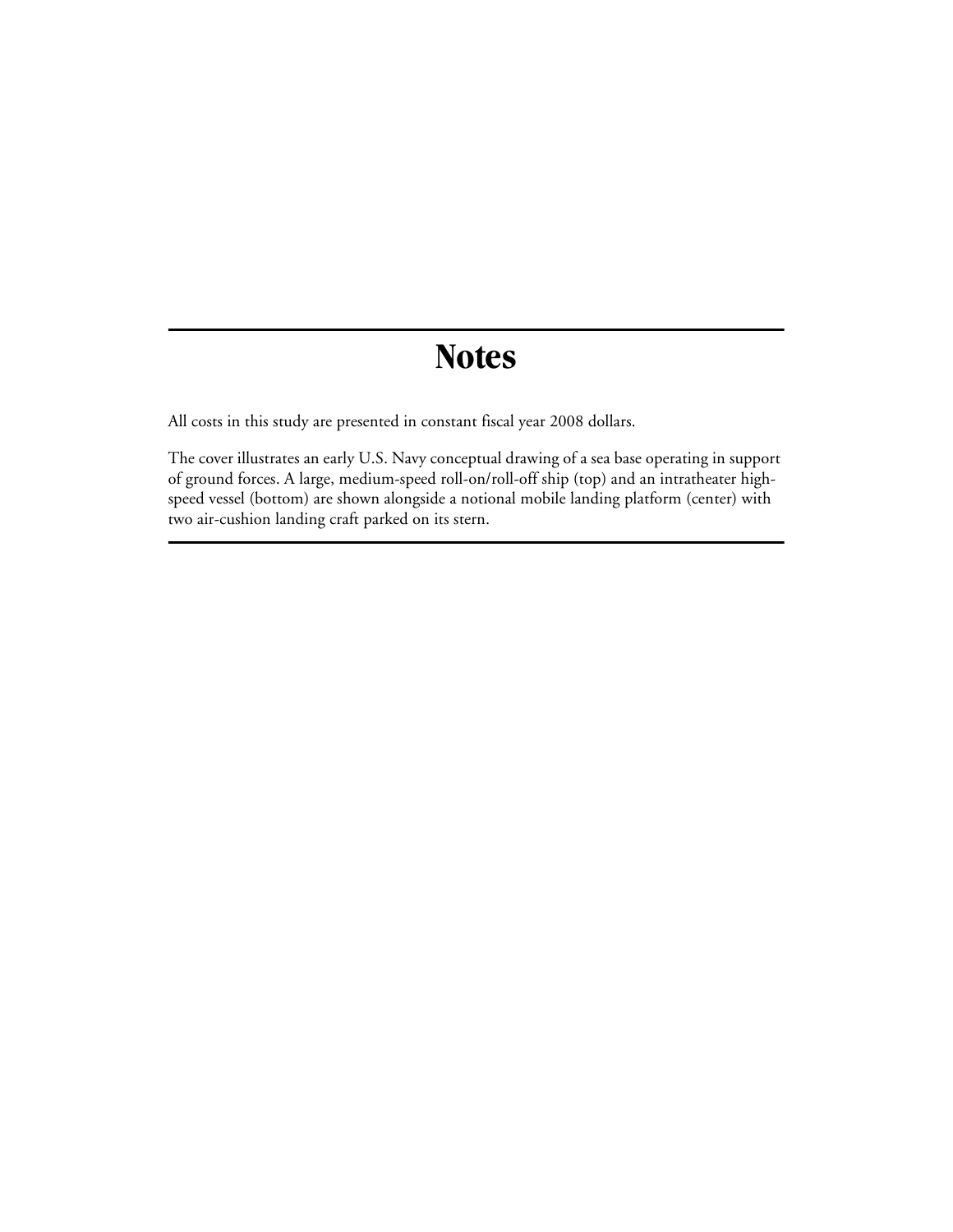

**T**he United States Marine Corps and Army have long maintained expeditionary forces organized and equipped to be rapidly moved and inserted into combat with little reliance on access to local bases or infrastructure. Recognizing the vulnerability of forces that are dependent on local access (as U.S. forces have been in Afghanistan and Iraq), the Department of Defense (DoD) is improving its expeditionary capabilities across all of the military services. Prominent among those efforts is the Navy's plan to field a 14-ship squadron—the Maritime Prepositioning Force (Future), or MPF(F)—that would be capable of deploying, employing, and sustaining a Marine expeditionary brigade with little or no need for access to local bases or other infrastructure.

This Congressional Budget Office (CBO) study—prepared at the request of the Ranking Member of the Subcommittee on Sea Power and Expeditionary Forces of the House Committee on Armed Services—looks at the capabilities and costs associated with MPF(F) and sea basing in general as well as other approaches that DoD might take to improve its expeditionary capabilities. The study compares the advantages, disadvantages, and costs of eight alternative systems—five that would involve the sea basing of ground forces and three that would use aircraft to directly deliver forces and supplies. In keeping with CBO's mandate to provide objective, impartial analysis, this study makes no recommendations.

David Arthur of CBO's National Security Division prepared the study under the supervision of J. Michael Gilmore. Raymond Hall and David Newman of CBO's Budget Analysis Division prepared most of the cost estimates under the supervision of Sarah Jennings. Donald Marron and David Moore of CBO, and Robert Work of the Center for Strategic and Budgetary Assessments, provided thoughtful comments. (The assistance of an outside reviewer implies no responsibility for the final product, which rests solely with CBO.)

Christine Bogusz edited the study, and Kate Kelly proofread it. Cynthia Cleveland produced drafts of the study. Maureen Costantino designed the cover and prepared the study for publication. Lenny Skutnik printed copies of the study, Linda Schimmel coordinated the print distribution, and Simone Thomas prepared the electronic version for CBO's Web site (www.cbo.gov).

Pet A Clinger

Peter R. Orszag Director

July 2007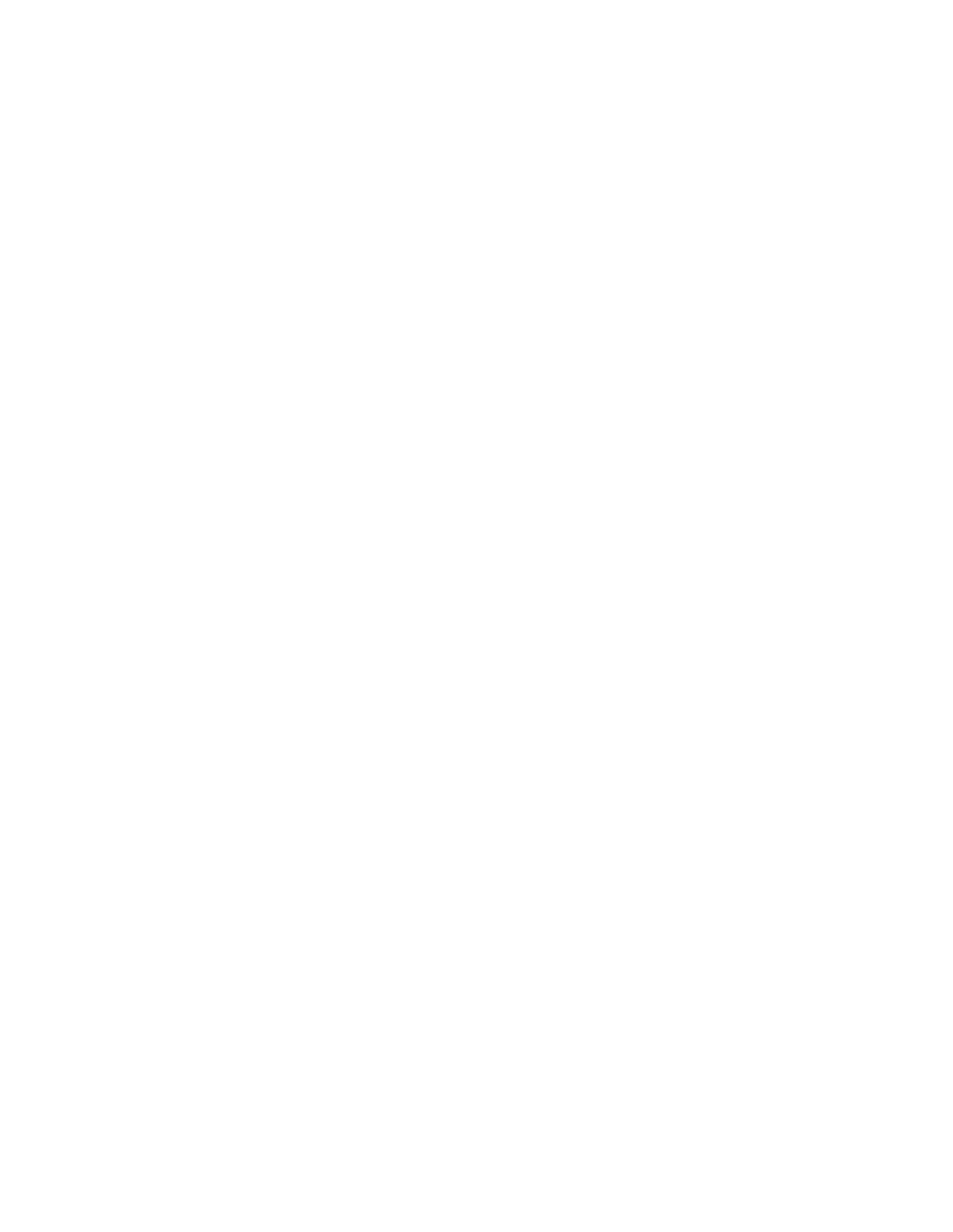

*[Summary](#page-8-0)**vii*

**[1](#page-16-0) [Expeditionary Ground Forces](#page-16-1)** *<sup>1</sup>* [The Evolution of U.S. Expeditionary Capabilities](#page-16-2) *1* [Operational Capabilities Desired for a Sea Base](#page-18-0) *3* [Equipment Plans for the MPF\(F\) Sea Base](#page-18-1) *3* [Employment Concept for the MPF\(F\) Sea Base](#page-21-0) *6* [Other Means of Employing Expeditionary Ground Forces](#page-24-0) *9*

#### **[2](#page-28-0) [Description of Access-Insensitive Systems for Employing and](#page-28-1)  [Sustaining Ground Forces](#page-28-1)** *13*

[Structuring Access-Insensitive Systems to Employ and Sustain](#page-28-2)  [Ground Forces](#page-28-2) *13* [Alternative Systems Examined By CBO](#page-29-0) *14*

#### **[3](#page-38-0) [Comparison of Access-Insensitive Systems for Employing and](#page-38-1) [Sustaining Ground Forces](#page-38-1)** *23*

[Sensitivity to Access Limitations](#page-38-2) *23* [Geographic Reach](#page-41-0) *26* Strategic Responsiveness *29* [Capability to Sustain a Ground Force](#page-46-0) *31*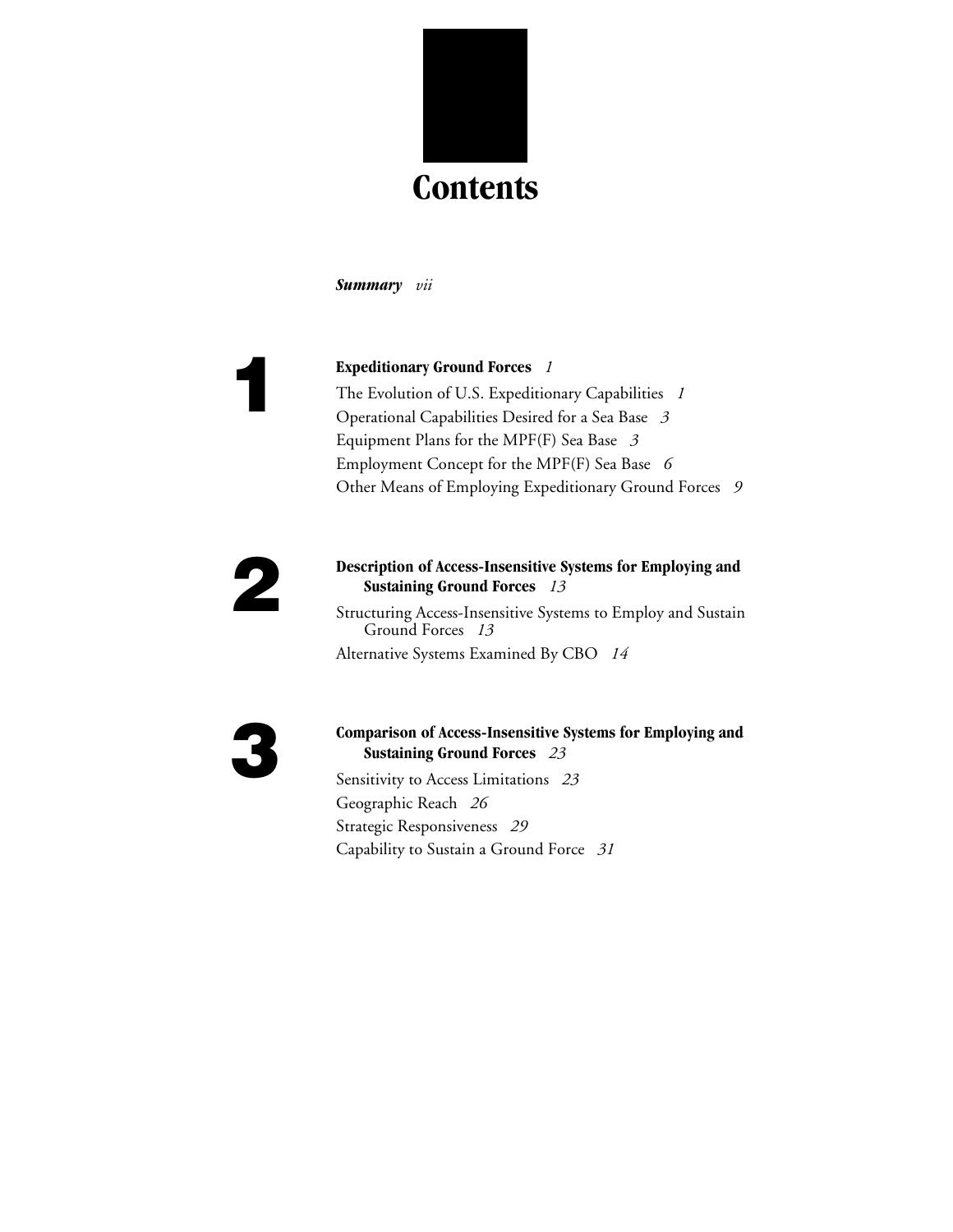#### **Tables**

| $S-1$ . | Capabilities and Costs of Alternative Systems Examined by CBO             | viii           |
|---------|---------------------------------------------------------------------------|----------------|
| $S-2$ . | Composition of Alternative Systems Examined by CBO                        | $\mathcal{X}$  |
| $1-1.$  | Ship Types in the Planned Maritime Prepositioning Force (Future) Sea Base | $\overline{4}$ |
| $2-1.$  | Approximate Size and Sustainment Requirements for Ground Units            | 14             |
| $2-2.$  | Composition of the Alternative Systems Examined by CBO                    | 15             |
| $2-3.$  | Costs of the Alternative Systems Examined by CBO                          |                |

#### **Figures**

| $S-1$ . | Responsiveness and Capacity of Existing Systems and Selected<br>Alternatives | xii |
|---------|------------------------------------------------------------------------------|-----|
| $1-1.$  | Experimental Mobile Landing Platform and Cargo Ship                          | 5   |
| $1-2.$  | <b>Closure Times for Sealift Missions</b>                                    | 7   |
| $2-1.$  | Number of Aircraft Needed for Cargo Throughput of 1,000 Tons per Day         | 16  |
| $2-2.$  | Sizes and Potential Placement of Rotorcraft on Large-Deck Amphibious Ships   | 18  |
| $3-1.$  | Worldwide Proximity of Land Area and Population to the Seas                  | 28  |
| $3-2.$  | Areas of Operation Supportable by Sea-Based Aircraft                         | 29  |
| $3-3.$  | Responsiveness and Capacity of Existing Systems and Selected Alternatives    | 30  |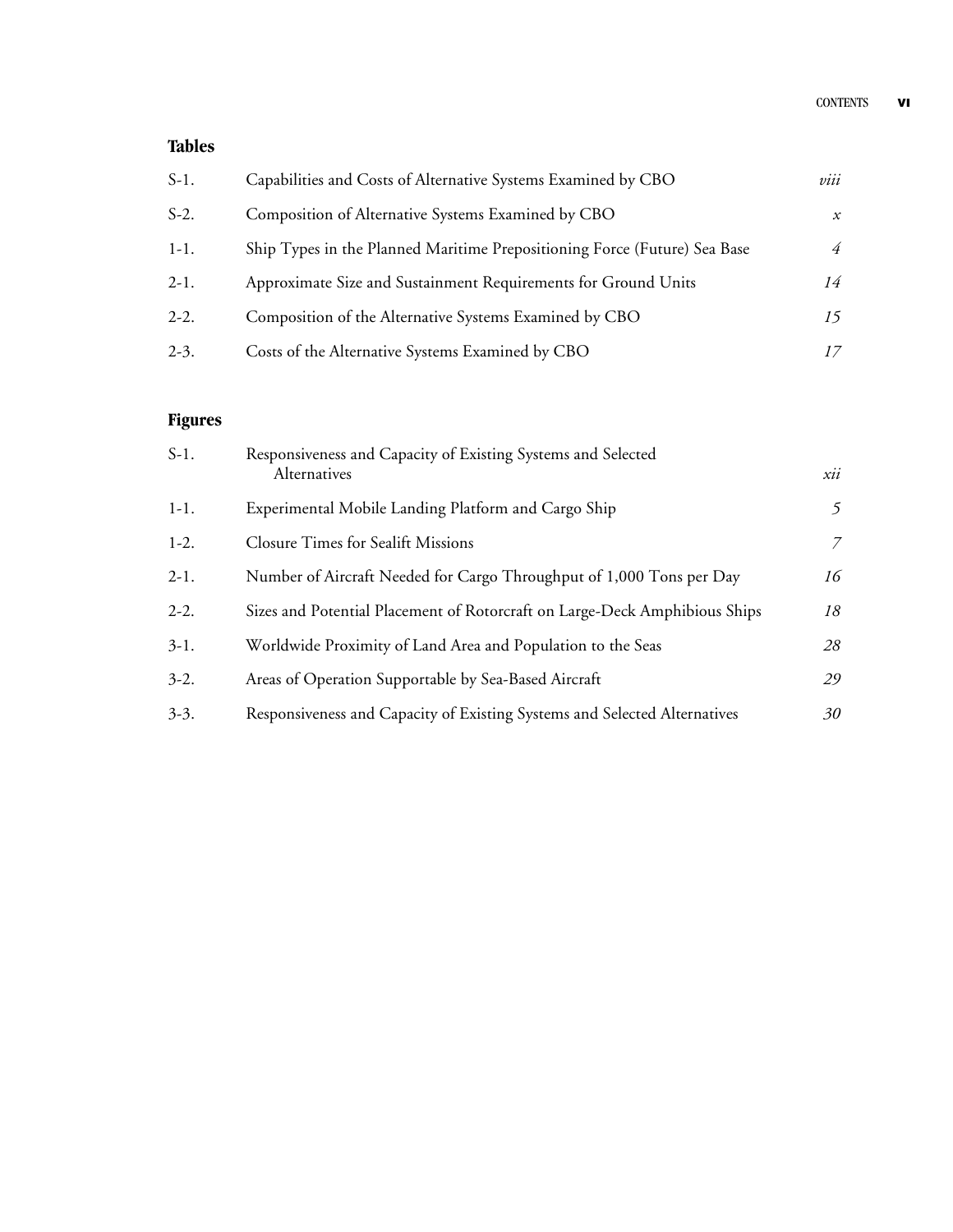

## **Summary**

<span id="page-8-0"></span>centerpiece of the Department of Defense's (DoD's) transformation efforts in recent years has been the move toward making ground forces less reliant on access to foreign-controlled facilities such as harbors, airports, or logistics bases on the ground in their area of operations. Circumstances that could limit local access to such facilities might include the following:

- $\blacksquare$  The absence of facilities in less-developed regions of the world;
- $\blacksquare$  The unwillingness of nations to provide access to their facilities because of a lack of a self-interest in (or an opposition to) U.S. military operations; or
- An adversary's military ability to deny facilities to U.S. forces by attacking or by threatening to attack them.

Examples of those circumstances were highlighted during the Afghanistan and Iraq conflicts in 2001 and 2003, respectively. In Afghanistan, operations had to be adapted to central Asia's limited infrastructure; in Iraq, operations were restricted by Turkey's decision to deny transit rights to U.S. Army units bound for northern Iraq. Dependence on local access complicates military planning and makes U.S. forces more vulnerable to external operational constraints.

To help avoid such restrictions in the future, DoD is exploring systems that would provide a greater "accessinsensitive" capability for ground forces.<sup>1</sup> Today's access-insensitive ground force systems consist primarily of an Army airborne division and Navy amphibious ships capable of supporting about 2.5 Marine expeditionary brigades (MEBs). The airborne forces can respond to a crisis very quickly—a brigade on alert could be airdropped anywhere in the world within a few days—but their lack of armored vehicles limits their strength in combat. Amphibious forces take longer to respond: A MEB equipped with armored vehicles and air-support aircraft could take as many as four weeks to assemble and sail to a conflict far from the United States. As a further limitation, sustaining today's airborne and amphibious forces requires establishing logistics operations (bases and supply lines) on land that must subsequently be maintained and defended.

### **The Joint Integrating Concept for Sea Basing and Plans for the Maritime Prepositioning Force (Future)**

A primary DoD effort to improve access-insensitive capabilities is the plan to field sea bases to transport, employ, and sustain ground forces from ships at sea. Current seabasing plans are centered on the Maritime Prepositioning Force (Future), or MPF(F), as well as concepts and performance objectives defined in the *Sea Basing Joint Integrating Concept* (JIC) published by the Joint Chiefs of Staff.

The performance objectives in the *Sea Basing* JIC are organized along five "lines of operation" for a sea base capable of supporting joint operations. The first line of operation is *closing the force:* rapidly moving personnel and equipment to the area of a crisis. Because equipment usually travels by ship and people travel by aircraft, *assembling the force* follows to integrate personnel and equipment into a functional ground unit on the sea base. (Taken together, closing and assembling the force constitutes the deployment phase of a mission.) The third line of operation is *employing the force*, moving the now combat-ready ground unit ashore to conduct its mission.

<sup>1.</sup> This study uses the term "access-insensitive" to describe forces that can be operated with little or no reliance on bases or other logistics infrastructure on the ground in their immediate area. Accessinsensitive forces are a subset of "expeditionary" forces that are organized and equipped to operate in foreign countries but might still need support bases therein.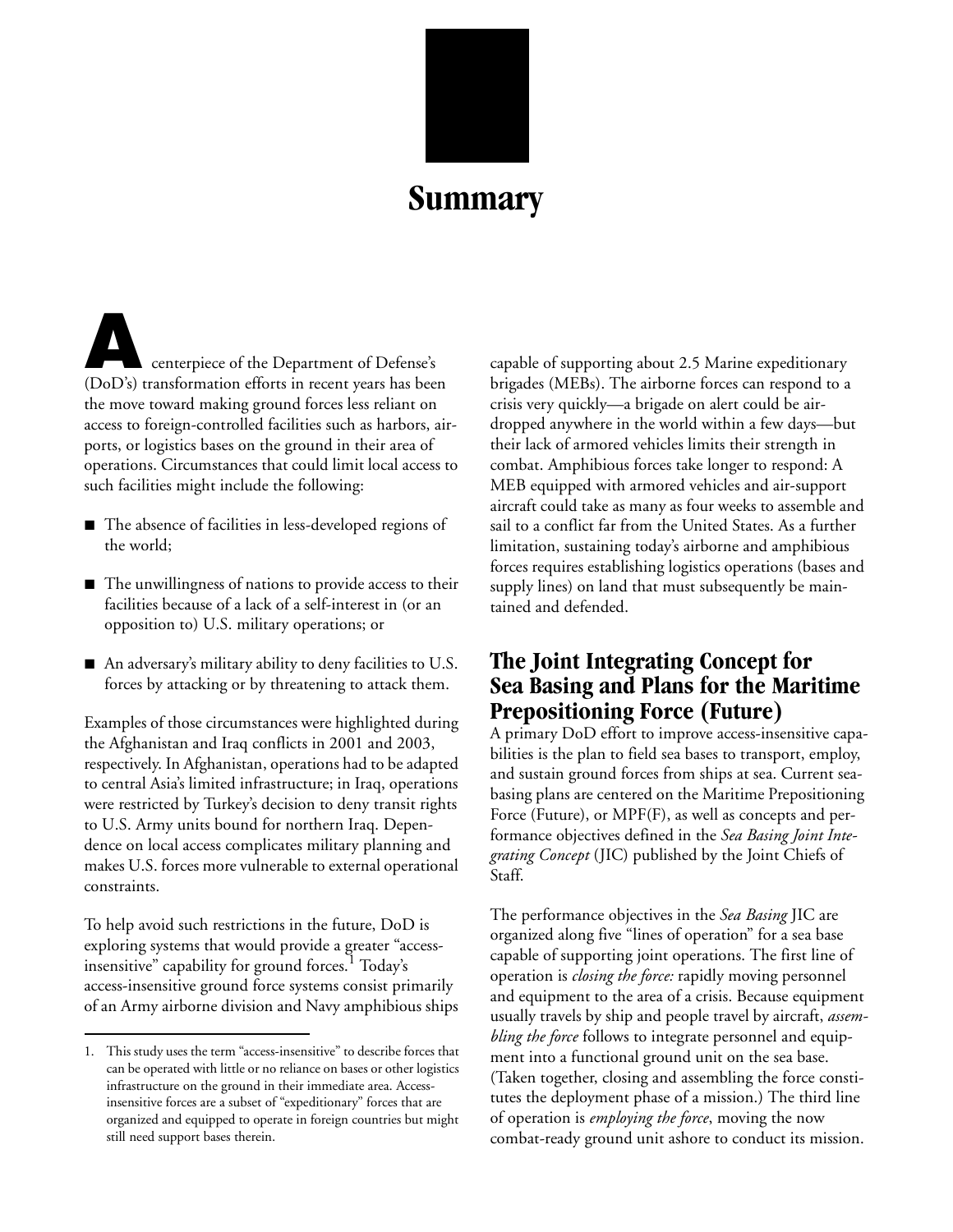#### <span id="page-9-0"></span>**Summary Table 1.**

## **Capabilities and Costs of Alternative Systems Examined by CBO**

|                                                         |                                 | <b>Access-Insensitive Capabilities</b> |                                   | Approximate<br><b>Tactical Reach</b> | <b>Cost (Billions of</b><br><b>Fiscal Year 2008</b> |             |
|---------------------------------------------------------|---------------------------------|----------------------------------------|-----------------------------------|--------------------------------------|-----------------------------------------------------|-------------|
|                                                         | <b>Employ</b><br><b>Sustain</b> |                                        | Reconstitute                      | (Percentage of                       | Dollars)                                            |             |
| <b>Alternative</b>                                      | <b>One Brigade</b>              | <b>Two Brigades</b>                    | <b>One Brigade</b>                | <b>World's Land Area)</b>            | Low                                                 | <b>High</b> |
|                                                         |                                 |                                        | <b>Employment and Sustainment</b> |                                      |                                                     |             |
| E1: Maritime Prepositioning Force<br>(Future)           | 11 to 17 Days                   | S, M, E, H, C                          | Yes                               | 20                                   | 15                                                  | 22          |
| E2: Sea Base with New Rotorcraft                        | 11 to 17 Days                   | S, M, E, H, C                          | Yes                               | 30                                   | 31                                                  | 39          |
| E3: Amphibious Task Force with<br>Sea-Based Sustainment | 25 Days                         | S, M, E, H, C                          | <b>No</b>                         | 20                                   | 1.8                                                 | 2.0         |
| E4: Airships                                            | 7 Days                          | S, E                                   | No                                | 90                                   | 12                                                  | 18          |
|                                                         |                                 |                                        | <b>Sustainment Only</b>           |                                      |                                                     |             |
| S1: Sea Base with Planned<br>Rotorcraft                 | n.a.                            | S, M, E, H, C                          | n.a.                              | 20                                   | 10                                                  | 14          |
| S2: Sea Base with New Rotorcraft                        | n.a.                            | S, M, E, H, C                          | n.a.                              | 30                                   | 13                                                  | 20          |
| S3: Airdrop                                             | n.a.                            | S                                      | n.a.                              | Nearly Unlimited                     | 3.8                                                 | 4.8         |
| S4: Airships                                            | n.a.                            | S, E                                   | n.a.                              | 90                                   | 5                                                   | 7           |

Source: Congressional Budget Office.

Notes: n.a. = not applicable; S = deliver daily supplies (about 1,000 tons/day); M = maintain/repair ground vehicles; E = evacuate wounded/injured personnel;  $H =$  provide hospital care;  $C =$  provide command and control.

The fourth line of operation, *sustaining the force,* provides for the delivery of supplies and services such as medical care and equipment maintenance to the ground unit ashore (and other friendly forces, as required). *Reconstituting the force,* the final line of operation under the *Sea Basing* JIC, involves returning the ground unit to the sea base and preparing it to be employed again on a different mission.

Beyond those general lines of operation, the *Sea Basing* JIC establishes several specific performance objectives. For example, closing and assembling the force should be completed within 11 to 17 days of an execution order; movement of one brigade ashore should require no more than one period of darkness (8 to 10 hours); and the sustainment of two brigades indefinitely should be possible with the assistance of a land base located no more than 2,000 nautical miles from the sea base.

Although the MPF(F) is designed to support only one MEB ashore, analyses indicate that it could also meet the additional objectives of the *Sea Basing* JIC. It would deliver a force substantially stronger than an airborne brigade in as little as half the time needed to deliver existing amphibious forces, and it could support that brigade plus have sufficient capacity to support an additional brigade with no need for logistics bases on land. Those capabilities would address many of the perceived shortcomings of today's access-insensitive forces.

Under current plans, an MPF(F) squadron would consist of 14 ships loaded with most of a Marine expeditionary brigade's equipment. The ships would be prepositioned at a forward location—probably Guam in the western Pacific Ocean or Diego Garcia in the Indian Ocean. In the event of a conflict, Marines flown from the United States would "marry up" with their equipment aboard the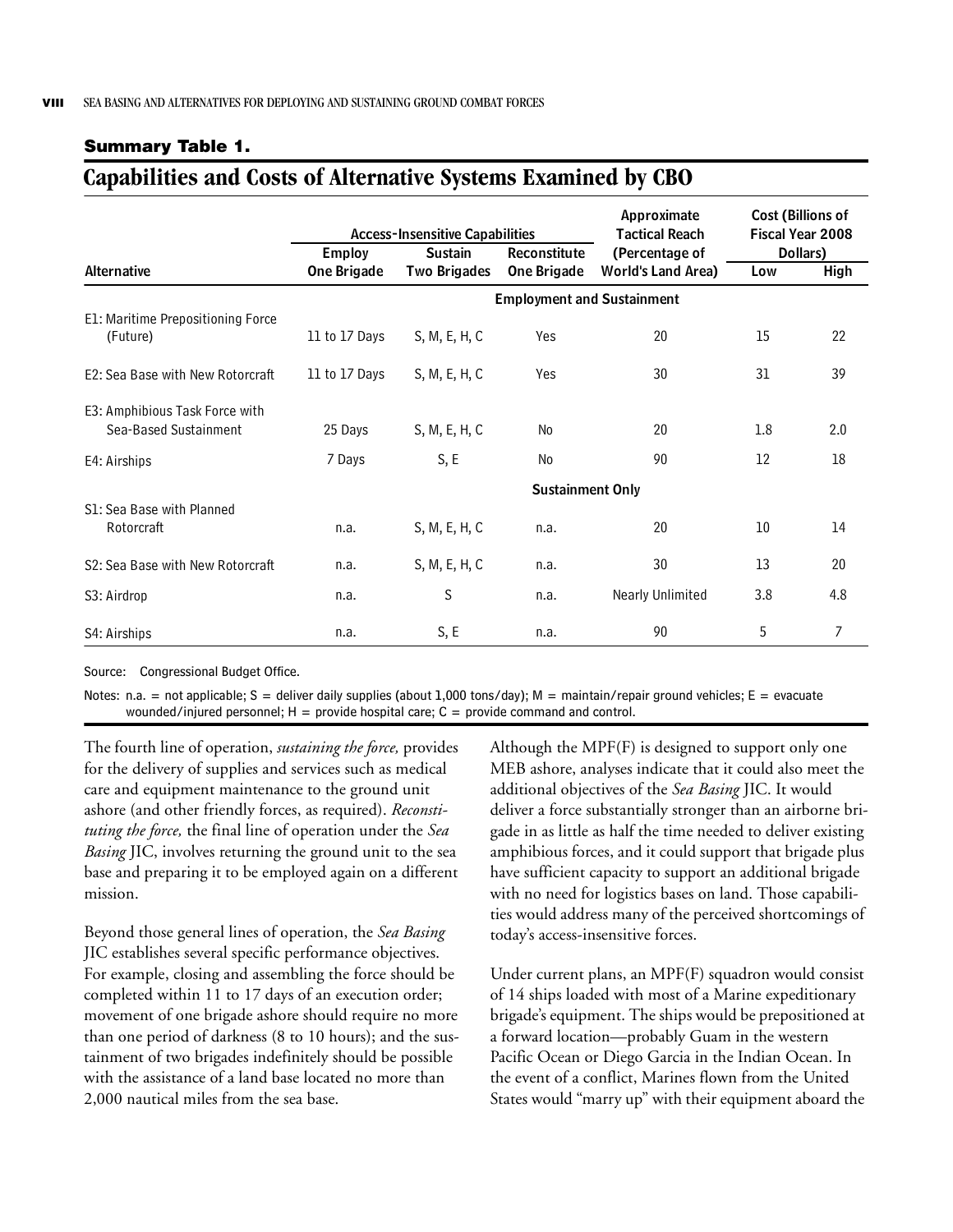$MPF(F)$  ships and prepare to move ashore.<sup>2</sup> To achieve those capabilities, the Navy expects to spend about \$12 billion (in 2008 dollars) from 2009 through 2014 to purchase the ships needed for the MPF(F) squadron about 10 percent of the Navy's planned ship construction budget over that period.

#### **Alternative Systems Examined by CBO**

This Congressional Budget Office (CBO) study compares the costs and capabilities of the planned Maritime Prepositioning Force (Future) with other accessinsensitive means of employing and sustaining ground forces (see [Summary Table 1\)](#page-9-0). Five of the alternatives would include some form of a base at sea. The other three would deliver forces and supplies by aircraft. To examine the potential benefits of new technologies, four of the alternatives would develop new systems—rotorcraft able to carry a greater payload of passengers and cargo and with a longer range than existing rotorcraft, and large airships with greater payloads than conventional aircraft.

The eight alternatives are grouped into two sets of four. The first group of four (Alternatives E1 through E4) could both employ one brigade and sustain two brigades; the second group of four (Alternatives S1 through S4) could only sustain two brigades that were already in place. Although the alternatives are generally structured to employ and/or sustain ground forces that are similar in size, their specific capabilities would vary considerably.

CBO's analysis of those alternatives points to several general conclusions.

- $\blacksquare$  The planned MPF(F) would provide a capability similar to today's amphibious task forces but with improved responsiveness—a MEB-sized force could be ready one to two weeks earlier for a conflict in the Persian Gulf or Indian Ocean region—and with a much smaller logistics presence required ashore.
- Alternative systems could provide lesser but still substantial improvements in capability at a significantly lower cost than that of the MPF(F). For example, although Alternative E3 (adding sea-based logistics to

amphibious task forces) would not improve response time, it would offer most of the logistics improvements expected from the MPF(F) but at less than onefifth of the cost.

 $\blacksquare$  Achieving greater capabilities than those currently envisioned for the MPF(F) would probably require significantly higher investment—either larger numbers of systems or new, more capable, and therefore more expensive systems.

The alternatives examined by CBO in this study would satisfy the primary objectives of the third and/or fourth of the JIC's lines of operation (employment and sustainment, respectively). Alternatives E1 through E4 are structured to provide a ship-to-shore delivery capacity sufficient to employ a Marine expeditionary brigade in 8 to 10 hours and to deliver enough supplies per day by aircraft to support the MEB plus an Army light brigade.<sup>3</sup> Alternatives S1 through S4 are structured to deliver enough supplies per day by aircraft to sustain those two types of brigades. The extent to which the alternatives meet the performance objectives for the JIC's other lines of operation varies.

#### **Employment-and-Sustainment Alternatives**

Alternatives E1 through E4 would most closely match the capabilities expected of the planned future Maritime Prepositioning Force. Three of the alternatives involve different plans for basing ground forces at sea. The fourth calls for using heavy-lift airships to deliver and sustain forces. CBO did not examine strategic brigade airdrop from conventional aircraft—a capability resident in today's force—because airborne brigades lack the combat power of the MEB that would be employed in these alternatives.

**Alternative E1.** This alternative is essentially the same as the MPF(F). It would include the 14 ships in the Navy's plan plus an oiler to provide extra fuel for the squadron and up to two high-speed ships to deliver directly from the United States the MEB's helicopters and other equip-

<sup>2.</sup> Today's Maritime Prepositioning Force typically requires that Marines flown from the United States marry up with their equipment in a secure foreign port and then road march to their operating area.

<sup>3.</sup> The *Sea Basing* JIC does not specify which types of brigades would be employed or sustained. Consistent with MPF(F) plans, CBO assumed a capability to employ a MEB for Alternatives E1 through E4. The light Army brigade would have the lowest daily supply requirements of the available choices for the second brigade. Army and Marine Corps supplies and other sustainment functions will have to be configured for similar means of storage, distribution, and/or use if a joint force is to be supported.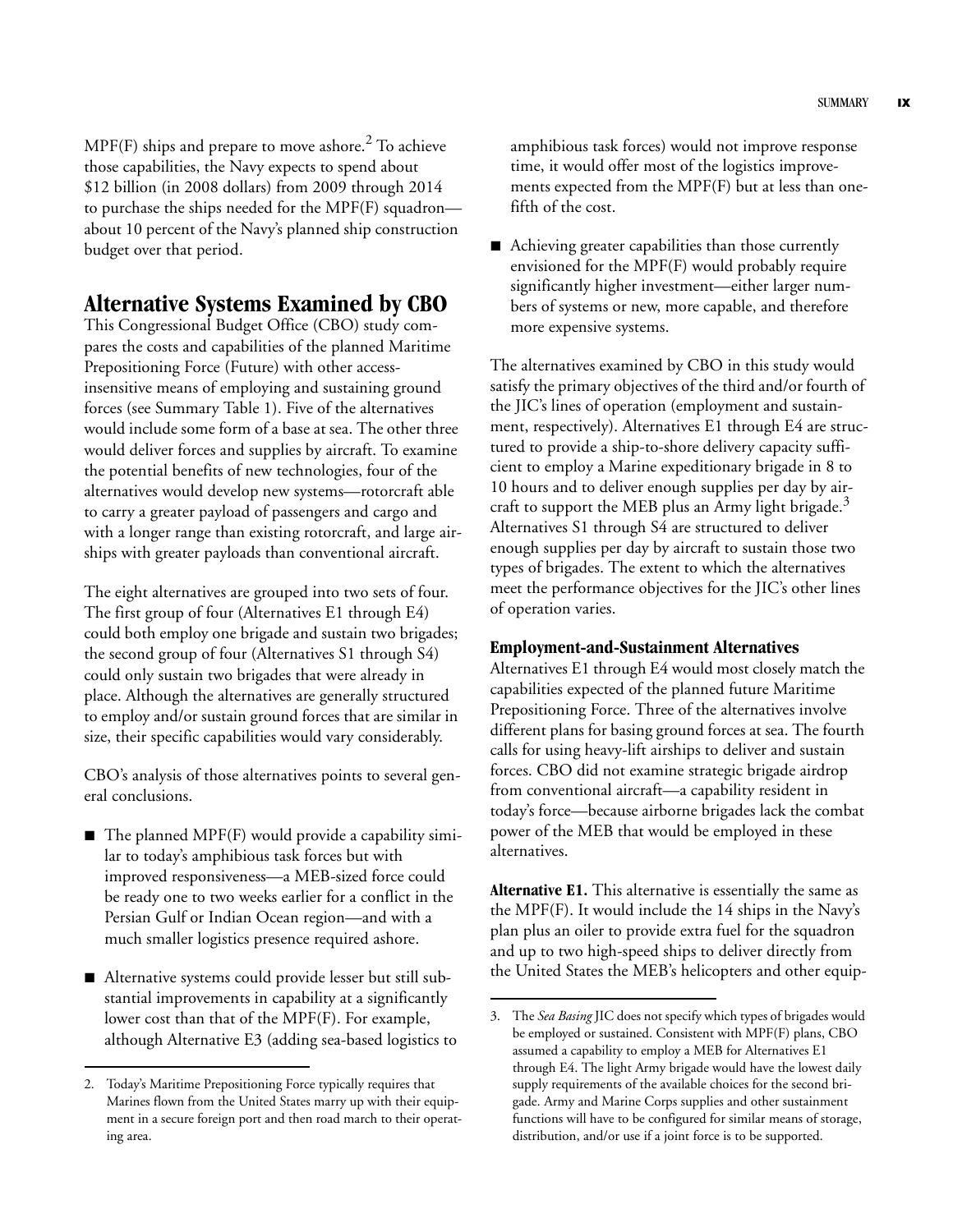#### <span id="page-11-0"></span>**Summary Table 2.**

## **Composition of Alternative Systems Examined by CBO**

|                                        | Number of Ships, Landing Craft, or Aircraft |                |                            |                |    |                     |                |                |    |  |
|----------------------------------------|---------------------------------------------|----------------|----------------------------|----------------|----|---------------------|----------------|----------------|----|--|
|                                        |                                             |                | Employment-and-Sustainment |                |    | Sustainment-Only    |                |                |    |  |
|                                        |                                             |                | Alternatives               |                |    | <b>Alternatives</b> |                |                |    |  |
| <b>Purpose of Ship/Craft</b>           | <b>Designation</b>                          | E1             | E <sub>2</sub>             | E <sub>3</sub> | E4 | S1                  | S <sub>2</sub> | S <sub>3</sub> | S4 |  |
| <b>Provide Aviation Support</b>        | <b>LHD</b>                                  | 1              | 1                          |                |    | 1                   |                |                |    |  |
|                                        | LHA                                         | $\overline{2}$ | 1                          |                |    | 1                   |                |                |    |  |
|                                        | New Design                                  |                | 3                          |                |    |                     | $\overline{2}$ |                |    |  |
| Provide Ground Vehicles/Air-Cushion    |                                             |                |                            |                |    |                     |                |                |    |  |
| Landing Craft Support                  | <b>MLP</b>                                  | 3              | 3                          |                |    |                     |                |                |    |  |
| <b>Provide Ground Vehicles</b>         | T-AKR                                       | 3              | 3                          |                |    |                     |                |                |    |  |
| Store Dry Cargo and Ammunition         | T-AKE                                       | 3              | 3                          | 3              |    | 3                   | 3              |                |    |  |
| Provide Items for Sustained Operations | Legacy MPF                                  | $\overline{2}$ | $\overline{2}$             |                |    |                     |                |                |    |  |
| Provide Fuel                           | $T-AO$                                      | 1              | 1                          |                |    | 1                   | 1              |                |    |  |
| Move Rotorcraft to Theater             | T-HSS                                       | $0$ to $2$     | $0$ to $2$                 |                |    | $0$ to $2$          | $0$ to $2$     |                |    |  |
| Provide Ship-to-Shore Transportation   | LCAC(X)                                     | 14             | 14                         |                |    | $\overline{2}$      | $\overline{2}$ |                |    |  |
|                                        | $MV-22$                                     | 48             | 57                         |                |    |                     |                |                |    |  |
|                                        | <b>CH-53K</b>                               | 20             |                            |                |    | 20                  |                |                |    |  |
|                                        | n-HLR                                       |                | 36                         |                |    |                     | 26             |                |    |  |
| Provide Direct Air Delivery            | $C-17$                                      |                |                            |                |    |                     |                | 17             |    |  |
|                                        | Hybrid Airship                              |                |                            |                | 46 |                     |                |                | 8  |  |

Source: Congressional Budget Office.

Notes: The ships shown for Alternative E3 are in addition to an existing amphibious task force. The MV-22 and CH-53K aircraft in Alternatives E1 and E2 (shown in italics) would be provided by the embarked brigade.

LHDs and LHAs are amphibious assault ships (helicopter carriers); T-AKEs are dry cargo/ammunition ships; T-AKRs are vehicle storage/transportation ships; and T-AOs are fleet oilers.

 $MLP$  = mobile landing platform; MPF = Maritime Prepositioning Force; T-HSS = high-speed ship; LCAC(X) = air-cushion landing craft;  $n$ -HLR = new heavy-lift rotorcraft.

ment that is not suitable for storage aboard prepositioned ships (see [Summary Table 2\)](#page-11-0). $^4$  Transporting the helicopters by high-speed ship might be necessary because moving them by Air Force transport aircraft could be impractical in some situations (for example, if air-base capacity was severely limited). Alternative E1 also would include new air-cushion landing craft that would deliver the

surface-landed portions of the MEB from the sea base to the shore. No aircraft would be purchased under Alternative E1; instead, they would be provided by the embarked MEB.

The cost of this alternative would be \$15 billion to \$22 billion, CBO estimates, depending on the number of ships purchased.

**Alternative E2.** This alternative represents a greater capability than that offered by the planned MPF(F). It would support the same size force as Alternative E1 but could do so out to twice the distance from the ships—about 220 nautical miles. Providing that greater reach would require

<sup>4.</sup> The possible need for those additional ships has been identified in recent Navy and Marine Corps analyses of logistics requirements during the early stages of an MPF(F) operation. One high-speed ship would be located on each coast of the United States to support trans-Atlantic or trans-Pacific deployments. (See [Chapter 2](#page-28-3)  for more details.)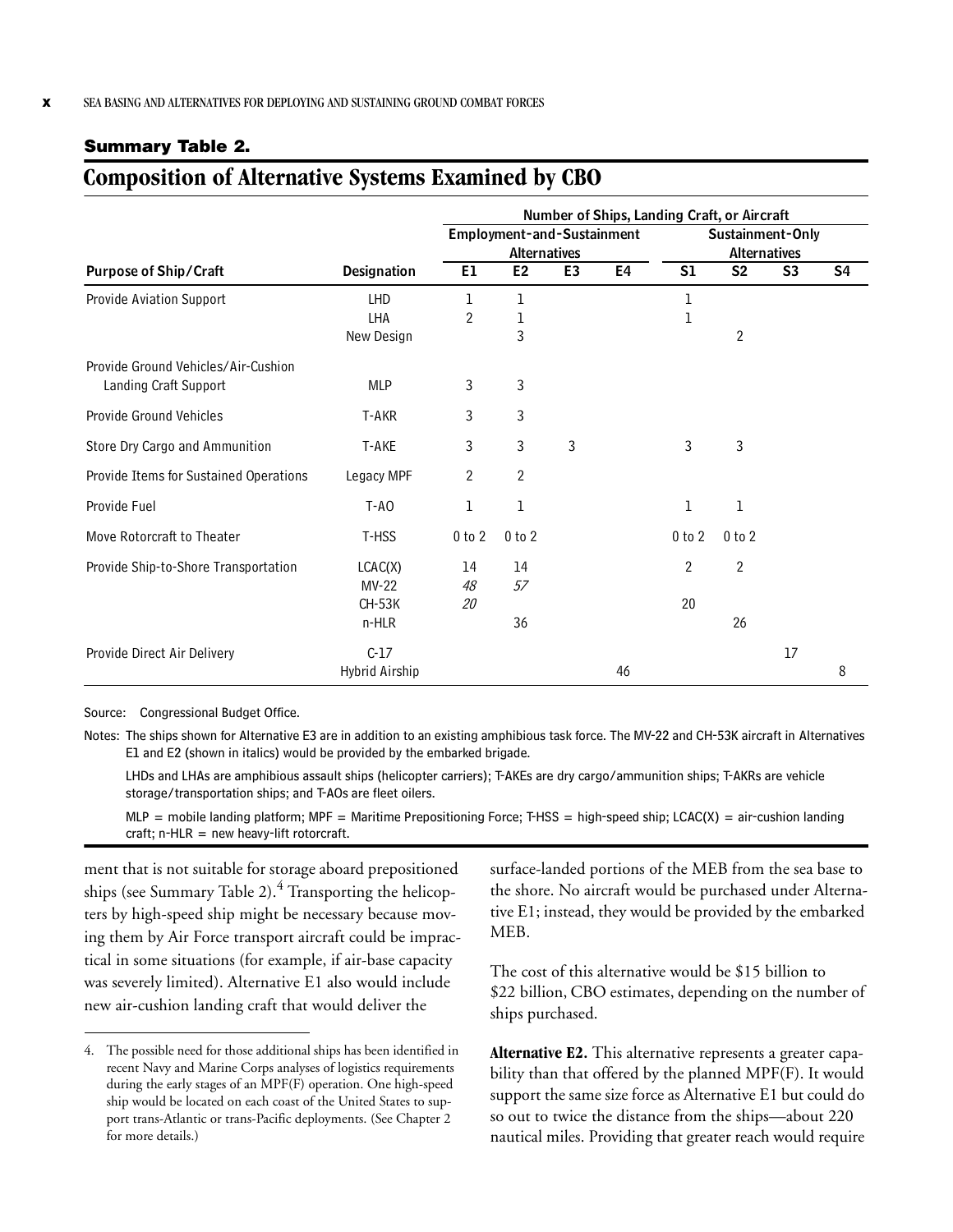a mix of new heavy-lift rotorcraft (n-HLR) and MV-22 tilt-rotor aircraft.

The potential difficulty in developing the n-HLR places Alternative E2 among the more technically risky of the alternatives that CBO examined. (CBO assumed that the n-HLR could be similar in design to the Joint Heavy-Lift Rotorcraft being designed by the Army with participation from the other services.) Because of the time needed to develop the n-HLR, Alternative E2 would probably take longer to field than Alternative E1 would.

The 36 n-HLRs needed under Alternative E2 would have to be purchased for the sea base because MEBs would not be equipped with them.<sup>5</sup> In addition, because the n-HLR would be substantially larger than the CH-53K helicopter, new aviation support ships designed to accommodate it would be needed. The need to purchase larger rotorcraft and larger aviation ships make this the most costly alternative—\$31 billion to \$39 billion, CBO estimates, or about double the cost of Alternative E1.

**Alternative E3.** The least expensive alternative at about \$2 billion, E3 would purchase three dry cargo/ammunition ships to add an at-sea sustainment capability to existing amphibious task forces (ATFs). The low cost results from the inclusion of existing ATF ships. Alternative E3 could support the same forces as Alternative E1 but would not be as operationally flexible because the more constrained vehicle stowage aboard the ATF ships would limit the ability of ground forces to easily retrieve selected unit equipment for specific missions ashore.

**Alternative E4.** This alternative would develop and buy 46 heavy-lift airships similar in design to concepts that have been explored by the Defense Advanced Research Projects Agency's Walrus program and by the Naval Air Systems Command. The notional airships would carry more than 10 times the average payload of a C-17 aircraft but would travel at only one-fourth the speed. Lift would be generated both by the buoyant force of the helium inside the airship and by the airfoil shape of the hull, which would act like a wing when the craft was moving forward. That hybrid design would reduce or eliminate

the need for large transfers of stabilizing ballast during loading and unloading and would make the airship easier to handle on the ground. High winds could still present control problems during loading, transit, and unloading, however.

As with Alternative E2, this alternative would present greater technical risk than the alternatives that make use of existing systems. Also, the time needed to develop a new airship could delay the fielding of this alternative relative to MPF(F) plans. Including development costs, the airship fleet needed to deliver a MEB in a single lift would cost \$12 billion to \$18 billion, in CBO's estimation.

#### **Sustainment-Only Alternatives**

Alternatives S1 through S4 would provide an accessindependent capability to sustain ground combat forces deployed by existing means, such as amphibious assault ships or brigade airdrop.

**Alternative S1.** This alternative would provide the same sustainment capability as Alternative E1 but would not include the ability to transport and employ a MEB. That reduced capability results in the need for fewer ships (see [Summary Table 2](#page-11-0)). However, because this alternative would not embark a MEB, it would need dedicated aircraft—about 20 CH-53K helicopters, CBO estimates for moving sustainment supplies ashore.

Including the cost to purchase those aircraft, and depending on the need to purchase high-speed ships to deploy them, this alternative would cost between \$10 billion and \$14 billion. Those costs would drop by about \$1.4 billion if the helicopters could be drawn from existing forces rather than purchased explicitly for this sustainment-only sea base.

**Alternative S2.** This alternative would be a sustainmentonly version of Alternative E2. It would require purchasing nine fewer ships and ten fewer n-HLRs. The fielding date of this alternative would depend on the time needed to develop the heavy-lift rotorcraft.

The cost of Alternative S2 would be about \$13 billion to \$20 billion, CBO estimates. Those costs would drop to between \$9 billion and \$15 billion if the n-HLRs could be drawn, when needed, from other units equipped with the new helicopter.

<sup>5.</sup> MEB air wings would retain their CH-53K helicopters when not deployed to the sea base because they would more often require the ability to embark on amphibious ships incapable of accommodating the n-HLR.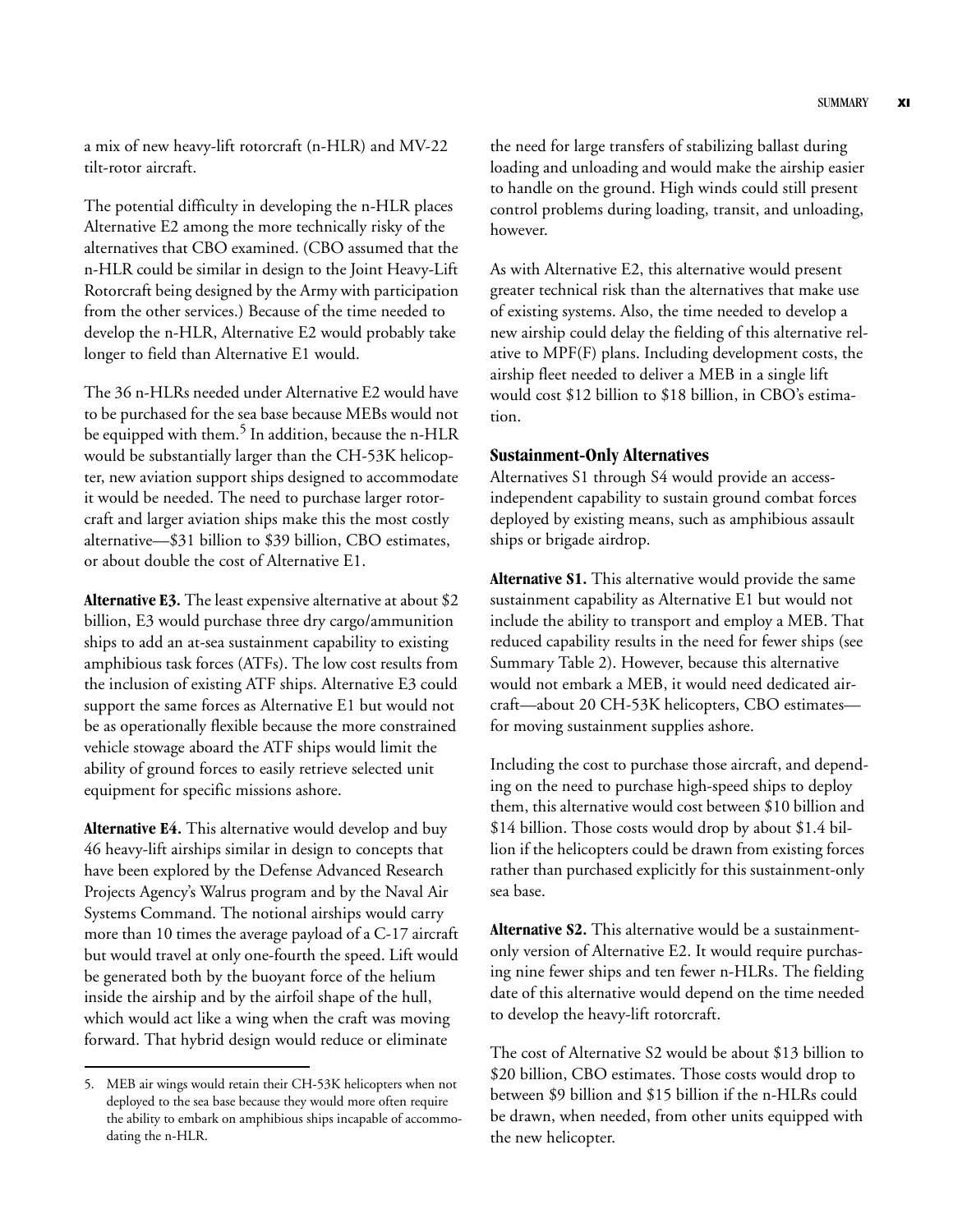#### <span id="page-13-0"></span>**Summary Figure 1.**

## <span id="page-13-1"></span>**Responsiveness and Capacity of Existing Systems and Selected Alternatives**

(Unit weight, in tons)



Source: Congressional Budget Office.

The existing systems (denoted by the solid triangles and squares) are as follows: 1, a forward-deployed Marine expeditionary unit (responsiveness varies with required transit distances); 2, strategic brigade airdrop; 3, an Army infantry brigade combat team deployed by air (constrained by airbase capacity); 4, the current Maritime Prepositioning Force; 5, an amphibious task force; 6, an Army heavy brigade combat team deployed by air (constrained by air-base capacity); and 7, an Army heavy brigade combat team deployed by sea.

The alternative systems (denoted by the open triangles) are as follows: E1, the planned Maritime Prepositioning Force (Future) sea base; E2, the prepositioned sea base with new heavy-lift rotorcraft; E3, the amphibious task force with seabased sustainment; and E4, employment and sustainment by airship.

Unless otherwise noted, deployment times are from the United States.

**Alternative S3.** This alternative would purchase C-17 aircraft to resupply ground forces by airdrop. About 17 of those aircraft would be needed to supply a MEB and a light Army brigade from an advance base 2,000 nautical miles away. The air-dropped bundles would be guided by the Joint Precision Air Drop System now under development by the Air Force. Because airlift is in high demand early in a conflict, CBO assumed that additional C-17s would need to be purchased under this alternative so as not to reduce the availability of strategic airlift for other missions.

The cost of this alternative would range from about \$3.8 billion (if the C-17 aircraft were purchased prior to the end of current production) to about \$4.8 billion (if it was necessary to restart the C-17 production line at a later date).<sup>6</sup>

**Alternative S4.** This alternative would develop and purchase eight hybrid airships, enough to deliver supplies for a MEB and a light Army brigade from an advance base 2,000 nautical miles away. As with Alternative S2, the fielding date would depend on the time needed to develop the new airship.

The cost of this alternative would be \$5 billion to \$7 billion, CBO estimates.

### **Capability Improvements Offered by the Alternative Systems**

Although the alternatives analyzed in this study were structured to support a common ground force, each would offer a distinct combination of other operational characteristics. Four primary characteristics—strategic responsiveness, geographic reach, vulnerability to enemy defenses, and capabilities for sustainment beyond just the delivery of supplies—are discussed below. (Those and other capabilities are examined further in [Chapter 3.](#page-38-3))

#### **Strategic Responsiveness**

Strategic responsiveness is the ability to get a force to where it is needed in an allotted time. For Alternatives E1 through E4, strategic responsiveness can be evaluated in two dimensions: the strength of the unit deployed and

Notes: Two triangles separated by a solid line indicates a range of responsiveness.

<sup>6.</sup> Under current plans, the last of 190 C-17 aircraft were funded in 2007 and will be delivered in 2009. As much as \$1 billion could be needed to restart production, CBO estimates.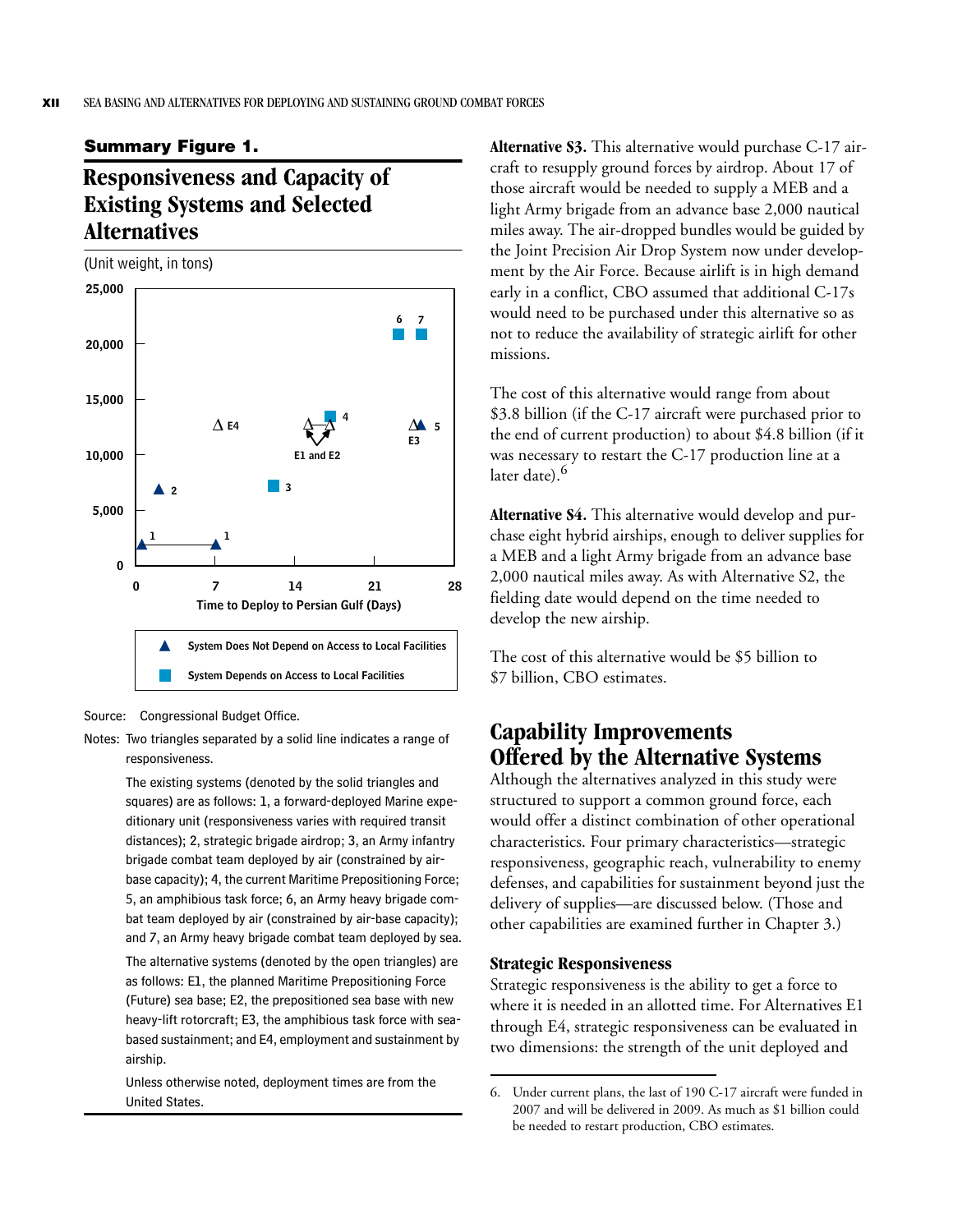the time needed to deploy it. In general, smaller and lighter forces can be deployed more rapidly, but they provide less combat power than larger, heavier units offer (see [Summary Figure 1](#page-13-0)). Although a small battalion or light airborne brigade could be deployed from the United States in less than a week, nearly four weeks would be needed for an amphibious deployment of a MEBstrength force.

Alternatives E1, E2, and E4 would improve upon current access-insensitive response times by being able to employ a MEB-sized force more than one week faster than would be possible today. Airships (Alternative E4) would provide the greatest improvement in responsiveness, potentially reducing employment times by up to three weeks. Alternative E3 would not improve responsiveness because it would be limited by the time needed to deploy an existing amphibious task force. (The benefit of Alternative E3 lies in eliminating the need to move the MEB's logistics support ashore.)

The aircraft and ships in Alternatives S1 through S4 would need to be in position no later than when the ground forces that they are to support begin operations. The aircraft and ships in the sea-based sustainment-only alternatives (S1 and S2) could be in position in less time than would be needed for the aircraft and ships in Alternatives E1 and E2 because there would be no need to assemble a MEB at the sea base. That time frame would be quick enough to support all but the three fastest systems shown in [Summary Figure 1—](#page-13-0)the airborne brigade and the forward-deployed Marine expeditionary units. Sustainment by C-17 aircraft (Alternative S3) or hybrid airship (Alternative S4) could be established in only a few days.

#### **Geographic Reach**

Geographic reach is the physical ability to get forces to wherever they are needed to meet a theater commander's objectives. Although the ships in the sea-based alternatives would have access to the approximately 70 percent of the Earth's surface that is ocean, the ground forces employed or sustained by them would have access to land areas only within range of their ship-to-shore aircraft. Alternatives E1, E3, and S1 could support flight distances of up to 110 nautical miles from the ships. When other factors are considered, however (such as the distance the ships must remain offshore and the need for aircraft to fly circuitous routes to confound an enemy's air defenses), the actual distance inland could be as little as 50 nautical

miles. As a result, only about 20 percent of the world's land area could be covered by the aircraft in those alternatives. The longer-range support offered under Alternatives E2 and S2 would increase geographic accessibility to about 30 percent of the world's land area.

The percentages for geographic reach are higher if measured in terms of the world's population—about 40 percent and 50 percent for the shorter- and longer-range seabased aircraft, respectively—because human activity, and hence the need for military action, tends to be more concentrated near seacoasts. Sustainment of forces by airdrop (Alternative S3) would not be geographically constrained so long as aerial refueling was available to extend the C-17's range. Airship operations would be limited by their low flight ceilings. Approximately 10 percent of the world's land area would not be accessible under Alternatives E4 and S4 if airships were limited to flying in areas with ground elevations no greater than 5,000 feet above sea level.

Although the fraction of the world's land area and population that can be reached by sea-based aircraft is limited, about 85 percent of the world's nations are not landlocked and would therefore be at least somewhat accessible to the sea-based alternatives. Whether that accessibility would be militarily useful, however, would depend on the particular scenario. Two countries identified as potentially hostile in DoD's 2006 Quadrennial Defense Review illustrate that scenario dependence. North Korea's small size and extensive coastline make its land area particularly accessible to forces based at sea: About 81 percent of the land and 91 percent of the population would be accessible even to the shorter-range ship-to-shore forces included under Alternatives E1, E3, and S1. Large countries such as Iran would be far less accessible to ground forces operating from a sea base. Despite a long coastline on the Persian Gulf and Gulf of Oman, only about 14 percent of the land and 11 percent of the population of Iran would be accessible to the shorter-range ship-toshore forces included under Alternatives E1, E3, and S1. Twenty-nine percent of the land and 15 percent of the population would be accessible to the n-HLR aircraft included in Alternatives E2 and S2. In terms of distance, all of North Korea and Iran would be accessible to airdrop (Alternatives E4 and S4), although the mountainous terrain in many parts of those countries would present limitations to airship operations. For example, nearly 40 percent of Iran's land area and almost half its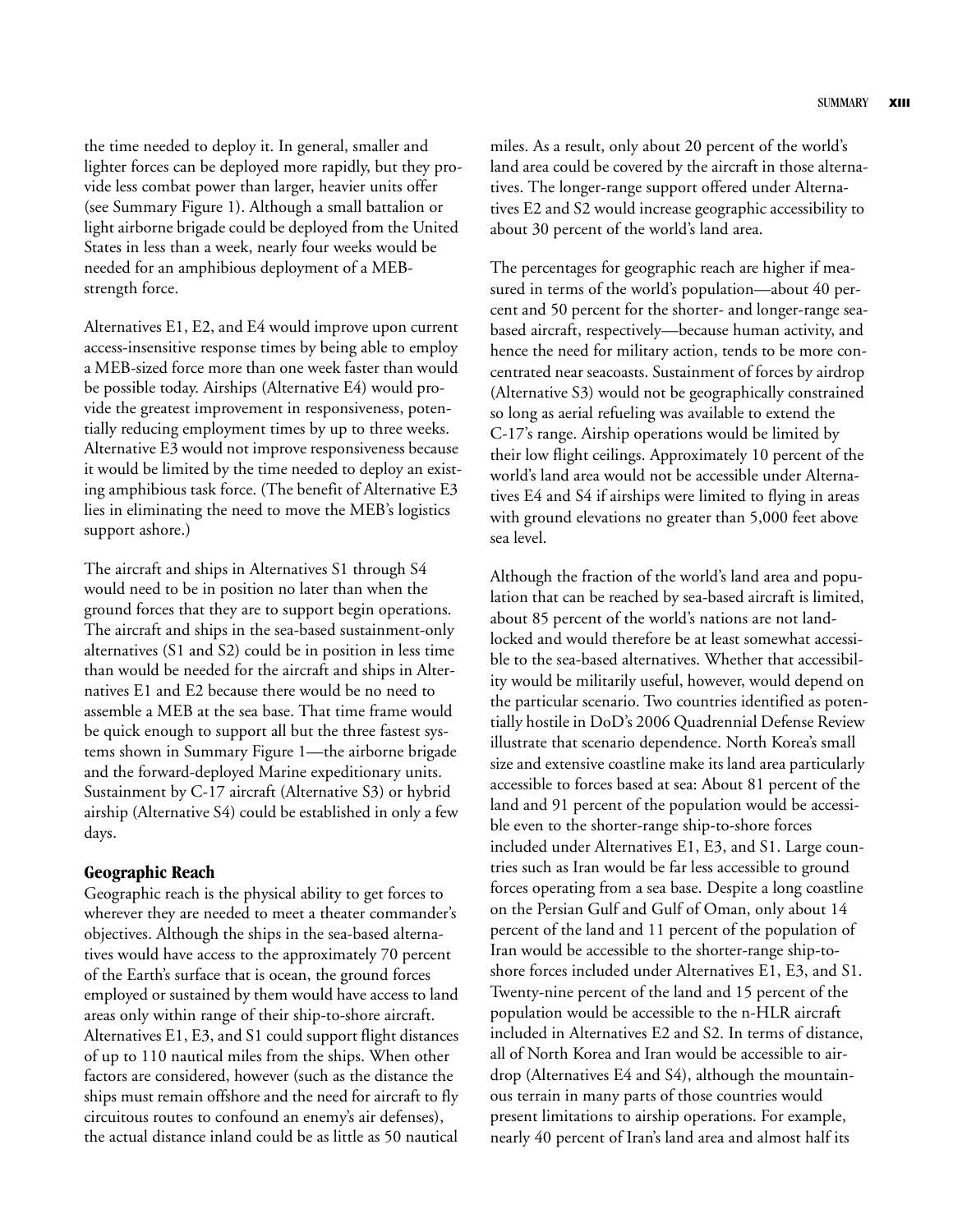population are at elevations greater than 5,000 feet above sea level.

#### **Vulnerability to Enemy Defenses**

The preceding discussion of geographic reach assumes that U.S. aircraft would be able to adequately suppress an enemy country's air defenses and operate as planned. The ships and aircraft in all of the alternatives that CBO examined could be vulnerable to an enemy country's maritime and air defenses. Helicopter losses in Operation Iraqi Freedom have highlighted the vulnerability of rotorcraft when flying over hostile territory. Sea-based rotorcraft supporting ground units ashore would be similarly vulnerable.

Airships and C-17 aircraft would be less vulnerable than rotorcraft. Although airships would fly at altitudes and speeds similar to those of helicopters, their large size could reduce their vulnerability because critical areas could be more heavily armored and the large hull could absorb damage without suffering catastrophic loss. C-17s would also be less vulnerable because most of the defensive systems facing low-altitude rotorcraft cannot reach the higher altitudes where C-17s would operate. Higheraltitude air defenses, which tend to be much fewer in number because they are more expensive and require trained crews to be effectively operated, could severely affect air-drop operations. Navy or Air Force defensesuppression operations would be needed to neutralize or destroy those defensive systems.

The ships that form a sea base would be vulnerable to weapons such as naval mines, submarines, strike aircraft, and antiship missiles. In recognition of those threats, DoD's plans call for such ships to remain at least 25 nautical miles offshore, and Navy plans call for improving ships' defensive systems and tactics using the "Sea Shield" concept. As envisioned, Sea Shield will consist of submarines, surface combatants, and aircraft working together to defeat the threats described above. If those defenses failed to prevent attacks from reaching the sea base, certain ships—the dry cargo/ammunition ships, vehicle storage/transportation ships, and mobile landing platform ships under Alternatives E1, E2, S1, and S2 would be especially vulnerable.

Those ships would be more vulnerable because they would be built to commercial standards, as opposed to naval standards, so they would have less compartmentalization to limit the amount of water that could enter the hull from any single hit. They would also have less redundant systems and less robust damage-control capabilities. In addition, because they would be operated by the Military Sealift Command, they would not be equipped with self-defense weapons, which would provide a final layer of defense against missile attacks. In contrast, the amphibious ships in Alternative E3 would have the advantage of naval construction standards and selfdefense weapons aboard most or all of the task force's ships.

#### **Sustainment Support**

All of the alternatives examined in this study were structured to be able to deliver about 1,000 tons per day of supplies. Beyond that capability, however, the alternatives would have varying abilities to provide other important sustainment support, such as medical care and equipment maintenance (see [Summary Table 1 on page viii](#page-9-0)). The sea-based alternatives—E1, E2, E3, S1, and S2—would be the most capable of providing additional services because they would be able to move people and equipment to and from facilities aboard the ships based at sea, which would be located relatively close to the supported units. (The proximity would be particularly important for medical evacuation missions where transit times need to be as short as possible.) Ships in the area would also be well-suited to provide command-and-control support.

Airships could move cargo and personnel both to and from a supported unit (as in Alternatives E4 and S4), but the potentially long distances back to an advance base up to 2,000 nautical miles—could make speedy medical care unfeasible. Because airdrop is a one-way capability, the only kind of sustainment support Alternative S3 could provide would be the delivery of supplies.

<sup>7.</sup> Mountains could also reduce the reach of sea-based helicopters. The accessibility percentages cited for the sea-based alternatives do not include limitations resulting from high terrain.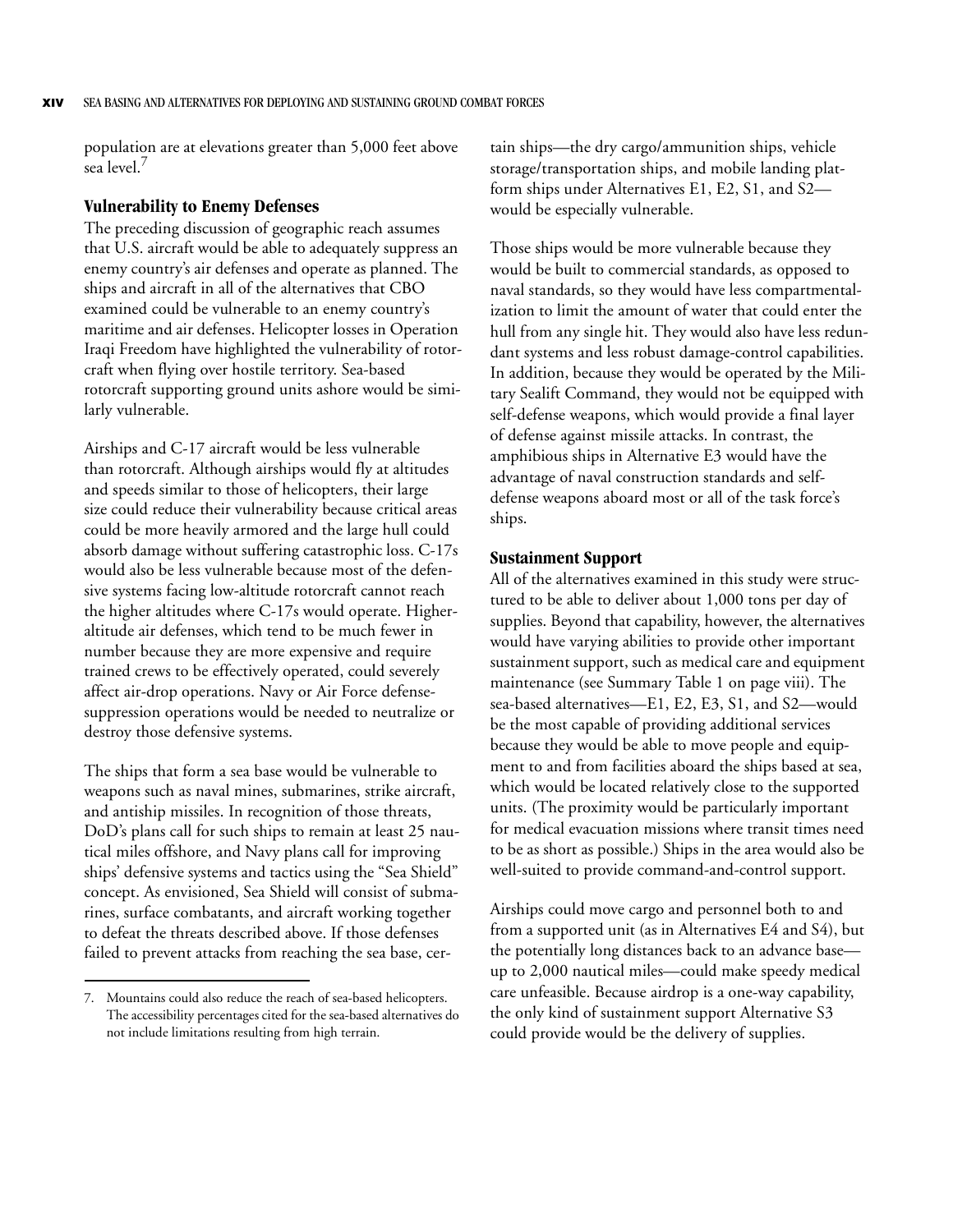# <span id="page-16-3"></span>**CHAPTER 1**

## <span id="page-16-0"></span>**Expeditionary Ground Forces**

<span id="page-16-1"></span>**A** centerpiece of the Department of Defense's (DoD's) transformation efforts in recent years has been the move toward fielding a more expeditionary military force. Expeditionary forces are those equipped and organized to be rapidly moved around the world to conduct operations with little or no need for established infrastructure—facilities such as seaports, air bases, or logistics bases on the ground—in the area of operations. Goals for future forces and operations have included these:

- **I** Improved unit transportability to enable more rapid deployment to distant operations;
- $\blacksquare$  Improved ability to operate in regions with limited local infrastructure;
- **B** Smaller logistics presence on the ground to provide a lower profile in the area and to reduce the need to defend logistics units and ground supply lines; and
- Improved ability to overcome efforts on the part of an adversary to deny U.S. forces access to the area of operations.

This Congressional Budget Office (CBO) study looks at one particular effort that DoD is pursuing to improve its expeditionary capabilities: the plan to field sea-based systems that could be used to transport, employ, and sustain ground combat forces independent of land-based support. This chapter presents the rationale for improving expeditionary capabilities in today's strategic environment and describes the current plan for fielding sea-based ground forces—specifically, the Maritime Prepositioning Force (Future), or MPF(F). [Chapter 3](#page-38-3) describes eight alternative approaches that DoD could pursue to improve its expeditionary capabilities. Those alternatives illustrate different levels of capability that might be achieved, not merely different ways to obtain the same capability envisioned in DoD's plan. In [Chapter 3,](#page-38-3) the capabilities of

those alternative systems are compared with the capabilities of the Administration's MPF(F) sea base as well as with capabilities already resident in today's force.

## <span id="page-16-2"></span>**The Evolution of U.S. Expeditionary Capabilities**

The United States' success in the far-flung theaters of World War II required military forces with unprecedented expeditionary capabilities. In particular, U.S. forces needed:

- $\blacksquare$  Transportability, so they could be employed anywhere on the globe;
- $\blacksquare$  A forcible-entry capability from the sea, so forces could gain initial footholds on enemy-held territory; and
- A robust logistics force structure, so those combat units could be supported with equipment and supplies from the United States.

Every major ground campaign during World War II took place far from the continental United States. After the defeat of Japan, expeditionary forces were dramatically reduced as part of the general downsizing of the Navy. Large-scale expeditionary operations were deemed less necessary because U.S. and other North Atlantic Treaty Organization forces were able to face off against forces of the Warsaw Pact countries from fixed bases in Western Europe. If conflicts erupted elsewhere, it was assumed that U.S. military forces would be granted access by countries with the common self-interest in resisting Communist expansion. Over time, forces organized and equipped for forcible entry were reduced to an Army airborne division and a Marine Corps amphibious force equivalent to about three Marine expeditionary brigades (MEBs)—a total of roughly 50,000 personnel.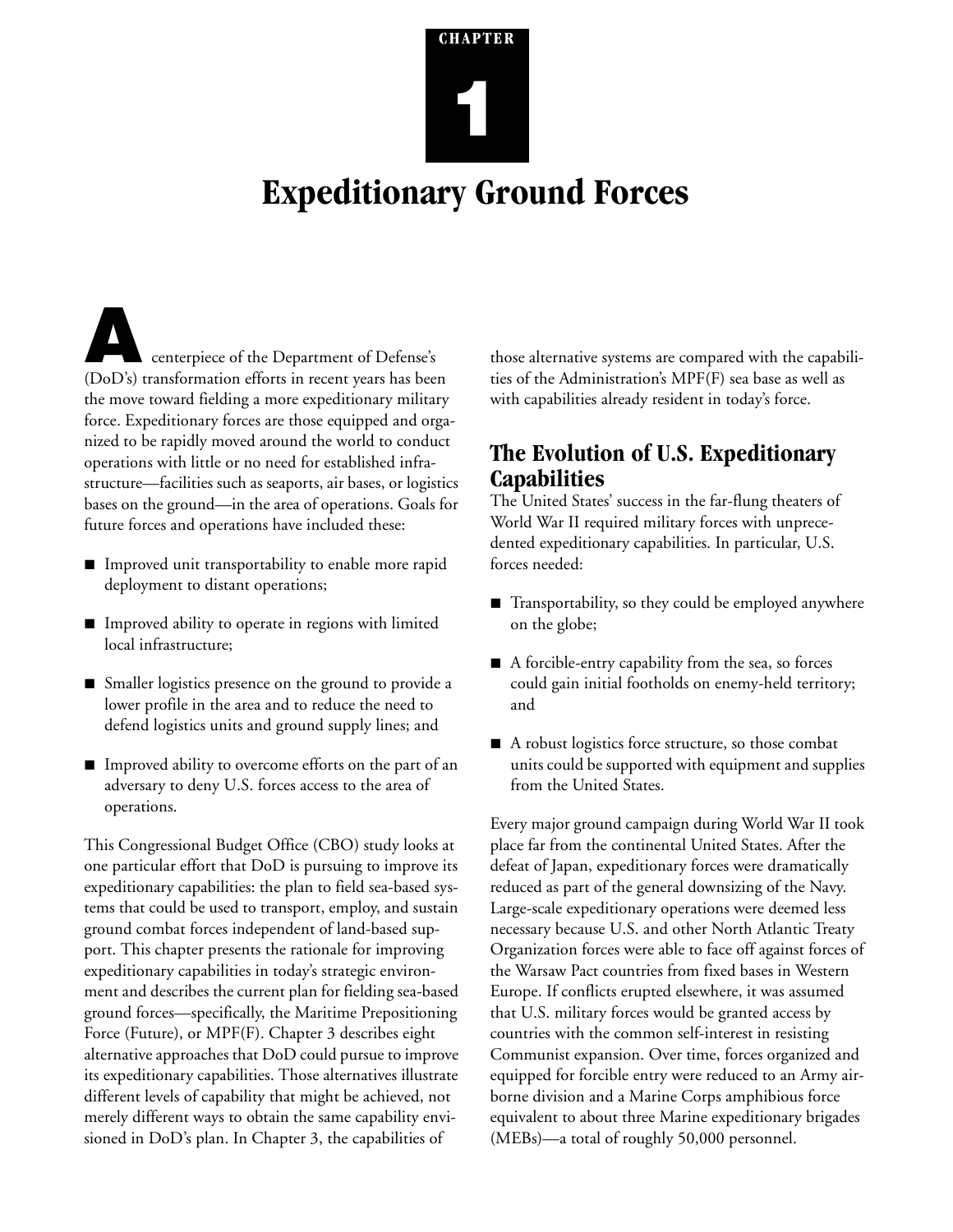The collapse of the Soviet Union in 1991 reduced the need for a large force stationed in Europe, and the strategic focus of the U.S. military shifted to rapidly transporting combat forces and their supporting logistics units anywhere they might be needed. Although DoD recognized that the location of future conflicts had become more uncertain, it was still widely assumed that access to local bases would be granted by regional allies. Toward the end of the 1990s, however, concern began to grow about the possibility of encountering what were called antiaccess scenarios—those in which U.S. freedom of action could be severely restricted by having little or no access to regional bases. The reasons that access to local ports and air bases might be lacking could include:

- $\blacksquare$  The simple absence of such facilities in less-developed regions of the world;
- $\blacksquare$  The unwillingness of local nations to provide access because of a lack of a self-interest in supporting U.S. military operations; or
- An adversary's military ability to deny facilities to U.S. forces by attack or by the threat of attack.

The conflicts in Afghanistan and Iraq in 2001 and 2003, respectively, heightened that concern. In the case of Afghanistan, local infrastructure was lacking, and DoD had to scramble to establish basing access in neighboring countries. Even in countries where access was obtained, many of the facilities were primitive and required significant improvements to support U.S. forces. In Iraq, the risks of taking for granted the availability of local infrastructure were highlighted by two events: the reluctance of Saudi Arabia to offer host-nation support to the United States of the magnitude it had during the first Gulf War, and the decision by Turkey to deny passage to U.S. Army units bound for northern Iraq. To get ground units into the north of Iraq, the Army had to air-drop troops onto the airfield at Bashur, Iraq, a classic forcibleentry operation (although there was little resistance in that case).<sup>1</sup> Those events reinforced an already growing sense among military planners that the assumption of assured access should be reexamined.

As a result of that concern, attention has shifted toward systems and operational concepts that would make the

transportation and employment of ground combat forces less sensitive to access constraints. Desired characteristics for future systems include the following:

- $\blacksquare$  The ability to deliver combat-ready ground units directly to their area of operations independent of local permission (implying a forcible-entry capability) or local infrastructure (implying systems that require neither ports nor air bases);
- The ability to support those forces for extended periods of time independent of local permission or infrastructure (implying an access-independent ability to deliver supplies, provide medical care, and maintain equipment, for example); and
- $\blacksquare$  The ability to withdraw ground forces from an area of operations and to quickly reconstitute that force for subsequent use elsewhere in the area or in a new theater.

Harkening back to the sea-borne operations of World War II, sea basing emerged as an approach that could offer those expeditionary capabilities. Sea basing would take advantage of the freedom to operate in international waters. Assuming naval forces could provide protection, sea-based forces could be positioned close to any area of operations with a proximity to the sea. From that location, ground forces could be sent directly over the beach by short-range systems such as landing craft and helicopters and sustained in a like fashion with little or no logistics presence on the ground.

Because they are designed for forcible-entry operations, amphibious forces were a logical starting point for considering sea-basing alternatives. However, DoD's existing amphibious forces are not well-suited to act as at-sea logistics bases because limitations in cargo space, cargo hold configuration, and cargo-handling equipment usually require that logistics bases be established ashore to

<sup>1.</sup> The 173rd Airborne Brigade that was inserted at Bashur comprised 1,000 troops air-dropped the first night and about 1,000 more air-dropped over the next several days. That force was small compared with the size of the force that was initially bound for the north of Iraq (up to 35,000 troops of the 4th Infantry Division, Mechanized).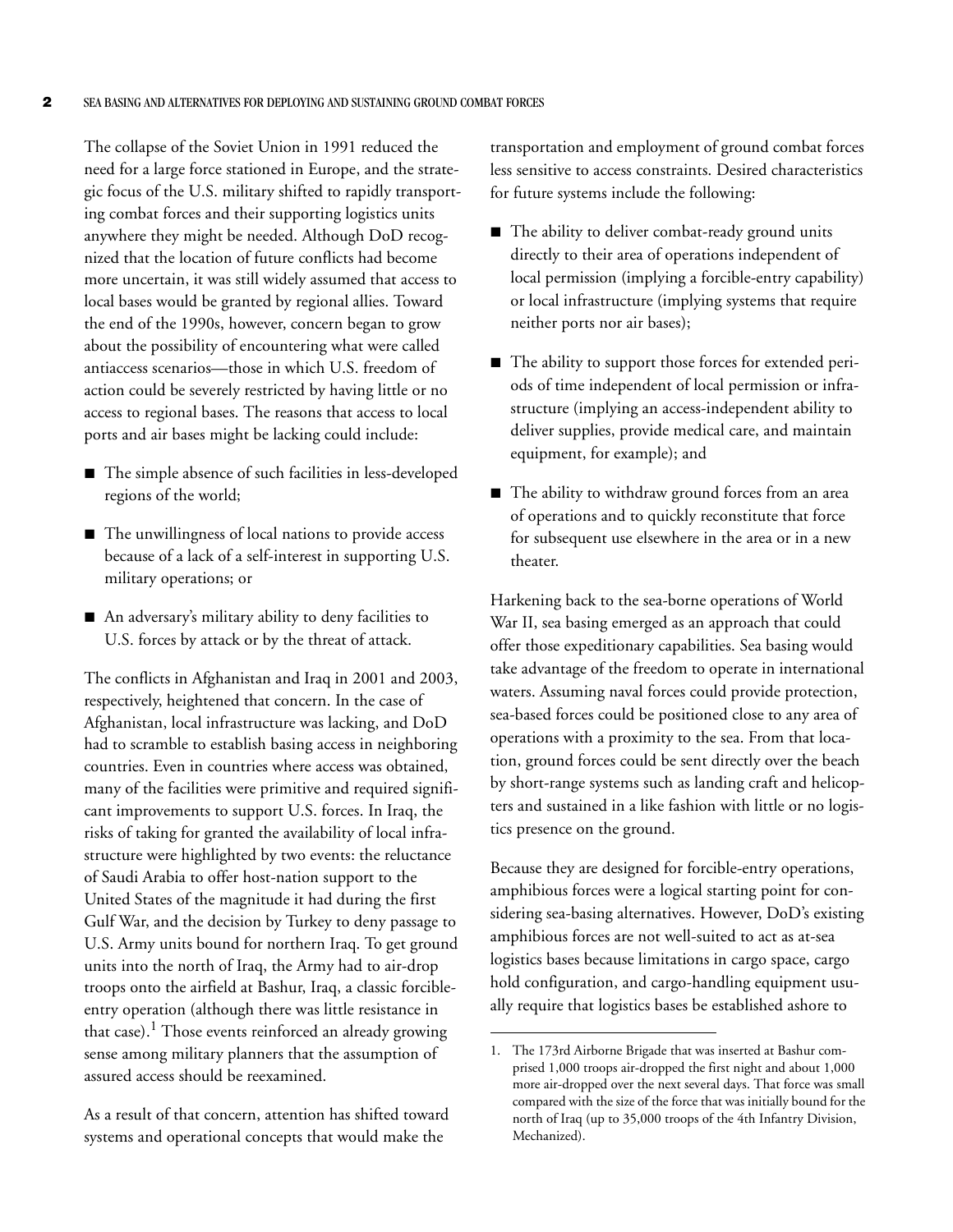support the ground force. $^2$  A somewhat different approach would be needed to field a true sea-basing capability.

## <span id="page-18-0"></span>**Operational Capabilities Desired for a Sea Base**

In the 1990s, there was broad debate among military planners about how to improve expeditionary capabilities. Sea basing emerged as a favored concept, and by 2005 Navy and Marine Corps work on the Maritime Prepositioning Force (Future) and Joint Staff work on the *Sea Basing Joint Integrating Concept* (JIC) were converging on what level of sea-basing capability DoD should pursue. The JIC established the following measures of performance as threshold requirements for five "lines of operation" at a "Joint Sea Base":

- Glose the force by moving equipment, supplies, and personnel to a joint operations area to support major combat operations within 10 to 14 days of an execution order.
- **B** *Assemble* and integrate the various components of the sea-based force to make it ready to support major combat operations within 24 to 72 hours of arrival in the joint operations area.
- **B** *Employ* from the sea base at least 25 nautical miles (nm) offshore a minimum of one brigade for a joint forcible-entry operation within one period of darkness (8 to 10 hours).
- *Sustain* joint sea-based operations, including up to two joint brigades operating ashore, for an indefinite period using one or more secure advance bases up to 2,000 nm away; also provide maintenance and medical facilities within the sea base.
- **B** *Reconstitute* one brigade from ashore to the sea base and be able to reemploy it within 10 to 14 days.

Concurrently, the Navy and Marine Corps had been working on sea-basing concepts as part of their efforts to rethink naval doctrine for the 21st century. Two manifestations of sea basing in addition to the JIC's Joint Sea Base emerged from those efforts. One was the overarching concept of the "sea as a base" that envisioned rendering all naval operations independent from the shore as much as possible. The other was the more concrete plans for a Maritime Prepositioning Force (Future). Those plans, which were published in June 2005, described a squadron of specific ships organized to serve as an at-sea base of operations for ground forces as well as the operational concepts for employing them.

## <span id="page-18-1"></span>**Equipment Plans for the MPF(F) Sea Base**

Current Navy plans for the MPF(F) squadron call for a mix of existing or otherwise planned ship types plus one new design to form the first sea base (see [Table 1-1\)](#page-19-0). Recent analyses have indicated that other ships, in addition to those planned for the MPF(F), might be needed to fully support sea-based ground forces. Those other ships could include tankers and high-speed ships for special cargo.

The ships that make up the sea base would be prepositioned at a forward location such as Guam or Diego Garcia to reduce the sailing time needed to reach a conflict. The bulk of the equipment for a Marine expeditionary brigade would be stored aboard those ships. The remainder of the equipment—in particular, the aircraft and the Marines (plus additional naval support personnel) would be transported to the sea base once it was activated for operations.

The planned MPF(F) squadron is sized to carry and support a MEB's contingent of about 12,000 people, 1,300 vehicles, 48 MV-22 tilt-rotor aircraft, 20 CH-53E/K helicopters, and other aircraft in the MEB's air wing.<sup>3</sup> The MEB and its aircraft would not strictly be part of the sea base but rather would be embarked on the sea base much like carrier air wings are separate units embarked on aircraft carriers. That is an important distinction with regard to the operation of the MPF(F) as a Joint Sea Base because support of the second brigade (as called for in the

<sup>2.</sup> Amphibious ships are loaded to allow vehicles and supplies to be rapidly, sequentially off-loaded during an assault. Because of that arrangement, cargo can be stowed more densely. At-sea logistics bases require that individual types of cargo be accessible at any time, however. For that reason, they must be able to selectively off-load, a constraint that requires less dense stowage (to leave corridors for removing specific cargo) and more-capable cargohandling systems (for retrieving specific items from the ship's hold).

<sup>3.</sup> If the air wing includes Joint Strike Fighters, they are assumed to operate from other ships. The MEB's attack helicopters are assumed to operate from forward positions established ashore.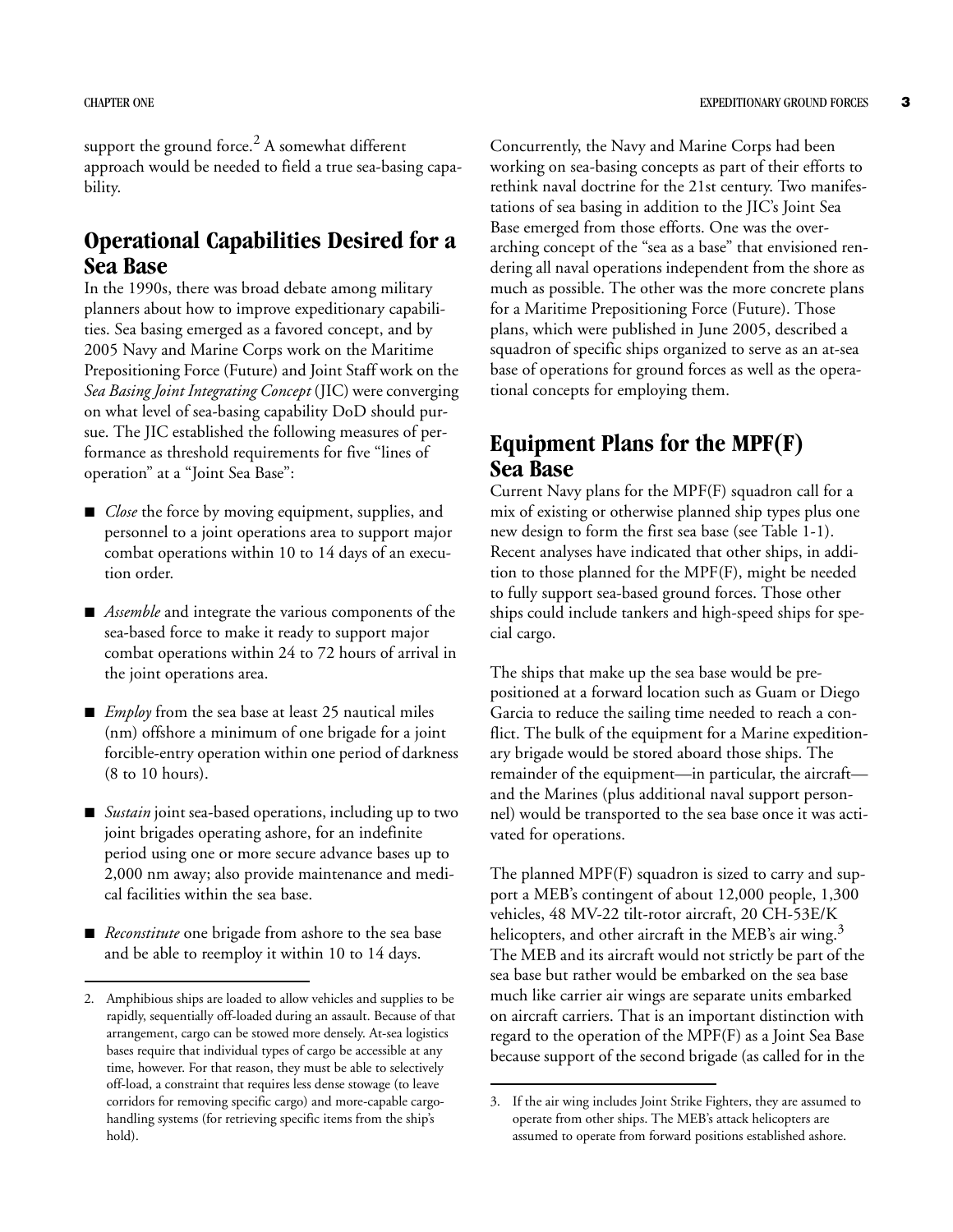#### <span id="page-19-0"></span>**Table 1-1.**

## **Ship Types in the Planned Maritime Prepositioning Force (Future) Sea Base**

|                                           |            | <b>Approximate Capacities</b> |       |                                                  |                                              |                                              |                             |                       |  |
|-------------------------------------------|------------|-------------------------------|-------|--------------------------------------------------|----------------------------------------------|----------------------------------------------|-----------------------------|-----------------------|--|
| <b>Primary Purpose of Ship/Craft Type</b> |            | <b>Quantity Berths</b>        |       | <b>Vehicles</b><br>(Thousands of<br>square feet) | Cargo<br>(Thousands of<br>cubic feet)        | Aircraft<br><b>Operating</b><br><b>Spots</b> | <b>LCAC</b><br><b>Spots</b> | Medical<br>(ORs/Beds) |  |
|                                           |            |                               |       |                                                  | Ships in Navy's Plan                         |                                              |                             |                       |  |
| <b>Aviation Support</b>                   | <b>LHD</b> | 1                             | 2,700 | 30                                               | 145                                          | 9                                            | 3                           | 6/60                  |  |
|                                           | LHA        | 2                             | 2,600 | 14                                               | 175                                          | 9                                            | 0                           | 2/24                  |  |
| Ground Vehicles/LCAC Support              | <b>MLP</b> | 3                             | 900   | 50                                               | 0                                            | 1                                            | 6                           | 0                     |  |
| Ground Vehicle Storage                    | T-AKR      | 3                             | 850   | 220                                              | 300                                          | $2$ to 4                                     | $\theta$                    | $\mathbf{0}$          |  |
| Dry Cargo, Ammunition Storage             | T-AKE      | 3                             | 200   | 0                                                | 850                                          | 1                                            | 0                           | $\Omega$              |  |
| <b>Items for Sustained Operations</b>     | <b>MPS</b> | $\overline{2}$                | 130   | 150                                              | 0                                            | 1                                            | 0                           | 0                     |  |
|                                           |            |                               |       |                                                  | <b>Additional Ships That May Be Required</b> |                                              |                             |                       |  |
| High-Speed Cargo Transportation T-HSS     |            | $0$ or $1$                    | TBD   | TBD                                              | TBD                                          | TBD                                          | 0                           | 0                     |  |
| <b>Fuel Supply</b>                        | T-AO       | 1                             | 100   | 0                                                | 0                                            | $\mathbf{0}$                                 | 0                           | 0                     |  |

Source: Congressional Budget Office based on data from the Navy and the Marine Corps.

Notes: The categories of amphibious lift shown here are the number of troops a ship can carry; its vehicle stowage area (or vehicle square), its cargo stowage volume (or cargo cube), the number of aircraft operating spots, the number of spots for air-cushion landing craft (known as LCACs), and the size of its medical facilities, measured by the number of operating rooms (ORs) and beds. LHDs and LHAs are amphibious assault ships (helicopter carriers); T-AKRs are vehicle storage/transportation ships; T-AKEs are dry

cargo/ammunition ships; and T-AOs are fleet oilers.

 $MLP$  = mobile landing platform; MPS = maritime prepositioning squadron; T-HSS = high-speed ship; TBD = to be determined.

JIC) would have to be provided by aircraft belonging to the first brigade (the MEB). The MEB's air wing would be able to provide that support because the aircraft needed to deliver the air-landed portion of the MEB in one period of darkness (as demanded by MPF(F) requirements) would be more than adequate to sustain two brigades. Aircraft supporting the second brigade would not be available to the MEB for other uses, however.

The proposed MPF(F) squadron would be made up of fourteen ships of six different types.

**Three aviation ships** to support rotary-wing aircraft operations; one of the three would be a *Wasp*-class LHD, either newly constructed or drawn from one of the eight LHDs in the current amphibious force.<sup>4</sup> The other two would be new ships of the LHA-6 class [previously known as the LHA(R)], which are being developed to replace the *Tarawa*-class (LHA-1) ships. (LHDs and LHAs are amphibious assault ships, also known as helicopter carriers.) Although based on bat-

tle force ship designs, the three aviation ships in the MPF(F) would, like the ships in today's MPF, be part of the Military Sealift Command (MSC) under current plans and would thus operate with largely civilian crews. Those ships would also house the bulk of the ground force personnel and provide additional services such as hospital care.

■ Three large, medium-speed roll-on/roll-off (LMSR) **ships** for storing and transporting the ground force's vehicles; designated as T-AKRs, each of those ships would have over a quarter-million square feet of vehicle storage space. Special modifications from current

<sup>4.</sup> The ability to pull an LHD from the amphibious force will depend on various factors—in particular, the number of expeditionary strike groups (ESGs) the Navy will operate in the future and the number of new LHAs that will be purchased for the amphibious force. Having fewer ESGs or a larger number of new LHAs would increase the likelihood that the LHD for the MPF(F) could be pulled from the existing force.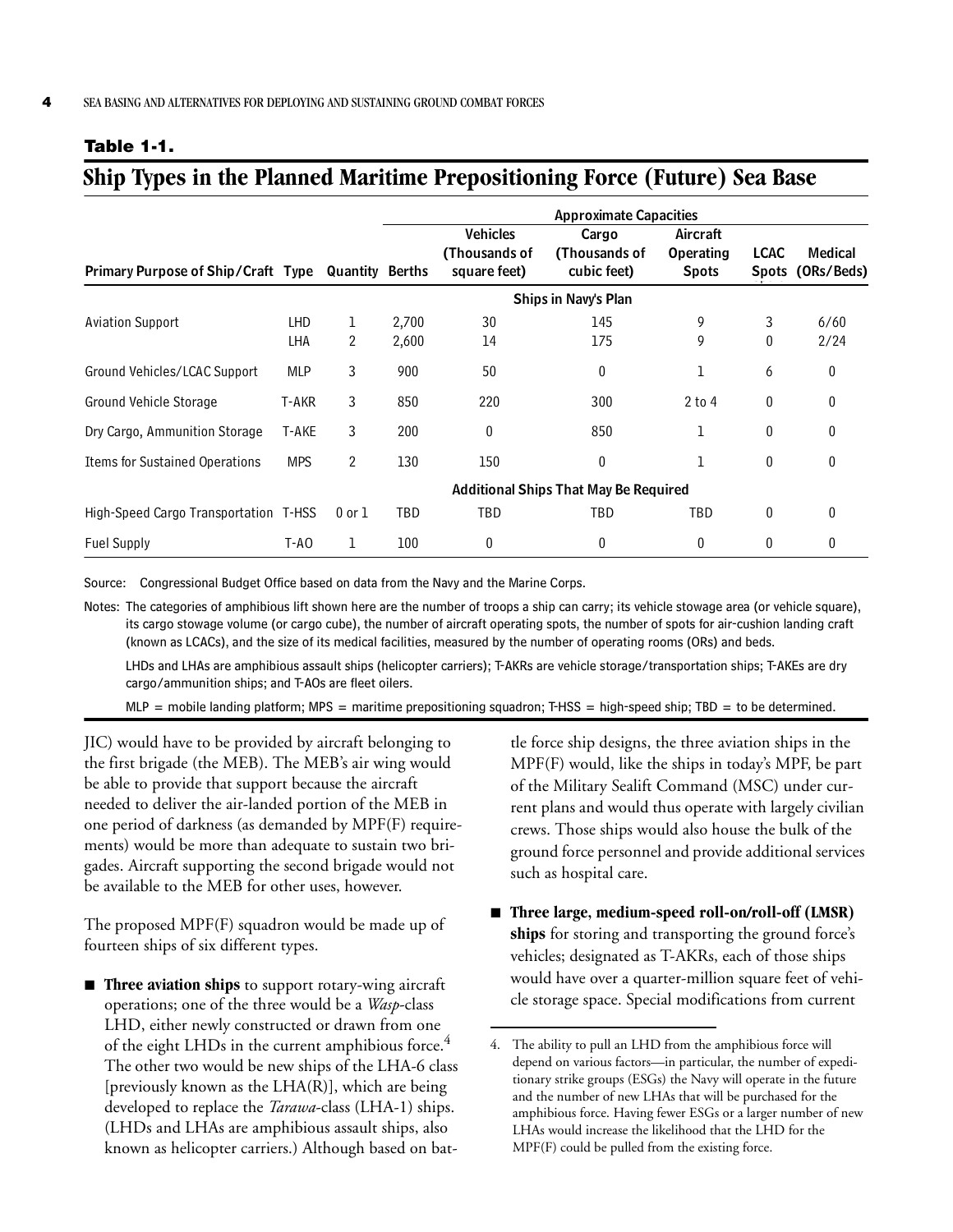#### <span id="page-20-0"></span>**Figure 1-1.**

## <span id="page-20-1"></span>**Experimental Mobile Landing Platform and Cargo Ship**



#### Source: U.S. Navy.

LMSR designs would include berthing for over 800 embarked personnel as well as possible changes to the vehicle-loading ramps to allow the ships to interface better with the next type of ship in the squadron.

- $\blacksquare$  **Three mobile landing platform ships** to carry and operate surface-landing craft and to act as the platform for transferring vehicles from the T-AKRs to those landing craft. One proposed design for the ship would have a large deck area at the stern to accommodate several landing craft (see [Figure 1-1\)](#page-20-0). Early specifications indicate that each ship could have berthing for over 900 embarked personnel.
- Three *Lewis and Clark*-class advanced auxiliary dry **cargo (T-AKE) ships** to carry dry stores such as food and ammunition; with a bulk storage capacity of over 1 million cubic feet per ship and extensive equipment for rapidly and selectively moving cargo from their holds, the T-AKEs would play a primary role in sustaining the ground force once it came ashore. Helicopters could pick up shore-bound supplies from the landing spots in the stern of the ships, or supplies could be transferred by crane to the mobile landing platforms and be sent ashore in surface-landing craft.
- **E** Two smaller T-AKR ships to carry additional equipment that ground forces would use primarily to support sustained operations ashore. Those ships, referred

to as legacy Maritime Prepositioning Ships, could be drawn from the existing Maritime Prepositioning Force.

Navy and Marine Corps analyses have identified the potential need for several additional ships to support the squadron's operations. One is a high-speed ship designed to carry high-value and technically complex equipment especially the MEB's helicopters that would not be prepositioned—from the United States to the MPF(F) squadron. The helicopters—in particular, the CH-53K heavy-lift helicopters that are needed to move heavy items for the ground force—are ill-suited for long-term storage aboard the prepositioned ships, and they lack the endurance to be flown over long distances. (The MV-22 has sufficient range and speed to self-deploy from the United States.) Consequently, helicopters would be based at home with their units and only moved to the sea base when it was activated for use in a conflict.

Helicopters could be moved to the sea base either by high-speed ship or by strategic airlift. (If DoD decided to rely entirely on strategic airlift, then the high-speed ship would not be needed.) A high-speed ship would have the advantage of being able to sail directly to the sea base. Marine Corps studies have indicated that a dedicated ship capable of sustained speeds of at least 37 knots could deliver the helicopters (and several tons of other critical equipment) in a more timely fashion while also freeing up airlift resources for moving other components of the joint force to the theater.<sup>5</sup> Strategic airlift is capable of moving the CH-53Ks, but the helicopters must be partially disassembled to fit into C-17s or C-5s, flown to an advance reception base in the theater, then reassembled and flight-tested before being flown to the sea base. Similarly, other cargo delivered by air would have to be shuttled to the sea base, or the ships in the sea base would have to stop at the advance reception base to pick it up.

Tankers would also be needed to support the squadron's operations. The fuel-storage capacity available in the 14 core MPF(F) ships would be insufficient to support the intensive aircraft and landing craft activity that would accompany the rapid movement of the MEB ashore and its subsequent support. Analyses by the Chief of Naval

<sup>5.</sup> Reported to the Congressional Budget Office in a briefing by the Studies and Analysis Division, Marine Corps Combat Development Command Mission Analysis Branch, July 2006.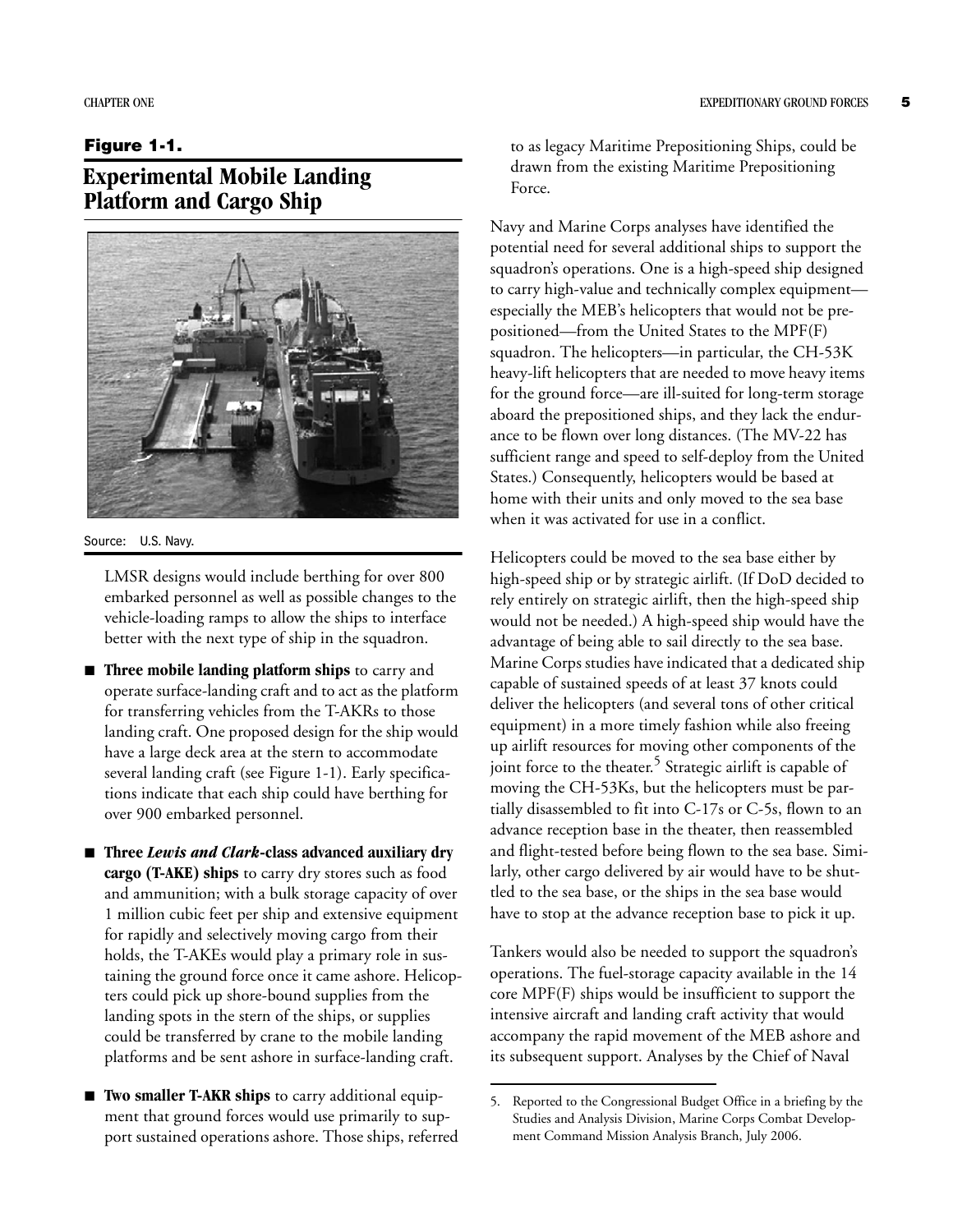Operations' staff have estimated that two tankers with a capacity similar to that of current fleet oilers would be adequate to supply fuel to the sea base and the ground units it would support ashore.<sup>6</sup> One tanker could be prepositioned to meet initial demands for fuel. The other tanker could be sent from the United States.<sup>7</sup> During operations, the two tankers would be able to maintain a shuttle rotation between the sea base and a fuel source up to 2,000 nm away. More tankers would be needed if the fuel source was farther away.

#### <span id="page-21-0"></span>**Employment Concept for the MPF(F) Sea Base**

The detailed concept of operations for the planned MPF(F) sea base closely follows the five lines of operation defined in the *Sea Basing Joint Integrating Concept.* Additionally, the anticipated performance of the ships and other systems planned for the MPF(F) sea base would satisfy the JIC's threshold measures of performance (such as the time to close and assemble the force and the size of the ground force that could be supported) described earlier in the chapter. This section describes how each major phase of the MPF(F)'s employment concept could be executed from the perspective of the JIC's lines of operation.

#### **Close and Assemble the Force**

At the onset of operations, most of the MPF(F) ground force's equipment and initial store of supplies would be aboard ships prepositioned at a forward location, and most of the personnel and some high-value equipment in particular, helicopters—would be located in the United States. The closure and assembly phases encompass the MEB's deployment—the transportation of its components to the area of operations and the integration of those components into a force ready for employment ashore. Those two lines of operation could occur sequentially or concurrently depending on the particular circumstances of the scenario. Because of the different starting locations and specific transportation requirements,

closure and assembly for each portion of the squadron the prepositioned components and the U.S.-based components—would have distinct characteristics.

**Prepositioned Components.** Current plans call for prepositioning the ships of the sea base at forward locations. Upon activation, those prepositioned ships would move to the area of operations. As with today's MPF ships, the prepositioned ships would be loaded with most of the equipment and several weeks' supplies needed for a MEB. Prepositioning is necessary for the MPF(F) to satisfy the JIC's requirement of closing and assembling the force in 11 to 17 days. To meet that time constraint, the ships of the sea base that are sailing from the United States would need much higher speeds than current cargo ships (see [Figure 1-2](#page-22-0)).

For example, a modern LMSR ship moving at 24 knots would take about 17 days to sail 10,000 nm, a distance typical of deployment from the east coast of the United States to the Persian Gulf or parts of the Indian Ocean. The time needed to load a large ship with hundreds of vehicles and traverse shipping chokepoints such as canals would add several days to that time. Assuming a threeday loading time and a one-day delay to transit the Suez Canal, a ship traveling from the United States would need a sustained speed of about 41 knots to meet the upper-end force closure time in the JIC. That speed would be faster than what is available with today's large cargo ships and even faster than the 37-knot estimate for the high-speed ships that would deliver helicopters and other critical equipment from the United States. The faster speed would be needed for ships carrying several hundred ground vehicles because they would need more time to load than would a high-speed ship slated to carry 50 or so helicopters (mainly CH-53Ks, AH-1 attack helicopters, and UH-1 utility helicopters) and a few tons of high-value equipment.

At some point during the transit from the prepositioned location to the area of operations, the prepositioned ships would "marry up" with the high-value equipment and personnel sent from the United States. That integration could occur at any point in the ships' transit, from before they depart the prepositioned location to after they reach the final area of operations. Individual circumstances would determine where that assembly occurred.

<sup>6. &</sup>quot;Joint Seabasing Logistics" (briefing prepared for the 3rd Annual Sea Basing Conference, February 2007).

<sup>7.</sup> To account for the uncertainty as to whether the additional ships (the high-speed ships and tankers) would be needed, the sea-based alternatives presented in the next chapter include high and low estimates for costs and capabilities that add or do not add them, respectively.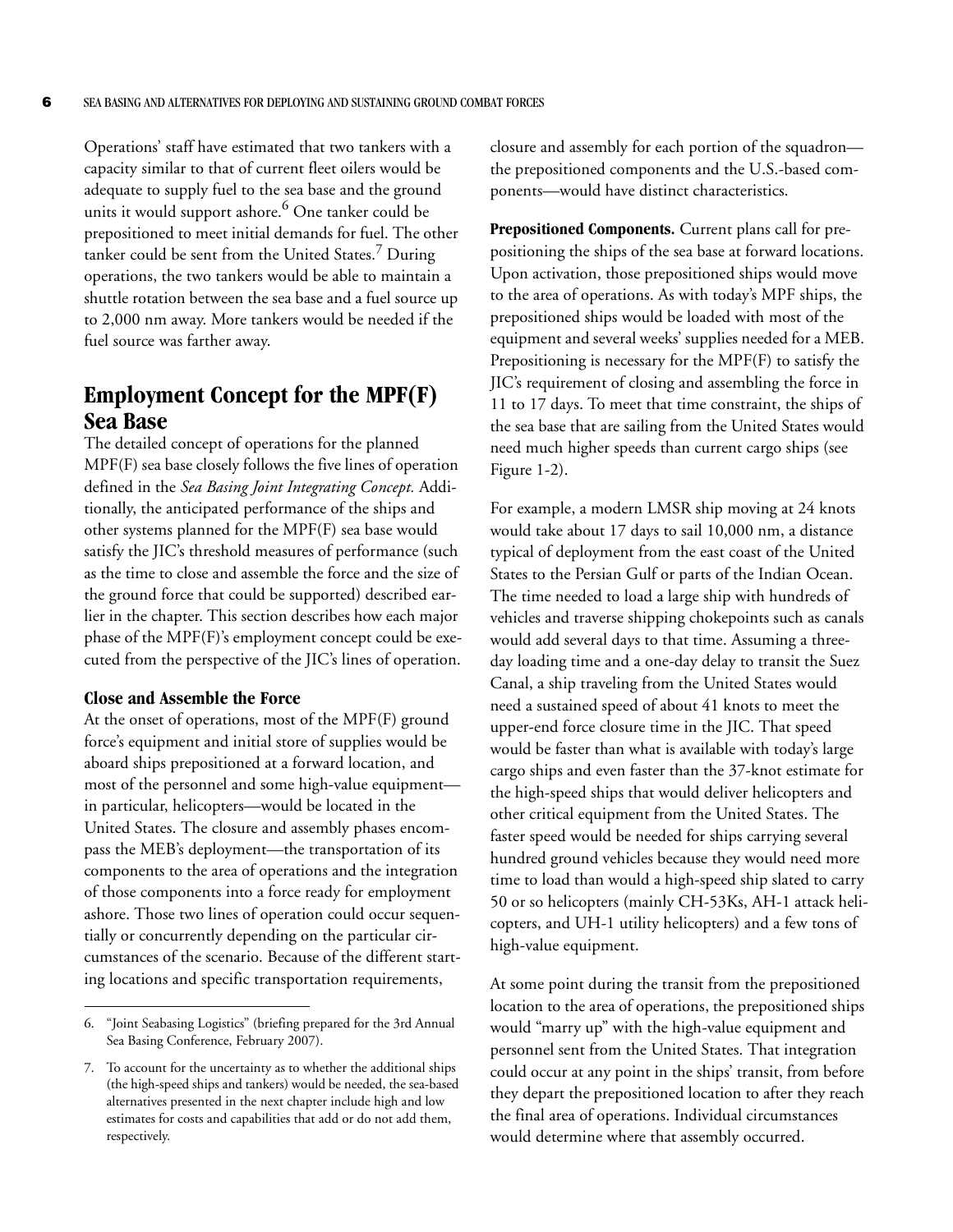#### <span id="page-22-0"></span>**Figure 1-2.**



#### <span id="page-22-1"></span>**Closure Times for Sealift Missions**

Source: Congressional Budget Office.

Note: Today's cargo ships typically travel at speeds between 16 and 24 knots.

**U.S.-Based Components.** Equipment and personnel from the United States could either be directly delivered to the MPF(F) ships or transported first to an advance reception base and then shuttled to the MPF(F) ships. Direct delivery to the sea base could only be accomplished by ships such as the high-speed ship described earlier because the aviation ships in the planned MPF(F) will not be large enough to receive aircraft capable of delivering cargo over intercontinental ranges. A high-speed ship from the United States could join the MPF(F) at any point during its movement to the operations area. Once with the MPF(F), the aircraft delivered by the high-speed ship could be used to transfer the other cargo to the sea base.

An advance reception base would be needed if strategic airlift was to be used to move high-value cargo and personnel from the United States. High-value cargo would be moved by Air Force C-17 or C-5 aircraft that have cargo doors large enough to accommodate CH-53K helicopters, and personnel would be moved by commercial passenger aircraft, either chartered for the operation or called up from the Civil Reserve Air Fleet. The Marine Corps estimates that 165 C-17 missions and 28 Boeing 747 missions would be needed to deliver the personnel, helicopters, and 4,000 tons of additional high-value cargo to an advance reception base. The rate at which cargo and personnel could be airlifted into the theater would most likely depend on the capacity of the advance reception air base(s) to receive aircraft. Typical planning estimates call

for a maximum-on-the-ground capacity of two to four C-17 equivalents for constrained scenarios.<sup>8</sup> Delivering the fly-in portion of a MEB would take 7 to 14 days for that range of air-base capacity.

After reaching the advance reception base, cargo and personnel must be moved to the MPF(F) ships for assembly into the combat-ready force. That final leg of the deployment would be simplest if the ships were able to stop at a port colocated with or near the advance reception base. In some circumstances, the fly-in components of the force could be delivered to the squadron's prepositioned location and join the ships before they sailed. Alternatively, the ships could stop at the advance reception base while en route to the operations area.

If the ships cannot stop at the advance reception base, it would become necessary to shuttle the fly-in components of the force out to them. For that to be feasible, however, the ships must pass fairly close to the advance reception base. For example, if the shuttles were to be accomplished by the helicopters delivered with the MEB, the shuttle distance could not exceed about 200 nm. At that range, it would take the MEB's aircraft about four days to move

<sup>8.</sup> Maximum-on-the-ground is a measure of air-base capacity defined as the number of a particular aircraft type that can be simultaneously handled within a planned ground time. It is usually measured relative to the C-17.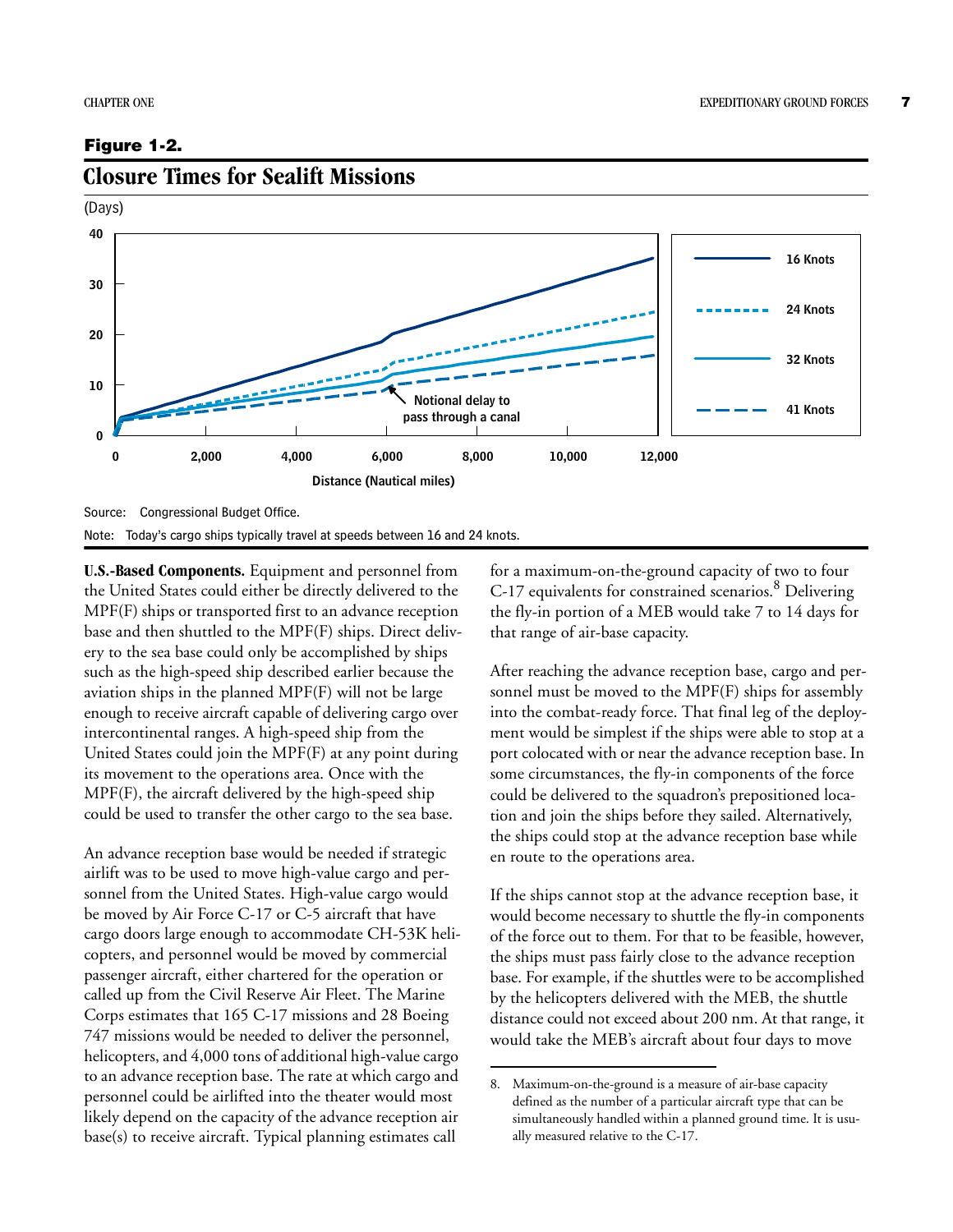the high-value cargo and personnel to the MPF(F) ships, with the aircraft refueling both at the advance reception base and on the ships. One disadvantage of that type of shuttle operation is that it would require a very high operational tempo for the aircraft. Such a tempo could adversely affect the availability of aircraft to employ the ground force later in the operation by fatiguing air and ground crews and causing wear on the aircraft. Another disadvantage to the aircraft shuttle would be the need for the MPF(F) ships to slow down or stop for the several days they must remain close to the advance reception base.

If the MPF(F) ships could not get close enough to the advance reception base to make shuttling by the MEB's aircraft feasible, the final leg to the sea base would have to be accomplished by surface vessels. A surface shuttle mission could be accomplished with chartered local ships or with U.S. ships in the area. The Joint High Speed Vessel (JHSV) being developed by the Navy and Army is frequently mentioned for that role.<sup>9</sup> Even with a fast ship such as the JHSV, however, the MPF(F) ships must still pass fairly close to the advance reception base for the shuttle mission to be feasible. The Navy's fiscal year 2008 budget plans include the purchase of three JHSVs, and the Army may purchase them as well. Assuming each JHSV could carry about 1,000 troops, it would take about 11 missions to shuttle the fly-in portion of a MEB out to the sea base. The time required to complete the shuttles would depend on the number of JHSVs available and the distance to the MPF(F) ships. For example, the entire projected Navy JHSV fleet would need about six days to shuttle the fly-in portion of a MEB from an advance reception base 1,000 nm out to the MPF(F).

The preceding discussion highlights the importance of having an advance reception base to allow for the intermediate staging of equipment and personnel. Although the JIC specifies the availability of an advance base only as part of the sustainment line of operation, the assembly of the sea-based force in the area of operations will quite probably rely on such a base as well. The timelines indicate that the ships that make up the sea base must, at some point in their movement, come close enough to the advance reception base to allow for a timely shuttle operation. (The advance base for sustainment, by contrast, could be up to 2,000 nm away, according to the JIC's requirements.)

The use of an advance base to assemble the force differs from the way in which traditional amphibious forces assemble. With amphibious task forces, personnel and equipment typically assemble at their home base and embark aboard amphibious ships at ports on the east or west coast of the United States before sailing to their destination. An amphibious task force might "assemble" with an expeditionary strike group after reaching the theater, however.

#### **Employ the Force**

After the sea base has assembled in the area of operations, the embarked ground force would be available for employment ashore. The employment of the sea-based ground force would resemble that of a modern amphibious assault because both would use similar ground forces and ship-to-shore craft. One battalion of the sea-based Marine expeditionary brigade would be inserted by aircraft as far as 110 nm from the sea base, and two battalions would be delivered by surface craft to the beach. The air-landed battalion and the first surface-landed battalion would be delivered in no more than 8 to 10 hours to give an adversary insufficient time to organize a counterattack during the initial landing, when the force being inserted is most vulnerable. A second surface battalion would be available to go ashore shortly thereafter.

The ships that form the sea base would be located about 25 nm or more from the shore to put them beyond the range of many shore-based weapons and make it more difficult for an adversary to locate and track them. Operating from over the horizon would also give the defensive systems on Navy ships assigned to defend the sea base cruisers and destroyers, for example—sufficient time to detect and engage weapons that might be launched against the sea base.

#### **Sustain the Force**

Although the employment of the sea-based ground force would be similar to traditional amphibious assaults, the subsequent sustainment operation would differ significantly. Most notably, instead of troops having to rapidly establish a large supply base ashore, supplies would be kept at sea and transported ashore only as needed. In support of that concept, the sea base would include cargo ships loaded so that particular items could be selectively

<sup>9.</sup> The JHSV is being developed to move troops and cargo within a theater. It is expected to be based on commercial ferries with catamaran hulls for higher speed. See the last section in this chapter for more information about high-speed vessels.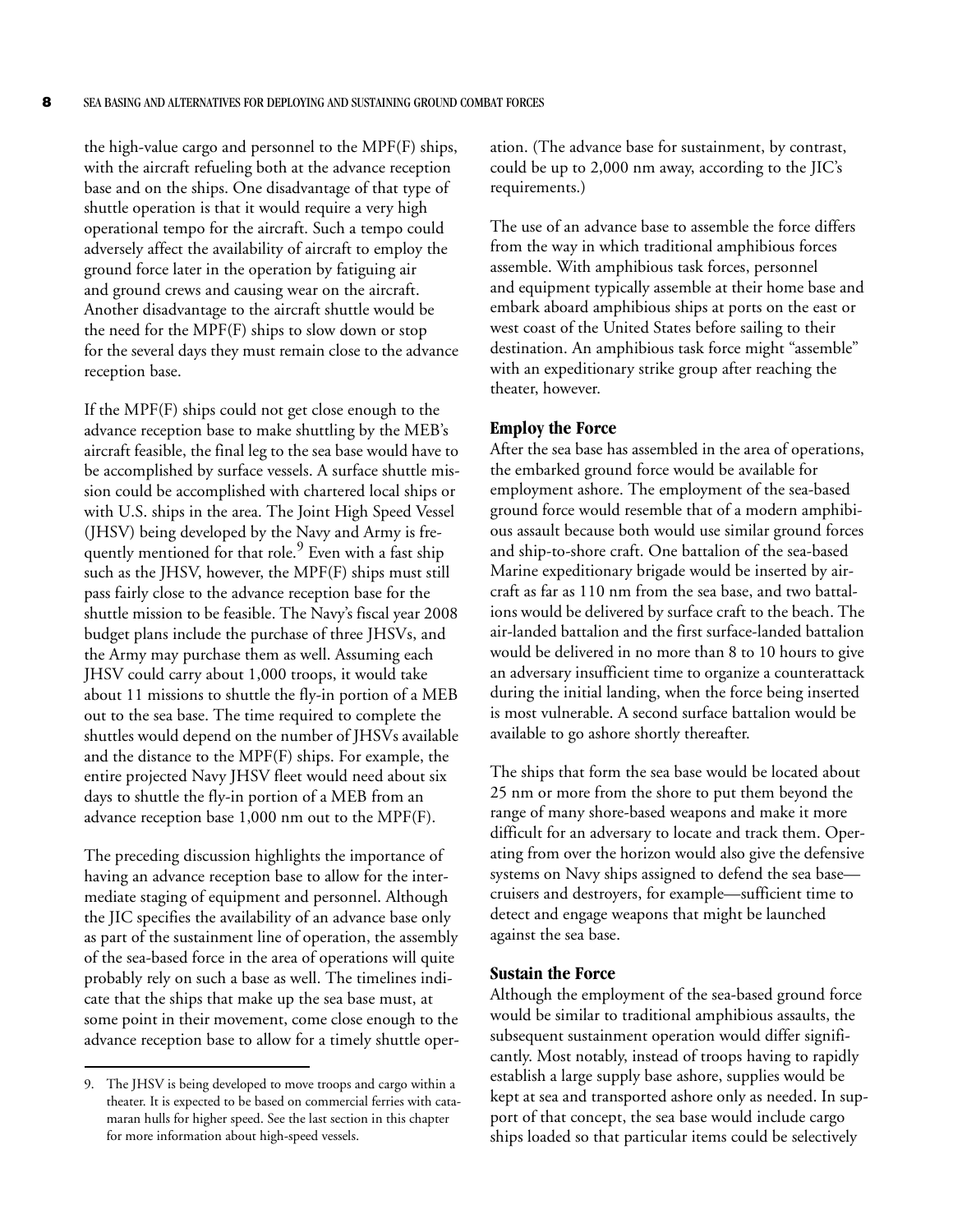retrieved from the ships' holds and moved ashore. As was described earlier, that approach differs from past concepts in which cargo was densely packed aboard ships and had to be moved ashore in bulk before it could be sorted and subsequently distributed to the ground force.

Keeping supplies afloat for distribution by helicopter will require that the supplies of both Army and Marine Corps units supported by a sea base be configured for storage and selective off-loading from the sea base. Configuring that cargo on the ships could present difficulties, however. For example, a configuration that would best store supplies that are packed in containers might not be compatible with a configuration that would allow the selective off-loading of break-bulk cargo. Means must be provided for helicopter transport of all types of supplies. In particular, provisions will be needed for moving large quantities of bulk fluids such as fuel and water ashore by helicopter. Such movement via helicopter-borne bladders or drums will be more difficult than current practices, such as delivering fuel to logistics bases ashore in fixedwing tanker aircraft or pumping it ashore from tankers via temporary pipelines that are part of the Offshore Petroleum Discharge System.

Sustaining operations indefinitely, as called for in the JIC, would require that the ships in the sea base be periodically replenished with additional supplies. Current concepts favor a shuttle-type operation, with the sea base's T-AKE cargo ships leaving that station to sail to an advance base, where they would be refilled with supplies sent from the United States on standard container ships (or by air).<sup>10</sup> In that scenario, two T-AKEs would remain at the sea base while the third would rotate to the advance base to reload.<sup>11</sup> Another approach would have the container ships join the sea base and transfer their cargo at sea. That approach would allow the sea-base ships to remain on station but would require the capability to conduct large-scale ship-to-ship transfers of cargo at sea.

#### **Reconstitute the Force**

Reconstituting the force (essentially, the employment phase in reverse) involves taking the ground force brigade back aboard the sea-base ships and preparing it for reemployment elsewhere. Two facets of the MPF(F) concept should make such reconstitution feasible. First, because the ships have a large amount of stowage space (to allow selected items to be quickly off-loaded), reloading vehicles from shore should be somewhat easier than it would be on conventionally loaded ships, with their careful dense packing of cargo. Second, because the logistics operation is based aboard ship, reconstitution should simply involve reloading the supply ships at an advance base. There would be no need to retrieve a large quantity of supplies that had been moved ashore and restow those supplies aboard ship.

#### <span id="page-24-0"></span>**Other Means of Employing Expeditionary Ground Forces**

Approaches other than sea basing could provide most (and perhaps all) of the expeditionary capabilities that DoD envisions for the future. This section briefly describes several such alternatives.

#### **Amphibious Forces**

Traditional amphibious forces bear the closest resemblance to current concepts for sea basing. Today, battalion-sized amphibious forces—Marine expeditionary units, or MEUs, with about 2,200 personnel—are forward-deployed as part of expeditionary strike groups. MEB-sized forces on a par with those envisioned for a sea base would be assembled from forward-deployed MEUs and additional ships and Marines sent from bases in the United States. In conjunction with air support and naval artillery support, MEBs are trained and equipped for forcible-entry operations. In many war plans, early amphibious operations are aimed at seizing ports and airfields for use by follow-on forces. Because of their smaller size and limited endurance ashore, MEUs are typically slated for operations such as amphibious raids or noncombatant evacuations, where longer-term presence on the ground is not needed.<sup>12</sup> For major operations, MEBs and MEUs can be assembled into larger Marine expeditionary forces, or MEFs.

For the employment of the ground force, amphibious forces use the same types of ship-to-shore systems envi-

<sup>10.</sup> That advance base would not necessarily be the same one as the advance reception base used to close the force.

<sup>11.</sup> Such a rotation assumes that the sea base would be sustaining a MEB plus a light Army brigade and that the transit distance to the advance base would not exceed about 2,000 nm.

<sup>12.</sup> An exception occurred during the invasion of Grenada in 1983. The 22nd Marine Amphibious Unit (as MEUs were previously known) led the operation, although it was soon reinforced with airborne forces flown from the United States.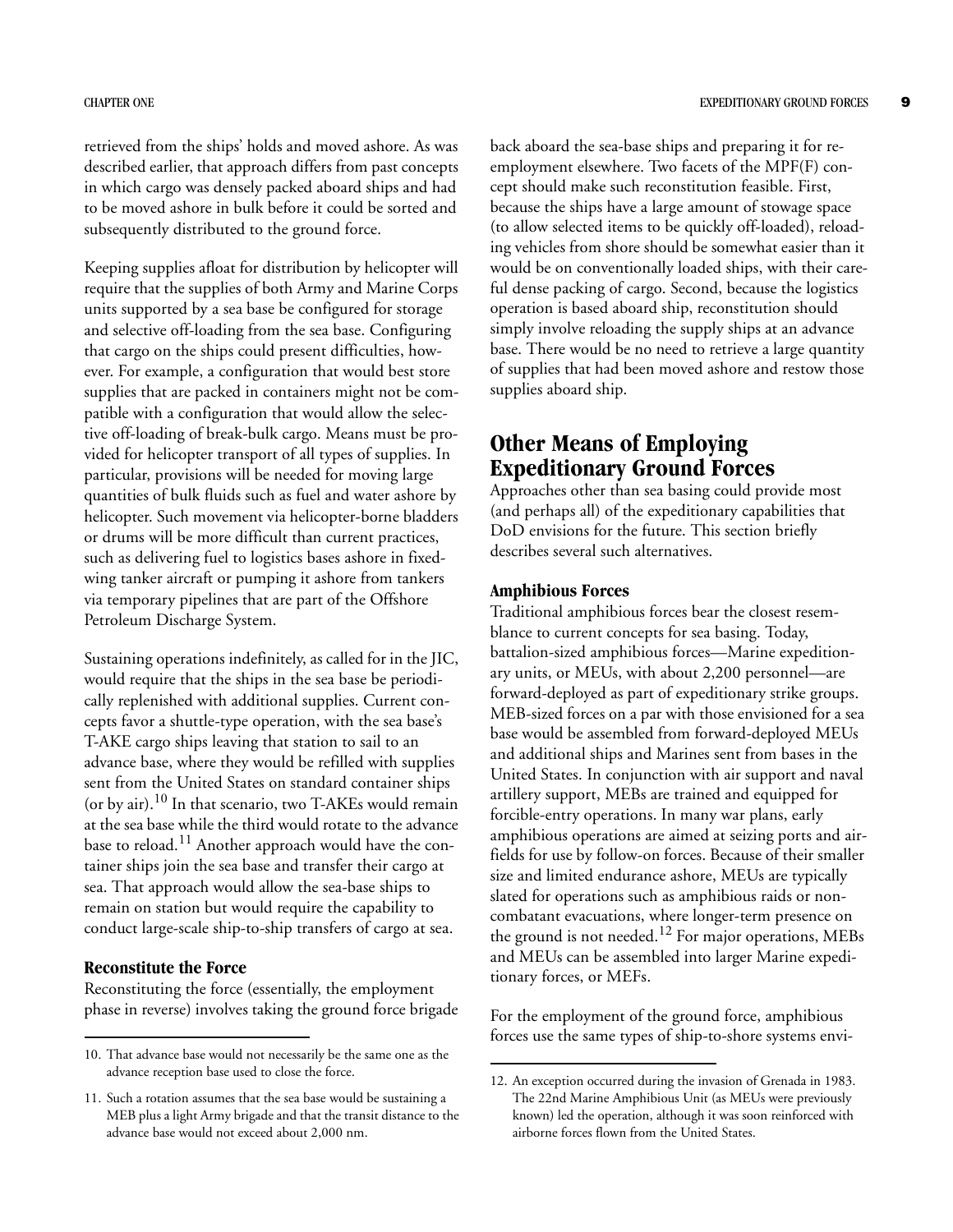sioned for the MPF(F)—air-cushion landing craft, MV-22 tilt-rotor aircraft, and CH-53K helicopters—to move a MEB ashore in one 8- to 10-hour period of darkness. Beyond that core similarity, however, a sea base and an amphibious force differ significantly. Sustainment of the ground force ashore from a sea base would incorporate the selective off-loading and special cargo-handling capabilities described earlier. In contrast, cargo aboard today's densely packed amphibious ships must be rapidly moved to a potentially vulnerable logistics base ashore—a process often referred to as a "dump exercise"—for subsequent distribution to the force. If prepositioned, a sea base could also offer better strategic responsiveness than an amphibious force that must be assembled in the United States and then sail to its destination.

#### **Airdrop of Forces and Supplies**

Airdrop is another established forcible-entry technique. It was first used extensively in World War II, most notably to drop allied forces behind the Normandy beaches on the night before D-Day and into the Netherlands to seize bridges on the Rhine for use by advancing armored units. As the high casualties suffered by airborne forces in World War II showed, however, airborne assaults are high-risk operations when conducted against significant opposition forces. That vulnerability results largely from the limitations in what and how much can be delivered by aircraft over hostile territory.

- B Airborne operations are limited to light forces because it is impractical to carry large numbers of heavy vehicles and deliver them by parachute.
- $\blacksquare$  Fire support can be limited to that provided by aircraft because the drop may be beyond the range of naval gunfire and, as with vehicles, it may be impractical to drop more than a modest artillery force.
- **B** Sustainment operations are limited to the delivery of supplies by parachute until more robust logistics can be established by, for example, seizing an air base.

Despite those risks, modern militaries continue to field airborne forces because of their ability to be rapidly sent into combat anywhere transport aircraft can be flown. For the fastest response, the Army has maintained a brigade of the 82nd Airborne Division in ready status at Fort Bragg, North Carolina. With the support of Air Force strategic transport aircraft, that ready brigade had been capable of being employed anywhere those aircraft can safely fly within 36 hours. (Now, however, the need to supply forces for operations in Iraq and Afghanistan has precluded the maintenance of that ready brigade.)

#### **Direct-Delivery Strategic Transportation Systems**

Strategic transportation systems such as airlift aircraft and sealift ships have typically been used for deployment rather than employment of ground forces. Vehicles and equipment (mostly on ships) and personnel (mostly on aircraft) would travel separately to their destination (deployment) and, upon arrival, the troops would marry up with their equipment and the unit would prepare for employment. That arrangement is efficient for several reasons: Ports and air bases are designed to rapidly receive people and cargo, transport ships can be made less costly if they do not need berthing spaces for large numbers of troops, and travel by air spares troops several weeks at sea.

Because ports, airfields, and staging areas for the marrying-up process can no longer be assumed to be secure, some military planners have suggested that troops and equipment should travel together (much like amphibious task forces do), ready for immediate employment upon arrival in a theater. Those troops and equipment could travel directly to their destination either by fast ships or by large airships.

DoD is conducting ongoing experiments with high-speed vessels based on commercial ferry designs. That work is part of a joint Army/Navy effort to field those vessels for transportation within a theater. Ships for intratheater transportation such as the *Westpac Express* and the *Swift* have proved their utility for moving small forces over regional distances (a few hundred miles)*.* Those vessels usually move at high speeds (greater than 35 knots), have storage space for vehicles and accommodations for people, and are able to load and unload in austere ports. Extending that concept to the transoceanic distances needed for deployment from the United States is expected to be costly, however. Maintaining high speeds over long distances requires vessels with long, slender hulls made from lightweight materials, very powerful engines, and large fuel tanks. Those three characteristics result in designs for large ships with much smaller payloads than what slower ships of a similar size can carry. Additionally, operations costs tend to be higher for faster vessels because they consume more fuel and need more maintenance (for their advanced propulsion systems, for instance) than other vessels do.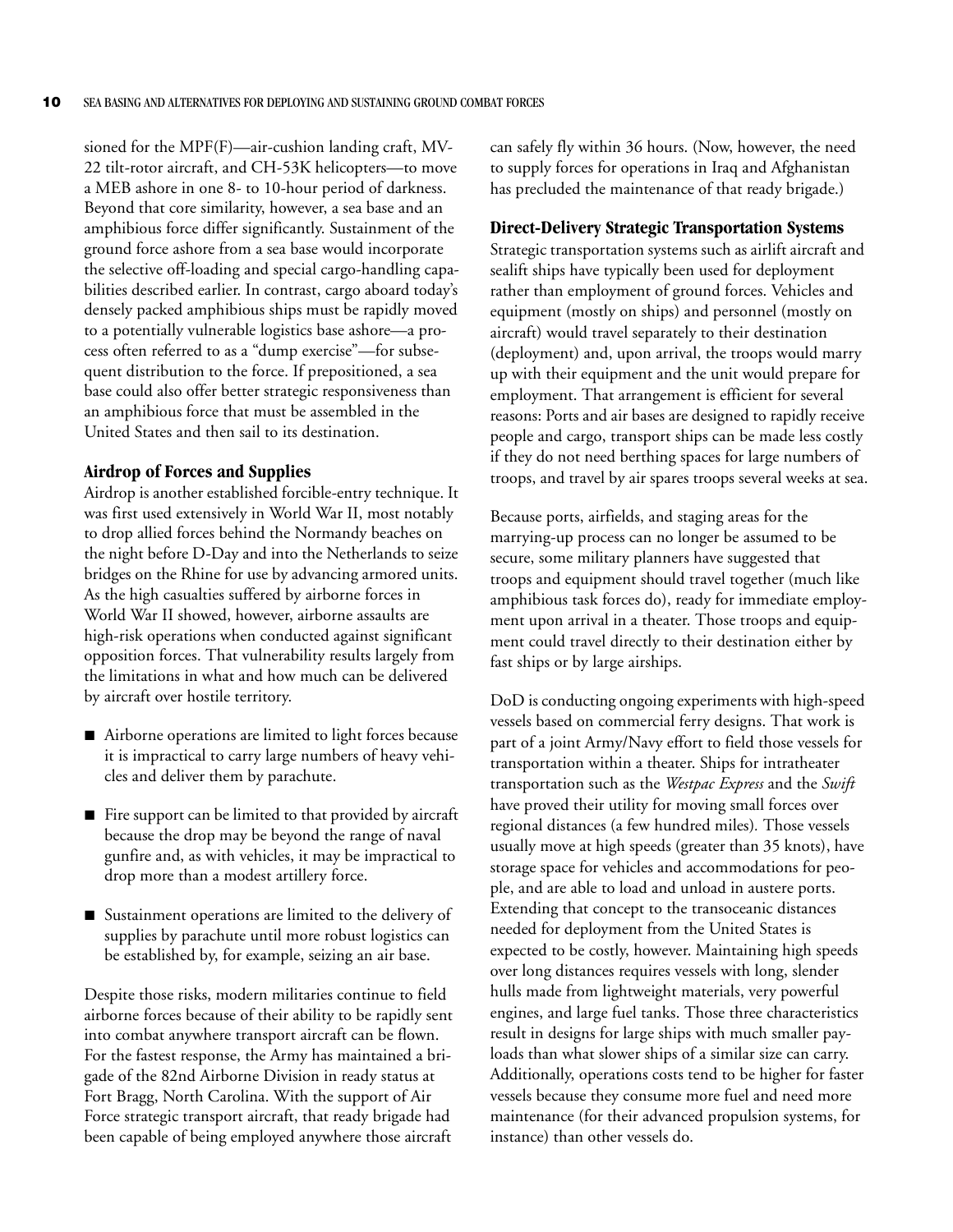Combat-ready units could also be delivered directly to a theater using large airships. DoD is considering several designs with payloads of at least 500 tons that could operate from unimproved locations and transport loads anywhere in the world in a few days. One design envisions an airship roughly 1,000 feet long and 300 feet wide. Its structure would probably consist of a nonrigid hull to hold the helium and a gondola slung underneath to carry cargo and troops. Lift would be provided by the

buoyancy of the helium as well as from the airfoil shape of the hull while in forward flight.<sup>13</sup> Estimates of achievable speeds for large airships range from about 80 knots to 120 knots.

<sup>13.</sup> See Congressional Budget Office, *Options for Strategic Military Transportation Systems* (September 2005), for more details on design and operational considerations related to large airships and high-speed transport ships.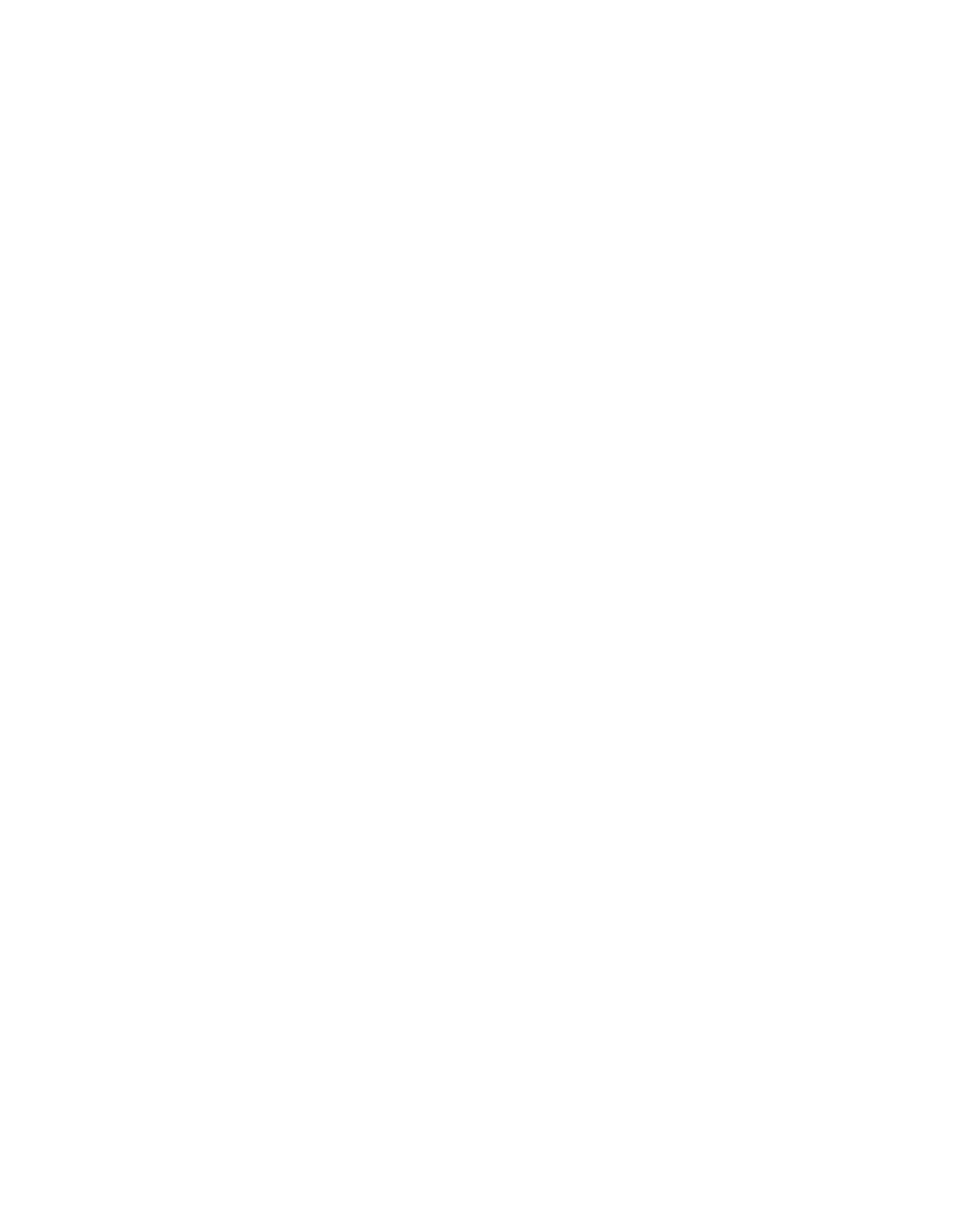# <span id="page-28-3"></span>**CHAPTER 2**

## <span id="page-28-1"></span><span id="page-28-0"></span>**Description of Access-Insensitive Systems for Employing and Sustaining Ground Forces**

**T**he Navy's current plan for the Maritime Prepositioning Force (Future) is to field a squadron of ships capable of supporting Marine Corps operational concepts for sea-based employment of a Marine expeditionary brigade. That plan would satisfy the threshold performance requirements established in the *Sea Basing Joint Integrating Concept* (outlined in [Chapter 1](#page-16-3)).

This chapter describes several alternatives to the MPF(F) that would also improve the military's capabilities to employ and sustain ground forces with no reliance on access to local land bases or other facilities. The alternatives would provide different capabilities than those offered by the current plan and would require different levels of investment. Some of the alternatives have more modest capabilities (and hence, lower costs) than the current plan, and some have greater capabilities (and hence, higher costs).

In [Chapter 3,](#page-38-3) the Congressional Budget Office examines the advantages and disadvantages of the alternatives, considering not only their costs but also the military implications of having greater or lesser access-insensitive capabilities to employ and sustain ground forces.

### <span id="page-28-2"></span>**Structuring Access-Insensitive Systems to Employ and Sustain Ground Forces**

The Department of Defense's goal as delineated in the JIC for the size of the ground forces that must be supportable is the employment of one brigade and the sustainment of two brigades. Although the JIC does not specify particular systems to provide that support, details within the JIC point to ship-based solutions—namely, sea bases—as the preferred way to employ and sustain ground forces. In crafting alternatives that could provide

the same or similar capabilities, CBO took a broader perspective, looking at systems that would provide accessinsensitive capabilities without necessarily presupposing the development and fielding of a sea base.

As with the Navy's and Marine Corps' MPF(F) requirements and the JIC's performance thresholds, the alternative systems examined by CBO focus on supporting brigade-sized ground units. Force sizes smaller than brigades are not typically well-suited for extended independent operations. The Navy and Marine Corps already routinely deploy sea-based battalions as part of their expeditionary strike groups, but those forces are not usually expected to conduct extended combat operations. The type of brigade (or brigades) to be supported is an important consideration for structuring employmentand-sustainment systems because the quantity of equipment that must be moved and the rate at which supplies must be provided during operations varies significantly for different types of brigades (see [Table 2-1\)](#page-29-1).

CBO structured its alternatives to be capable of providing different levels of support to a MEB plus an additional brigade (specifically, a light Army brigade). That force size is the smallest that satisfies both the MPF(F) requirements (to employ and sustain a MEB) and the JIC's performance threshold for the sea base (to employ one brigade and sustain two brigades). Fielding a heavier or larger access-insensitive ground force could be achieved by building additional systems with similar capabilities.

Although each of the alternatives examined by CBO would offer the ability to support a MEB plus a light Army brigade, the type and quality of that support would differ widely. This study considers eight alternatives, five of which would include some form of a sea base (see [Table 2-2](#page-30-0)). Four of the eight alternatives, E1 through E4,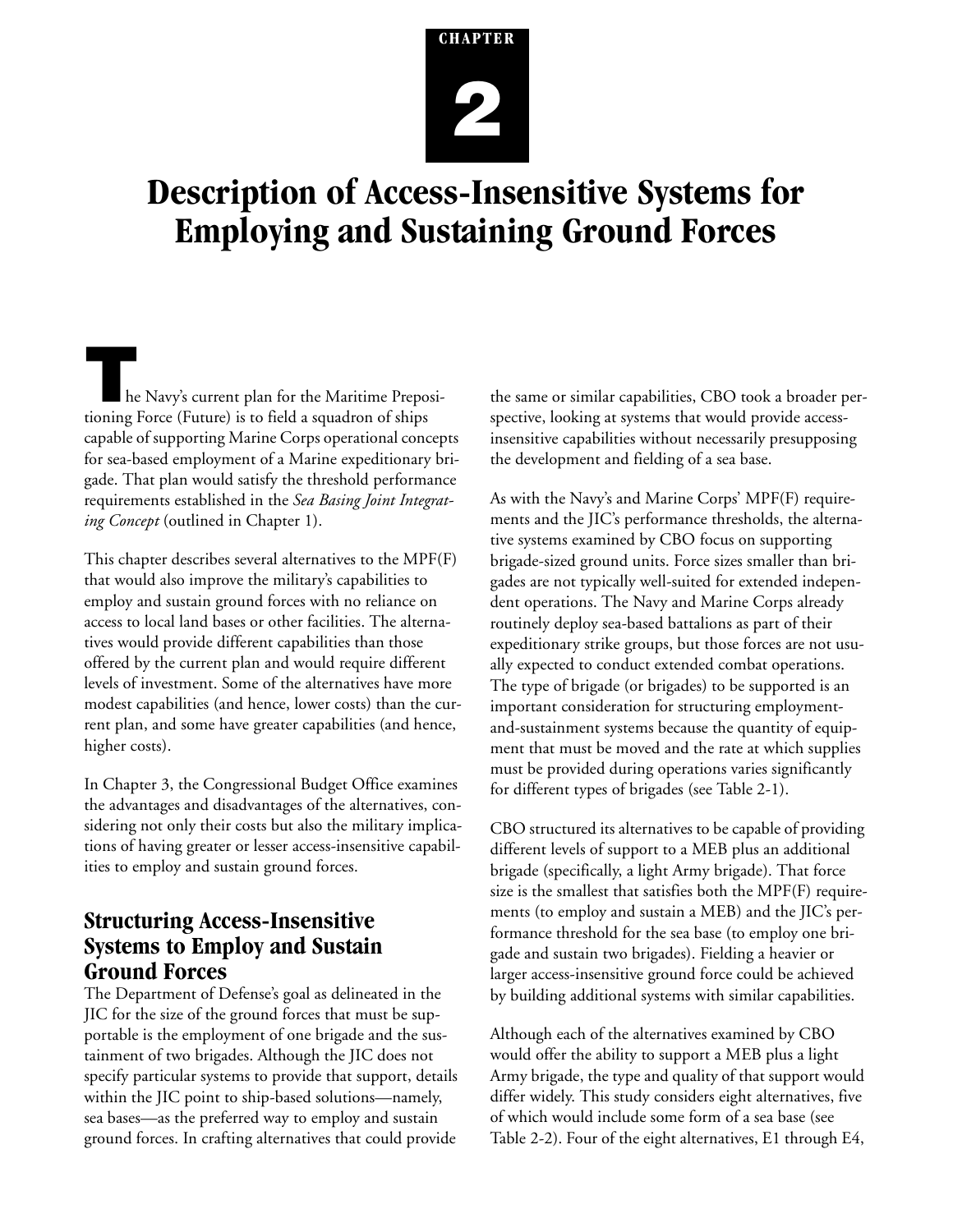|                                          |                  | Number of       | Weight of              |                        | Sustainment Requirement (Tons/day) |
|------------------------------------------|------------------|-----------------|------------------------|------------------------|------------------------------------|
| <b>Force</b>                             | <b>Personnel</b> | <b>Vehicles</b> | <b>Vehicles (Tons)</b> | <b>Surge Intensity</b> | <b>Sustained Intensity</b>         |
| Sea-Based MEB<br>(Ground-combat element) | 5,000            | 1,300           | 13,000                 | 734                    | 470                                |
| Army Light BCT                           | 3,200            | 500             | 2,200                  | 272                    | 217                                |
| Army Stryker BCT                         | 3,500            | 900             | 9,300                  | 338                    | 280                                |
| Army Heavy BCT                           | 3,800            | 1,400           | 25,000                 | 613                    | 344                                |

#### <span id="page-29-1"></span>**Table 2-1.**

#### <span id="page-29-2"></span>**Approximate Size and Sustainment Requirements for Ground Units**

Source: Congressional Budget Office based on data from the U.S. Army and U.S. Marine Corps. Notes: MEB = Marine expeditionary brigade;  $BCT =$  brigade combat team.

would be capable of employing and sustaining a MEB and a light Army brigade. The other four, S1 through S4, would provide only sustainment support for those two types of brigades. Alternatives S1 through S4 would act as a complement to existing means of employment (such as airdrop or amphibious assault) by allowing forces employed by those means to operate without having to rely on ground bases and ground supply lines for sustainment.

The specific systems that make up the alternatives examined by CBO were determined primarily by the rates at which unit equipment and personnel must be moved ashore during a MEB's employment (for Alternatives E1 through E4) and the rates at which supplies must be provided to the two brigades operating ashore (for all of the alternatives). The numbers of sea-based ship-to-shore aircraft, air-drop aircraft, and airships are also based on those factors. In the case of the sea-based alternatives, the ships included with each alternative are those needed to transport, house, and handle the required vehicles, other equipment, personnel, and supplies and to operate the ship-to-shore aircraft and landing craft.

For the employment-and-sustainment alternatives, CBO based its estimate of the number of aircraft required on the ability to move a MEB's air-delivered battalion ashore in one period of darkness. For the sustainment-only alternatives, CBO based its estimate of the number of aircraft required on Army and Marine Corps estimates of the rate at which supplies are consumed by brigades operating in high-intensity, or surge, conditions.

The MEB and light Army brigade to be supported under CBO's alternatives would require about 1,000 tons of supplies per day under surge conditions. CBO used information on the range and cargo capabilities of several types of rotorcraft to estimate the number of each type that would be needed to maintain that delivery rate as a function of mission radius (see [Figure 2-1\)](#page-31-0).

Because the need for surface-landing craft would be constant across Alternatives E1 through E4, CBO assumed that each sea-based option would include an air-cushion landing craft capability comparable to that of the planned MPF(F).<sup>1</sup> Although Alternatives S1 through S4 would not require surface-landing craft because all sustainment would be conducted by air, CBO included two LCACs in Alternatives S1 and S2 to provide the flexibility to move heavy cargo on the surface if necessary.

#### <span id="page-29-0"></span>**Alternative Systems Examined By CBO**

The following sections describe the alternatives shown in [Table 2-2](#page-30-0) that would improve the access-insensitive employment-and-sustainment capabilities of U.S. ground forces. The sustainment-only alternatives are presented first, followed by the more capable employment-andsustainment alternatives.

<sup>1.</sup> Current plans for the MPF(F) call for 21 LCACs. The Navy is developing a new LCAC(X) that could be up to 50 percent larger than today's models. CBO estimated that 14 of those larger LCACs would offer a similar net capability. The cost of 14 new LCACs is included in Alternatives E1 and E2.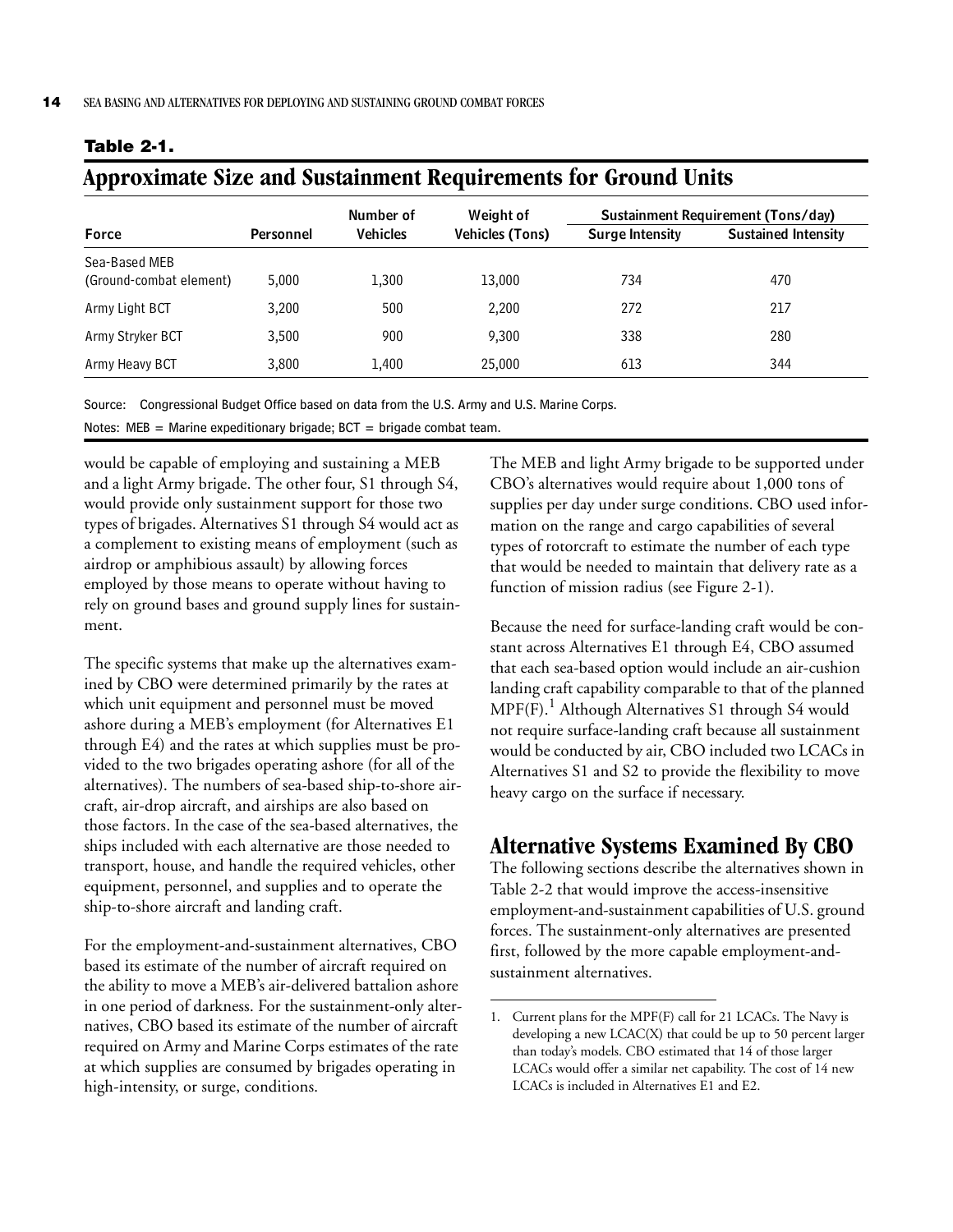#### <span id="page-30-0"></span>**Table 2-2.**

#### **Composition of the Alternative Systems Examined by CBO**

|                                        |                    |                |                     |                | Number of Ships, Landing Craft, or Aircraft |                                                   |                |                |    |  |  |  |
|----------------------------------------|--------------------|----------------|---------------------|----------------|---------------------------------------------|---------------------------------------------------|----------------|----------------|----|--|--|--|
|                                        |                    |                | Sustainment-Only    |                |                                             | Employment-and-Sustainment<br><b>Alternatives</b> |                |                |    |  |  |  |
|                                        |                    |                | <b>Alternatives</b> |                |                                             |                                                   |                |                |    |  |  |  |
| <b>Purpose of Ship/Craft</b>           | <b>Designation</b> | S1             | S <sub>2</sub>      | S <sub>3</sub> | S <sub>4</sub>                              | E1                                                | E <sub>2</sub> | E <sub>3</sub> | E4 |  |  |  |
| Provide Aviation Support               | LHD                | 1              |                     |                |                                             | 1                                                 | 1              |                |    |  |  |  |
|                                        | LHA                | 1              |                     |                |                                             | $\overline{2}$                                    | 1              |                |    |  |  |  |
|                                        | New Design         |                | $\overline{2}$      |                |                                             |                                                   | 3              |                |    |  |  |  |
| Provide Ground Vehicles/Air-Cushion    |                    |                |                     |                |                                             |                                                   |                |                |    |  |  |  |
| Landing Craft Support                  | <b>MLP</b>         |                |                     |                |                                             | 3                                                 | 3              |                |    |  |  |  |
| Provide Ground Vehicles                | T-AKR              |                |                     |                |                                             | 3                                                 | 3              |                |    |  |  |  |
| Store Dry Cargo and Ammunition         | T-AKE              | 3              | 3                   |                |                                             | 3                                                 | 3              | 3              |    |  |  |  |
| Provide Items for Sustained Operations | Legacy MPF         |                |                     |                |                                             | $\overline{2}$                                    | $\overline{2}$ |                |    |  |  |  |
| Provide Fuel                           | T-AO               | 1              | 1                   |                |                                             | 1                                                 | 1              |                |    |  |  |  |
| Move Rotorcraft to Theater             | T-HSS              | $0$ to $2$     | $0$ to $2$          |                |                                             | $0$ to $2$                                        | $0$ to $2$     |                |    |  |  |  |
| Provide Ship-to-Shore Transportation   | LCAC(X)            | $\overline{2}$ | $\overline{2}$      |                |                                             | 14                                                | 14             |                |    |  |  |  |
|                                        | $MV-22$            |                |                     |                |                                             | 48                                                | 57             |                |    |  |  |  |
|                                        | <b>CH-53K</b>      | 20             |                     |                |                                             | 20                                                |                |                |    |  |  |  |
|                                        | n-HLR              |                | 26                  |                |                                             |                                                   | 36             |                |    |  |  |  |
| Provide Direct Air Delivery            | $C-17$             |                |                     | 17             |                                             |                                                   |                |                |    |  |  |  |
|                                        | Hybrid Airship     |                |                     |                | 8                                           |                                                   |                |                | 46 |  |  |  |

Source: Congressional Budget Office.

Notes: The ships shown for Alternative E3 are in addition to an existing amphibious task force. The MV-22 and CH-53K aircraft in Alternatives E1 and E2 (shown in italics) would be provided by the embarked brigade.

LHDs and LHAs are amphibious assault ships (helicopter carriers); T-AKEs are dry cargo/ammunition ships; T-AKRs are vehicle storage/transportation ships; and T-AOs are fleet oilers.

 $MLP$  = mobile landing platform; MPF = Maritime Prepositioning Force; T-HSS = high-speed ship; LCAC(X) = air-cushion landing craft; n-HLR = new heavy-lift rotorcraft.

#### **Alternative S1: Sustainment-Only Sea Base with Planned Rotorcraft**

The sea base envisioned in Alternative S1 would be able to sustain a MEB and a light Army brigade up to a maximum radius of about 110 nautical miles from the ships that form the sea base. Under this alternative, the Department of Defense would purchase two aviation ships (LHAs), three dry-cargo/ammunition ships (T-AKEs), an oiler, 20 CH-53K helicopters, and two LCACs. Compared with the ship requirements under the planned MPF(F), there would be no need for the three T-AKRs to store the MEB's vehicles and other equipment and, consequently, no need for the three mobile landing platform ships to transfer vehicles from the T-AKRs to the landing craft.

The cost for the ships and aircraft in this alternative would be about \$10 billion, CBO estimates (see [Table 2-3](#page-32-0)). That cost would rise to about \$14 billion if two high-speed ships—one for deployments from the east coast of the United States and one for deployments from the west coast—were needed to support the squadron by delivering equipment not suitable for prepositioning aboard ship.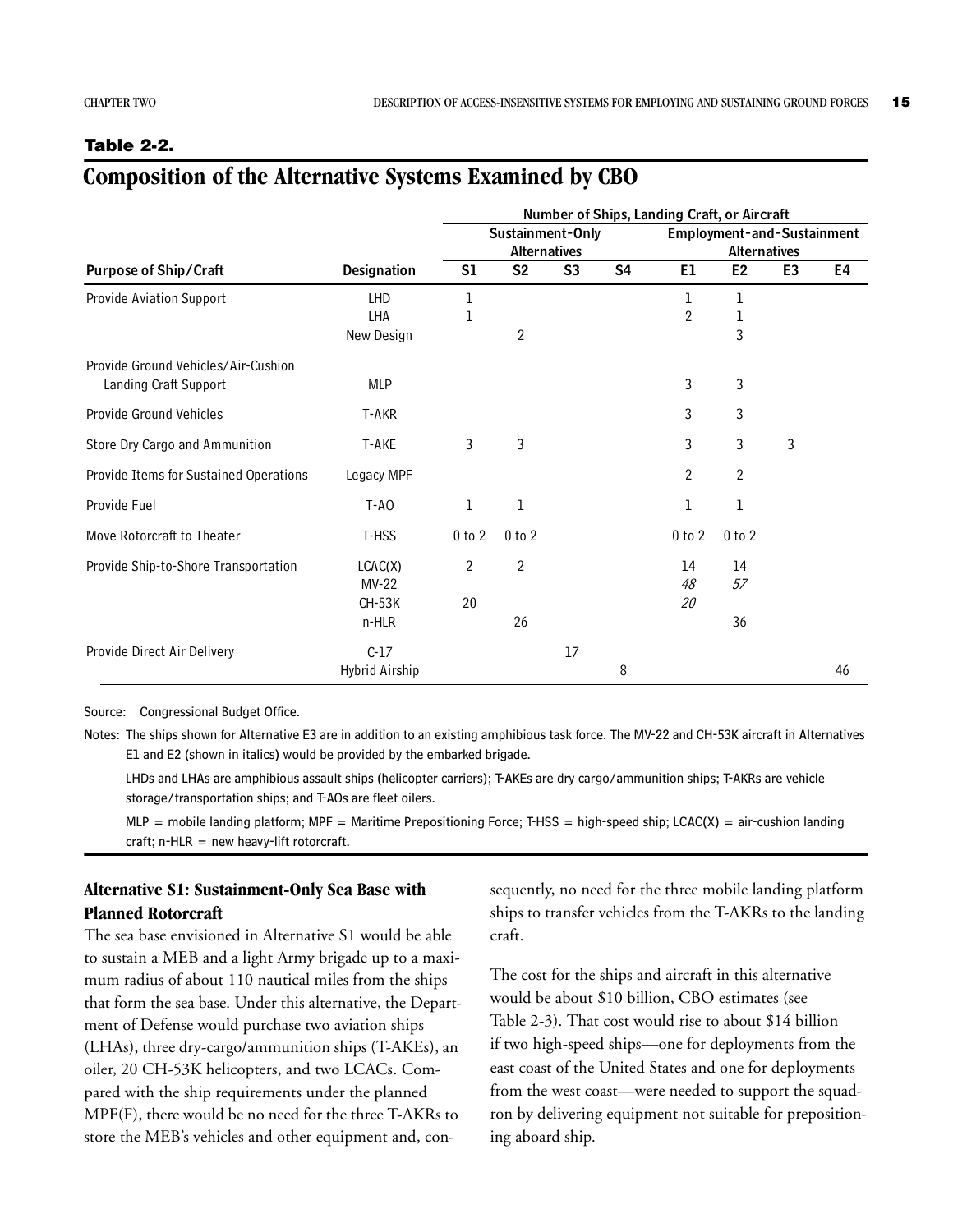#### <span id="page-31-0"></span>**Figure 2-1.**

#### <span id="page-31-1"></span>**Number of Aircraft Needed for Cargo Throughput of 1,000 Tons per Day**

(Number of aircraft)



Source: Congressional Budget Office.

Notes: The n-HLR is a heavy-lift rotorcraft still in the conceptual stage (described as part of Alternative S2). The other aircraft--the MV-22 tiltrotor aircraft and CH-47F and CH-53K helicopters--are currently in design or use.

The dotted vertical lines indicate the force ranges (110 and 220 nautical miles) examined in this analysis.

CBO assumed that dedicated aircraft would be required for ship-to-shore transportation under Alternative S1 because there would be no embarked MEB, and the unit ashore might not have aircraft capable of maintaining the necessary flow rates. (Under current MPF(F) plans, aircraft would be provided by the embarked MEB, not the sea base itself.) To support a MEB and a light Army brigade from up to 110 nm away during surge conditions, numerous aircraft would be needed—about 20 CH-53K helicopters, or 31 CH-47F helicopters, or 32 MV-22 tiltrotor aircraft. Although all three types of aircraft could accomplish the mission, CBO selected the CH-53K to provide ship-to-shore lift in Alternative S1 because its design is optimized for shipboard operations (unlike the CH-47F) and its large payload would offer a better capability to transport heavier vehicles to and from the units ashore than would the MV-22 or CH-47F. That heavylift capability would be needed to enable vehicles damaged ashore to be transported to the sea base for repair (or replaced by others stored there). If dedicated helicopters were not included (if, for example, the Marine Corps was required to furnish rotorcraft for any sea-based operation), the cost under Alternative S1 would be about \$1.4 billion lower.<sup>2</sup>

Alternative S1 would require fewer aircraft than the MEB would provide under current plans because resupply operations would be less demanding than the employment mission. As a consequence, fewer aviation ships would be needed to support the smaller contingent of aircraft: CBO included one LHA and one LHD in this alternative. Although some Navy data indicate that up to 22 CH-53Es could operate from an existing LHD, today's LHDs typically carry at most 16 of those aircraft because of weight and other constraints—fewer than the number needed for this alternative.

#### **Alternative S2: Sustainment-Only Sea Base with Advanced Heavy-Lift Rotorcraft**

Alternative S2 would be a sustainment-only sea base with the ability to support a MEB and a light Army brigade out to 220 nm, twice the distance as in current plans and as under Alternative S1. That increased reach would give ground forces supported by a sea base the ability to

<sup>2.</sup> The alternatives are generally structured to require no more support from external sources than the planned MPF(F) would. The primary exception to that approach is Alternative E3, which produces a sea-basing capability by melding an existing amphibious force with additional ships.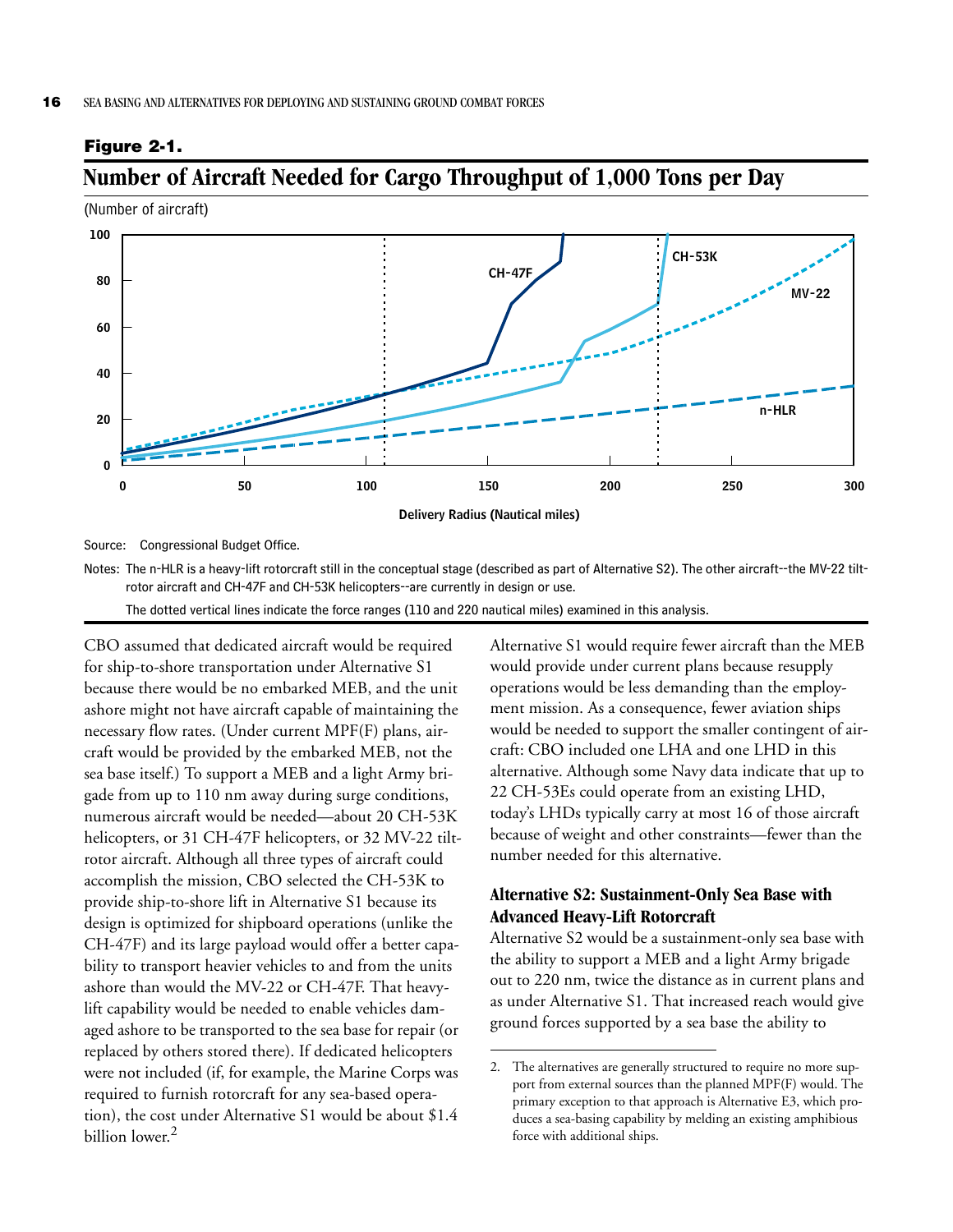#### <span id="page-32-0"></span>**Table 2-3.**

#### **Costs of the Alternative Systems Examined by CBO**

|                                                                |     | Cost<br>(Billions of fiscal year 2008 dollars) |                                                                                                            |  |  |  |
|----------------------------------------------------------------|-----|------------------------------------------------|------------------------------------------------------------------------------------------------------------|--|--|--|
| <b>Alternative</b>                                             | Low | High                                           | Difference Between Low and High Estimates                                                                  |  |  |  |
| S1: Sustainment-Only Sea Base with<br><b>Existing Aircraft</b> | 10  | 14                                             | Addition of two high-speed ships                                                                           |  |  |  |
| S2: Sustainment-Only Sea Base with<br>Longer-Range Aircraft    | 13  | 20                                             | Uncertainty in cost of long-range rotorcraft and<br>new aviation ship                                      |  |  |  |
| S3: Sustainment by Airdrop                                     | 3.8 | 4.8                                            | Cost to restart C-17 production line                                                                       |  |  |  |
| S4: Sustainment by Airship                                     | 5   | 7                                              | Uncertainty in cost of hybrid airship                                                                      |  |  |  |
| E1: Planned Maritime Prepositioning<br>Force (Future)          | 15  | 22                                             | Addition of two high-speed ships; purchase of LHD<br>aviation ship instead of transfer from existing force |  |  |  |
| E2: Sea Base with Longer-Range<br>Aircraft                     | 31  | 39                                             | Addition of two high-speed ships; uncertainty in<br>cost of long-range rotorcraft and new aviation ship    |  |  |  |
| E3: Amphibious Task Force with<br>Sea-Based Logistics          | 1.8 | 2.0                                            | Potential shipbuilding cost growth                                                                         |  |  |  |
| E4: Employment and Sustainment by<br>Airship                   | 12  | 18                                             | Uncertainty in cost of hybrid airship                                                                      |  |  |  |
|                                                                |     |                                                |                                                                                                            |  |  |  |

#### Source: Congressional Budget Office.

operate over substantially greater areas, increasing the probability that such a force could be employed where it is needed. To achieve that increased reach, the 20 CH-53Ks in Alternative S1 would be replaced by 26 new heavy-lift rotorcraft with greater ranges and payloads. (DoD is considering similar rotorcraft in its Joint Heavy-Lift Rotorcraft Program.) Although the MV-22 could support deliveries out to 220 nm, it would be operating near the limits of its endurance when carrying a sizable payload. To support those larger aircraft, the LHA and LHD in Alternative S1 would be replaced with two newly designed aviation ships. Up to two high-speed ships would also be included under this alternative because the n-HLR might not be suitable for long-term storage aboard ship and would almost certainly be too large to deploy by strategic airlift. The other elements of Alternative S2's sea base would be the same as under Alternative S1.

The cost for this alternative would range from about \$13 billion to \$20 billion, CBO estimates.<sup>3</sup> That wide range results from uncertainty in the design and cost of the n-HLR and new aviation ships.

The heavy-lift rotorcraft that is integral to Alternative S2 has yet to be designed and produced. CBO based its notional rotorcraft on designs in RAND Corporation analyses that explored heavy-lift vertical takeoff and landing alternatives for the Army and the Marine Corps.<sup>4</sup> Those studies considered various designs, including very large conventional or tandem helicopters, a four-engine

<sup>3.</sup> That estimate does not include the costs to research, develop, and test the n-HLR. CBO assumed that Alternative S2 (as well as Alternative E2, which also includes n-HLRs) would only be pursued if a new heavy-lift rotorcraft were developed independently for broader applications across the military services. Development costs for the rotorcraft would probably be prohibitive (\$7 billion to \$13 billion) for sea-based applications alone. Additionally, the time required to develop such an aircraft would most likely delay the date by which it could be put into service relative to the planned service date for the MPF(F). Alternative E2 would be similarly delayed.

<sup>4.</sup> See Jon Grossman and others, *Vertical Envelopment and the Future Transport Rotorcraft*, publication no. MR 1713 (Santa Monica, Calif.: RAND, 2003); and John Gordon and others, *Assessment of Navy Heavy-Lift Aircraft Options*, publication no. DB472 (Santa Monica, Calif.: RAND, National Defense Research Institute, 2005).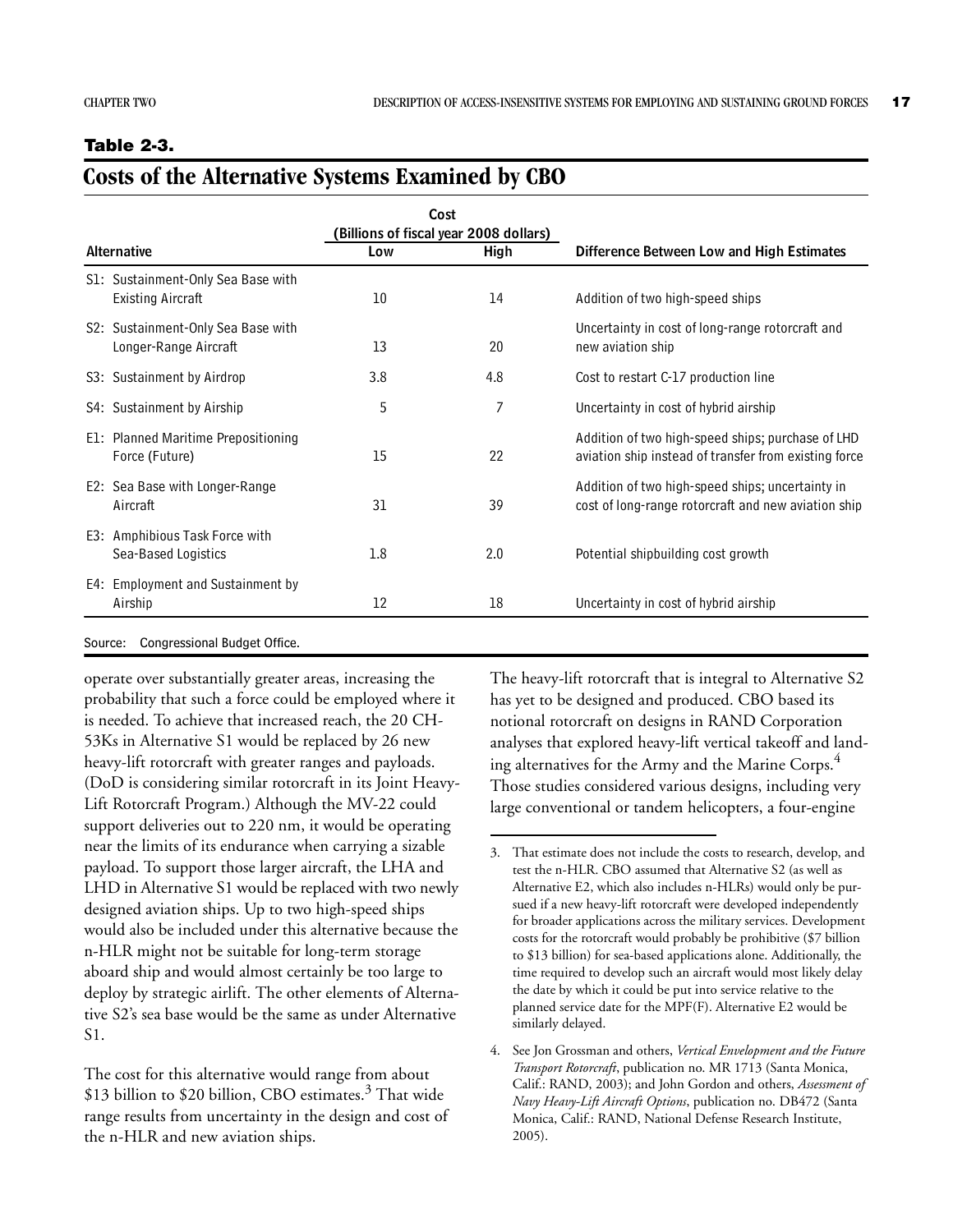

#### <span id="page-33-0"></span>**Figure 2-2.**

<span id="page-33-1"></span>**Sizes and Potential Placement of Rotorcraft on Large-Deck Amphibious Ships**

Source: Congressional Budget Office based on data from John Gordon and others, Assessment of Navy Heavy-Lift Aircraft Options, publication no. DB472 (Santa Monica, Calif.: RAND, National Defense Research Institute, 2005).

Note:  $n$ -HLR = new heavy-lift rotorcraft.

tilt-rotor aircraft known as a quad tiltrotor, and other, more exotic concepts.

Regardless of its specific design, a new heavy-lift rotorcraft would be much larger than current rotorcraft. As a consequence, it is unlikely that n-HLRs would be able to operate from the LHDs or LHAs that are part of the current sea-basing plans. The overall height of the n-HLR would probably be too great to fit in the hangar decks of those ships, its weight would probably be too great for the aircraft elevators on those ships, and its overall dimensions with rotors turning would probably prevent it from operating abreast of the "island" found on the starboard side of LHD and LHA decks (see [Figure 2-2\)](#page-33-0). According to RAND's estimates, an n-HLR with a conventional helicopter design—a single main rotor for lift and a vertical tail rotor to counteract torque—would have a main rotor diameter of about 120 feet. (Today's CH-53E has a main rotor diameter of 80 feet.) As the schematic helicopter on the LHD's bow in [Figure 2-2](#page-33-0) illustrates, that diameter would span the width of the flight deck. The estimated external dimensions of a quad tiltrotor design would be similar. (The figure shows the four smaller rotors positioned at the ends of the front and rear wings.) If limited to operating at the bow and stern, only two of the n-HLRs could be located on an LHD's deck at any given time (versus the nine spots that would be available for smaller rotorcraft).

For those reasons, CBO assumed that a new type of aviation ship would be needed under Alternative S2 to accommodate the larger rotorcraft. CBO estimated the number and overall size of those new ships by scaling up

the relative characteristics of the ships and aircraft that would be used for the planned MPF(F). The empty weight of 26 n-HLRs would be almost 1,000 tons, or about 90 percent of the total weight of MV-22s and CH-53Ks in the planned MPF(F). The aircraft in the planned MPF(F) would be spread over three aviation ships; each ship would hold 23 aircraft and 780,000 pounds of aircraft, on average. In Alternative S2, the 26 n-HLRs would be spread over the two new ships, so each ship would hold 13 aircraft and about 975,000 pounds of aircraft. The new ships would be proportionally larger than the existing aviation ships to accommodate the heavier load and the larger external dimensions of the n-HLRs. The ships would be similar in size to some developed for the MPF(F) Analysis of Alternatives (AoA) by the Center for Naval Analyses and the LHA Replacement AoA by the Naval Sea Systems Command.<sup>5</sup> The new ships would have a lightship displacement—the weight of the ship and its equipment, excluding fuel, stores, cargo, and crew—of 40,000 to 50,000 tons (versus 28,600 for the LHD). To provide a sufficient number of aircraft operating spots for the n-HLRs, the new ships would probably need to have their islands—if they have them at all—at the bow or stern.

#### **Alternative S3: Sustainment by Airdrop**

Airdrop is the only existing capability that can be used to supply ground forces in the absence of nearby bases and

<sup>5.</sup> Center for Naval Analyses, *MPF(F) Analysis of Alternatives: Final Summary Report* (February 2004); and Naval Sea Systems Command, "LHA(R) AoA Life Cycle Cost Estimate Review" (briefing prepared for Congressional Budget Office staff, August 2003).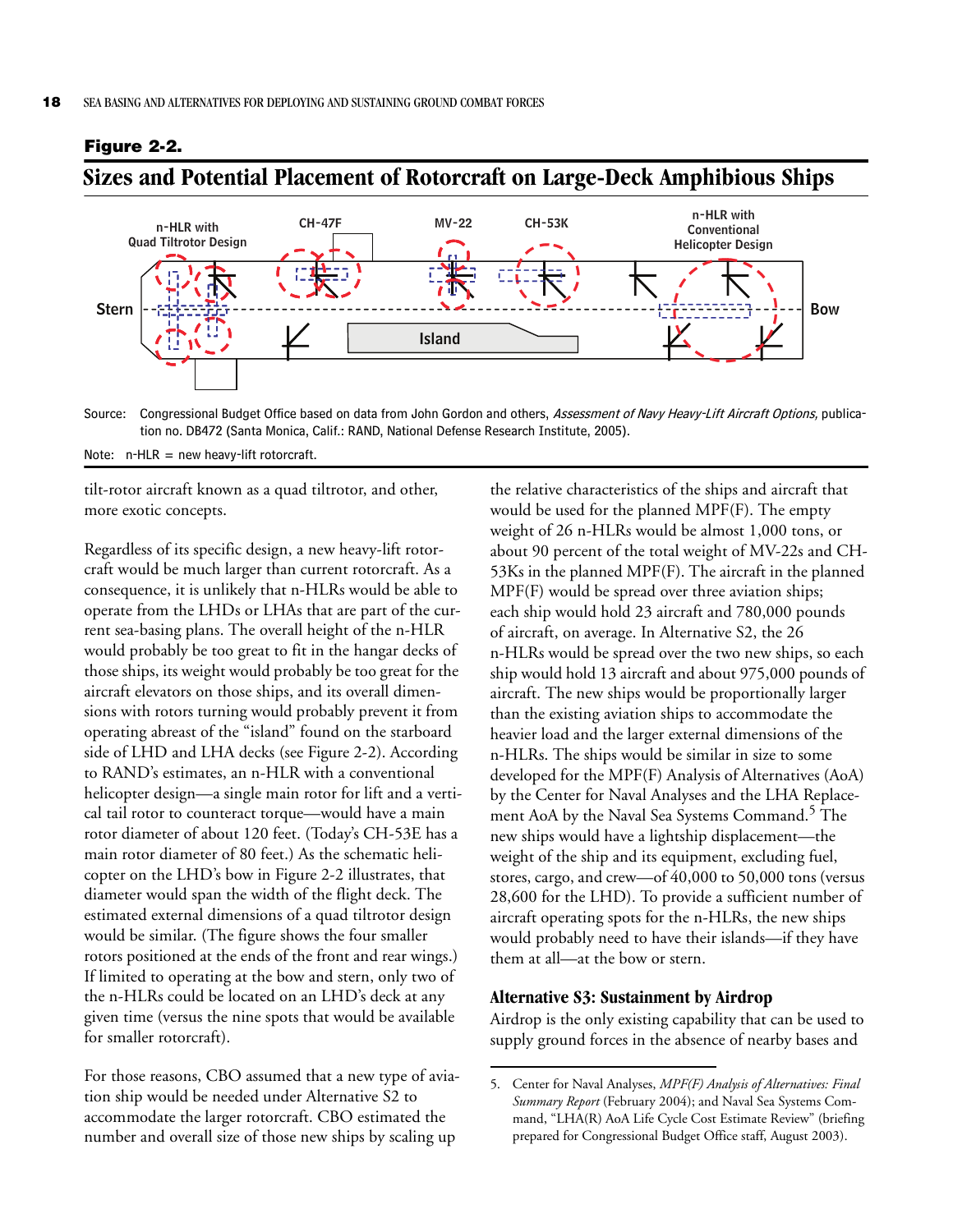ground supply lines. Under this alternative, DoD would purchase 17 additional C-17 aircraft to provide an airdrop capability to sustain a MEB and a light Army brigade without reducing the number of aircraft available for other airlift tasks. (Airlift is typically in high demand early in a conflict, at the same time when airdrop would most likely be needed to sustain early-arriving ground units.) Purchasing those aircraft would cost \$3.8 billion to \$4.8 billion, CBO estimates. The low estimate assumes that production of the C-17 is extended without interruption. If Boeing closes the C-17 line (which it is now preparing to do, because of a lack of orders), costs to restart the C-17 line (based on historical experience with the restart of the C-5 production line in the 1980s) would be about \$1 billion.

In the past, large-scale airdrop of supplies has been inefficient because unguided parachutes would scatter over a large area, requiring extensive collection efforts by the troops on the ground. However, a new system—the Joint Precision Air Drop System, or JPADS—may be able to counter that inefficiency. Using the Global Positioning System, JPADS is expected to guide airdrop deliveries precisely, to within less than 100 meters of their targets. That accuracy would enable individual bundles to be tailored for and delivered directly to units dispersed on the battlefield.<sup>6</sup> Because JPADS is expected to be capable of delivering loads of up to 60,000 pounds, the system could also be used to deliver replacement vehicles.

For a given aircraft payload, the number of C-17s needed to support a particular flow rate of supplies would depend on the distance between the air base and the ground forces being supported. Assuming the C-17s could operate from a base 2,000 nm away and carry a useful payload of about 40 tons, CBO estimates that 17 aircraft could supply a MEB and a light Army brigade.<sup>7</sup> For longer missions of 7,000 to 8,000 nm (the approximate flight distances from the United States to the Middle East), 64 C-17s, or about one-third of the Air Force inventory currently planned, would be needed.

As has been noted earlier, airdrop can also be used to employ units. Airborne units, however, are more lightly equipped than the MEB that would need to be employed to meet this study's criteria for alternatives capable of employing a ground force. The number of C-17s needed to deliver the more than 2,500 vehicles and trailers in a MEB would be prohibitive. As a consequence, CBO did not examine an air-drop alternative for employment.

#### **Alternative S4: Sustainment by Heavy-Lift Airship**

Under Alternative S4, DoD would develop and field a hybrid airship. The goals for the performance of that airship are similar to those of the Defense Advanced Research Projects Agency's Walrus program—an aircraft with a payload of at least 500 tons that could operate from unimproved locations and transport its load anywhere in the world in a few days.

Eight airships would be purchased under this alternative, the six needed to deliver 1,000 tons of cargo per day from an advance base 2,000 nm away plus two spares. (Seventeen airships operating from the United States would be needed to supply a MEB and a light Army brigade operating in the Middle East, CBO estimates.) This option would have a total cost of \$5 billion to \$7 billion, in CBO's estimation—about \$3 billion to \$4 billion for development and testing and the rest to purchase the eight airships. Because existing airships are smaller and less complex than the ones envisioned in Alternatives S4 and E4, there are no analogous systems upon which to base an independent cost estimate for the hybrid airship. Consequently, CBO based the cost estimates for the airships on information from various sources, including aerospace industry contractors.<sup>8</sup> As with the n-HLR, the time needed to develop the airship could delay the fielding of this system past the date currently planned for the MPF(F).

Hybrid airships differ from conventional airships (such as blimps) in that they derive lift from more than just the buoyancy of helium in their hull. The hull's airfoil shape would provide additional lift, essentially acting as a wing when the airship is moving forward. Design concepts for such an airship vary but, roughly speaking, the static

<sup>6.</sup> Achieving such highly focused logistics would require effective logistics command-and-control systems to relay a unit's location and supply needs to the advance logistics base(s).

<sup>7.</sup> The maximum payload of a C-17 would be higher than 40 tons, but allowance must be made for the weight of the parachutes and energy-absorbing packaging to cushion the cargo on impact. Allowance must also be made for less dense cargo bay packing that may be needed to ensure that air-drop bundles do not interfere with each other as they slide out of the aircraft.

<sup>8.</sup> For additional details, see Congressional Budget Office, *Options for Strategic Military Transportation Systems* (September 2005).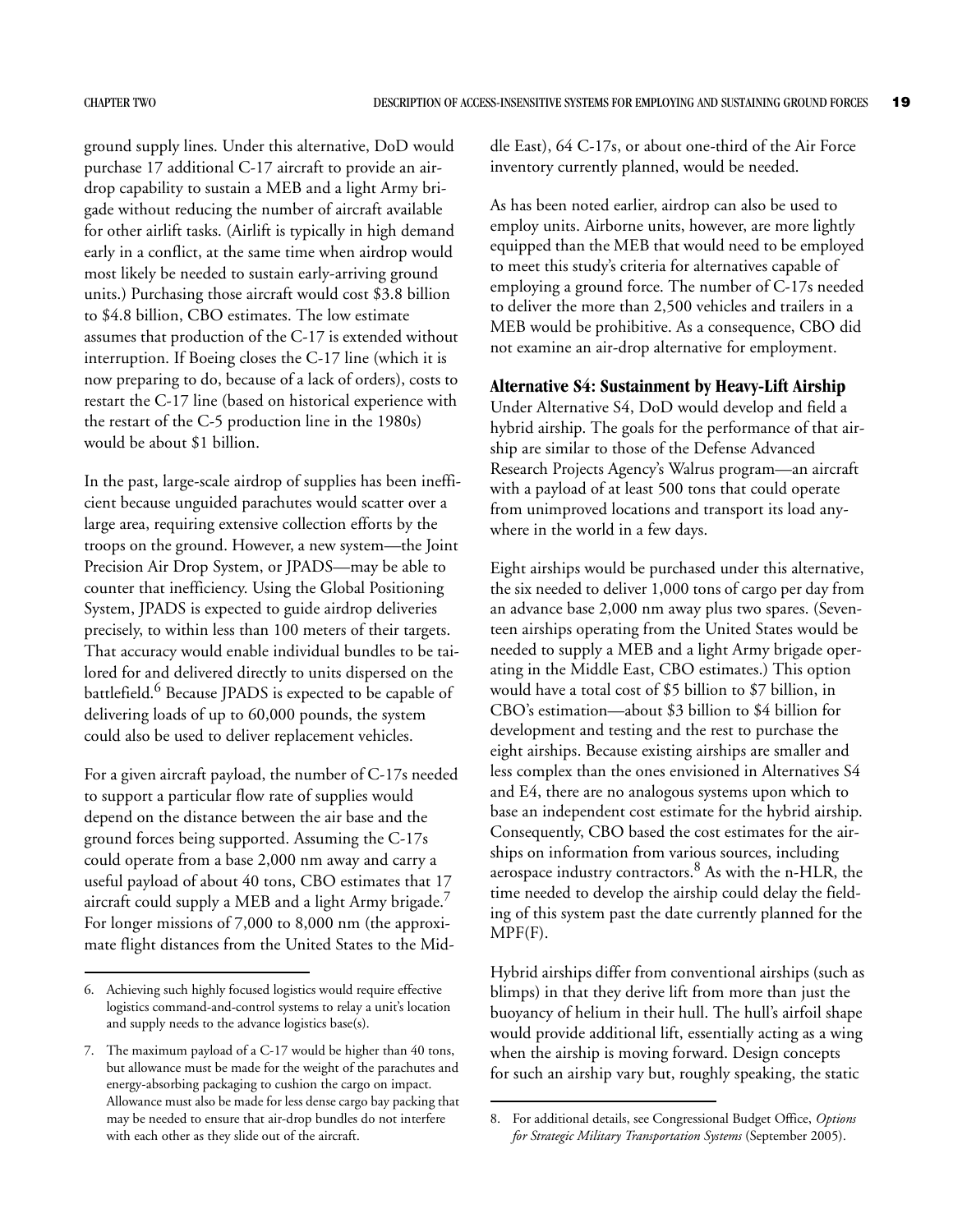lift provided by the helium-filled bags in the hull would support the weight of the airship and its fuel, and the dynamic lift provided by the hull's shape would offer the extra lift to allow the ship and its payload to make the transition to flight. As with current airships, propellers would provide forward speed and maneuverability.

Specific dimensions for hybrid airships could vary significantly, but conceptual designs envision an airship roughly 1,000 feet long and 300 feet wide. Its structure would probably consist of a nonrigid hull to hold the helium and a gondola, slung underneath the ship, to carry cargo and troops. Estimates of achievable speeds for hybrid airships range from about 80 knots to 120 knots. For this analysis, CBO assumed an average speed of 100 knots.

#### **Alternative E1: the Planned Maritime Prepositioning Force (Future)**

The composition of Alternative E1, the planned MPF(F) sea base, was discussed in detail in [Chapter 1](#page-16-3) and is summarized in [Table 2-2.](#page-30-0)

The cost for Alternative E1 would range from about \$15 billion to \$22 billion, CBO estimates.<sup>9</sup> The lower end of that estimate does not include any cost for the squadron's LHD aviation ship, under the assumption that possible reductions in the amphibious force could free up an LHD for use in the MPF(F). The lower estimate also does not include the potential cost of high-speed ships for transporting the MEB's helicopters to the sea base; airlift would be used instead. Those parameters are consistent with shipbuilding plans in the Navy's budget submission for fiscal year 2008. (The Navy estimate quoted earlier includes the cost of the LHD but not the high-speed ships.) The higher end of CBO's estimate includes the cost of purchasing two high-speed ships.

#### **Alternative E2: Sea Base with Advanced Heavy-Lift Rotorcraft**

Under Alternative E2, DoD would be capable of employing a MEB and sustaining it plus a light Army brigade up to 220 nm from the sea base. The greater aircraft reach possible under this alternative would have several advantages over the planned MPF(F): It would increase the area

over which the air-landed battalion could be employed, increase the supportable area for both air-landed and surface-landed forces, and allow the sea base to be positioned farther from shore if geography or an adversary's ability to attack the sea base made it necessary.<sup>10</sup>

The number and quantity of ships purchased under Alternative E2 would be similar to those for the planned MPF(F) squadron, but one of the planned LHAs would be omitted and three aviation ships of new design (like those described above) would be added to support operations for the new heavy-lift rotorcraft (see [Table 2-2\)](#page-30-0).

The sea-based aviation component under Alternative E2 would be a mix of n-HLR rotorcraft and MV-22 tiltrotor aircraft. CBO's estimate of that mix was based on two primary constraints:

- $\blacksquare$  The aircraft must be able to carry or deliver, on average, the same amount of cargo (measured in tons per day) to a radius of 220 nm that the planned force (48 MV-22s and 20 CH-53Ks) could deliver to a radius of 110 nm, and
- $\blacksquare$  The aircraft must provide the same heavy-lift capability (measured in missions per day) to a radius of 220 nm that the planned force (20 CH-53Ks) could deliver to a radius of 110 nm.

The former constraint ensures sufficient aggregate throughput to satisfy the employment timeline.<sup>11</sup> The latter constraint ensures that there will be a sufficient number of heavy-lift sorties to move vehicles or other large equipment ashore. According to CBO's estimates, the planned ship-to-shore airlift force is capable of an average throughput of about 2,500 tons per day and about 100 CH-53K missions per day to a radius of 110 nm. About 36 n-HLR rotorcraft would be needed to provide 100 missions to a radius of 220 nm because of the

<sup>9.</sup> For comparison, the Navy's current estimate for the ships in the MPF(F) is about \$12 billion. Most of the difference arises from CBO's slightly higher cost estimate for each LHA and from CBO's including the cost of the LCACs in the total for Alternative  $F<sub>1</sub>$ .

<sup>10.</sup> If the sea base had to be positioned farther to seaward, however, its ability to deliver the surface-landed force would be jeopardized. Additional surface-landing craft would be needed to deliver the surface-landed force from a greater distance because transit times would be longer. The force under Alternative E2 would have the same surface ship-to-shore transportation capability as in current plans because the number of surface-landing craft and MLP ships would be unchanged.

<sup>11.</sup> CBO assumed that the n-HLRs would have sufficient trooptransport capacity to also ensure that personnel could be moved ashore within the required timelines.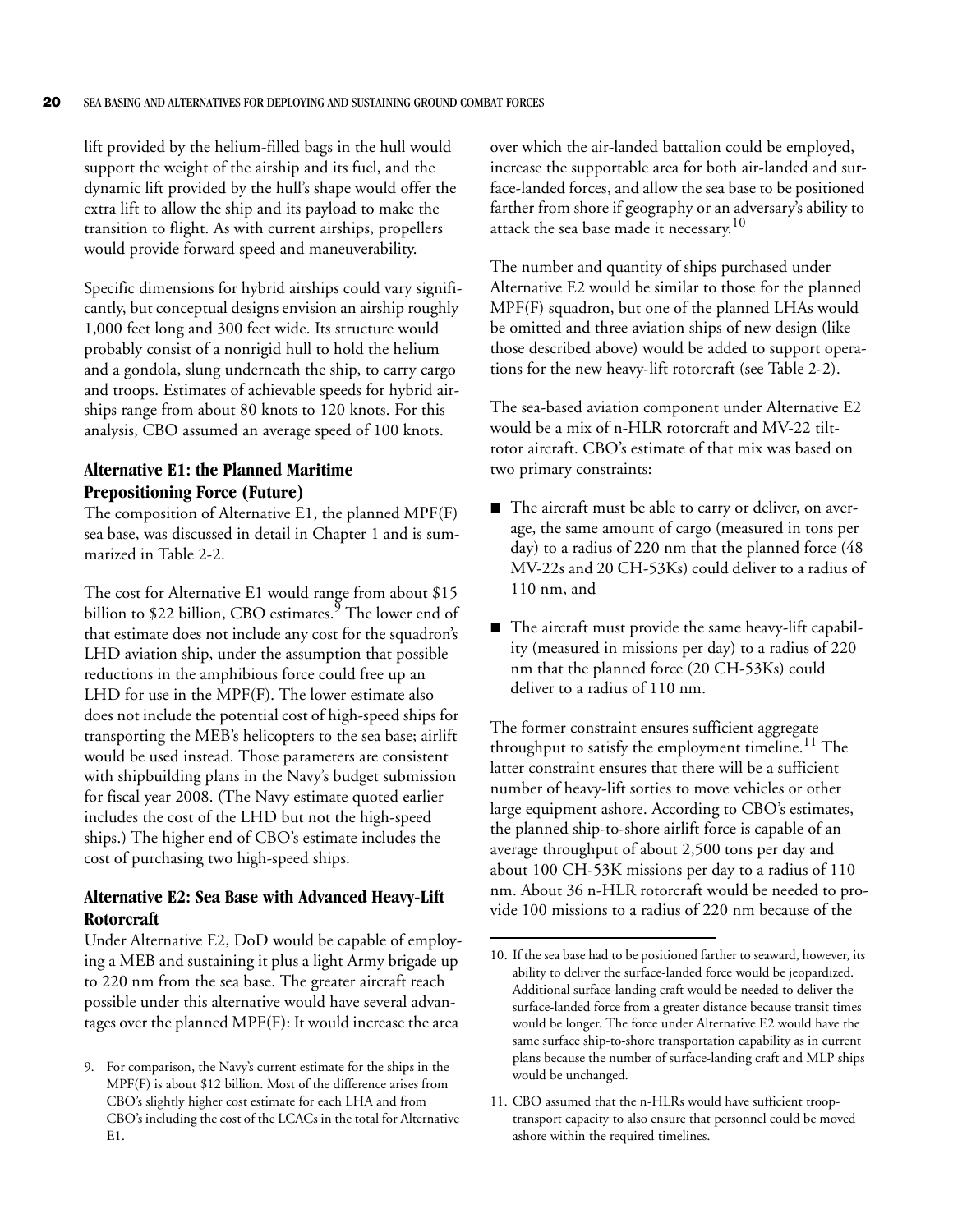longer flight times needed.<sup>12</sup> (The n-HLR quantity of 36 is not double the CH-53 quantity of 20 because the ground-time component of an n-HLR mission would be larger than, but not double that of, the CH-53K. Consequently, total n-HLR mission time out to 220 nm would not be double the CH-53K mission time out to 110 nm.) About 57 MV-22s would be needed to complete the aviation force under Alternative E2. CBO assumed that those aircraft would be provided by the embarked MEB. Alternative E2 would need one LHA and one LHD (for MV-22s and to provide a well deck for LCACs) and three new-design aviation ships to support the 36 n-HLRs and the MV-22s that might not fit on the LHA and LHD.

The cost to procure the ships and aircraft under Alternative E2 would range from about \$31 billion to about \$39 billion, depending on the cost of the n-HLR and the need for high-speed ships to deploy them.

#### **Alternative E3: Amphibious Task Force with Sea-Based Logistics**

Of all the alternatives that CBO examined, Alternative E3 would have the lowest cost—\$1.8 billion to \$2.0 billion, CBO estimates. Under this alternative, DoD would purchase three T-AKE cargo ships and use them to provide at-sea logistics support to traditional amphibious task forces. An oiler would not be needed because one would have time to sail from the United States with the task force.

Alternative E3 coupled with an amphibious task force and its embarked MEB would satisfy the requirement that a sea base be able to employ a MEB and sustain the MEB and a light Army brigade, but it would have difficulty satisfying other objectives, such as the 10- to 14-day deployment time. The implications of those shortcomings are discussed in [Chapter 3.](#page-38-3)

#### **Alternative E4: Employment and Sustainment by Heavy-Lift Airship**

Under this alternative, DoD would purchase a sufficient number of the heavy-lift airships described in Alternative S4 to both employ a MEB-sized ground combat force and sustain it plus a light Army brigade. With a payload of about 500 tons, those airships could deliver all items of equipment associated with any type of ground unit. About 40 airships would be needed to deliver a MEBsized force in a single lift. (Six additional airships would be purchased as spares.)

The cost to procure the airships under this alternative would be about \$12 billion to \$18 billion, CBO estimates. As with Alternative S4, the time needed to develop the airship could result in this alternative being fielded later than current plans for the future Maritime Prepositioning Force.

<sup>12.</sup> That quantity assumes that the n-HLR would be a helicopter with a speed similar to that of the CH-53K. Fewer quad tiltrotors would be needed because of their higher speed when not carrying an external load (probably when returning empty from shore). Developing a quad tiltrotor is expected to be more technically challenging and costly than developing a heavy-lift rotorcraft with a conventional helicopter design, however.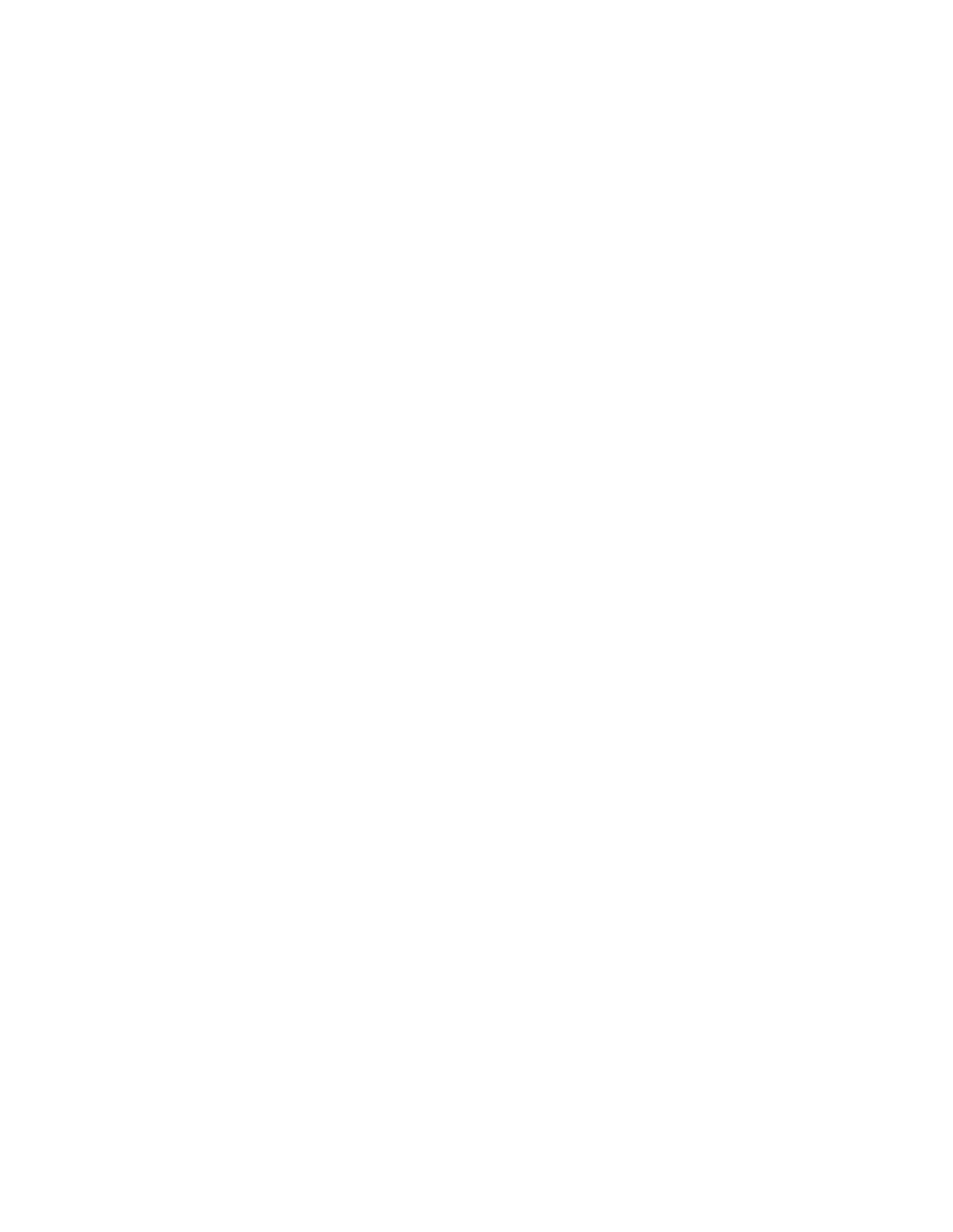# <span id="page-38-3"></span>**CHAPTER 3**

## <span id="page-38-1"></span><span id="page-38-0"></span>**Comparison of Access-Insensitive Systems for Employing and Sustaining Ground Forces**

**I**n the first two chapters of this study, the Congressional Budget Office described various systems that could be used to employ and sustain ground forces. Four of the systems would be limited to sustainment of troops only; the other four, including the Navy's planned Maritime Prepositioning Force (Future), would be capable of both employment and sustainment.

Although the alternatives were structured around the common objective of supporting a Marine expeditionary brigade plus a light Army brigade, there are nevertheless significant differences in other aspects of the capabilities they would provide. In this chapter, the relative advantages and disadvantages of the alternatives are examined with respect to several measures of military operational effectiveness: sensitivity to access limitations, geographic reach, strategic responsiveness, and the capability to sustain a ground force.

#### <span id="page-38-2"></span>**Sensitivity to Access Limitations**

The current interest in sea basing stems primarily from the perceived need to enhance U.S. forces' freedom of operation in so-called antiaccess or denied-access scenarios. Lack of access can arise for various reasons, including the unavailability of local infrastructure in undeveloped parts of the world, the lack of nations willing to grant basing or transit permission in a region, and military action on the part of an adversary to prevent the use of such bases or to directly attack U.S. forces as they are being deployed. This section of the chapter compares the ability that the sea-based alternatives and other employment-and-sustainment systems examined by CBO would have to operate in the face of such constraints. Two potential access constraints are considered: lack of access to local support resources (such as air bases,

port facilities, or airspace), and active military action on the part of an adversary to deny access.

#### **Access to Foreign Infrastructure and Transit Rights**

All of the alternatives examined in this study were structured to be insensitive to diplomatic or political restrictions that foreign governments might impose in the immediate area of operations. Each alternative would have no need for land facilities nearer than an advance base up to 2,000 nautical miles away. Despite that common general capability, constraints could still arise along the logistics supply line that would stretch from the United States, through the advance base, and to the ground units being supported. $1$  Such constraints would affect the systems in each alternative differently.

**The Advance Base.** Consistent with the Department of Defense's plans for sea basing, the alternatives examined in this study are predicated on the assumption that an advance base located within 2,000 nm of the supported ground units would be available as part of the logistics pipeline that would have to be established from the United States. Some of the alternatives that CBO examined, however, would require more substantial support from an advance base than would others. An alternative is sensitive to access at an advance base to the extent that the support needed is critical to accomplishing the mission.

Alternatives E1 and E2 (the planned future MPF and the sea base equipped with new heavy-lift rotorcraft, respectively) rely particularly on an advance base. For those

<sup>1.</sup> It might be necessary to establish more than one advance base to support a single operation. For example, an air base and a port might be needed to receive supplies sent from the United States on aircraft and ships. For simplicity, references to "the advance base" in this study are meant to encompass one or more bases.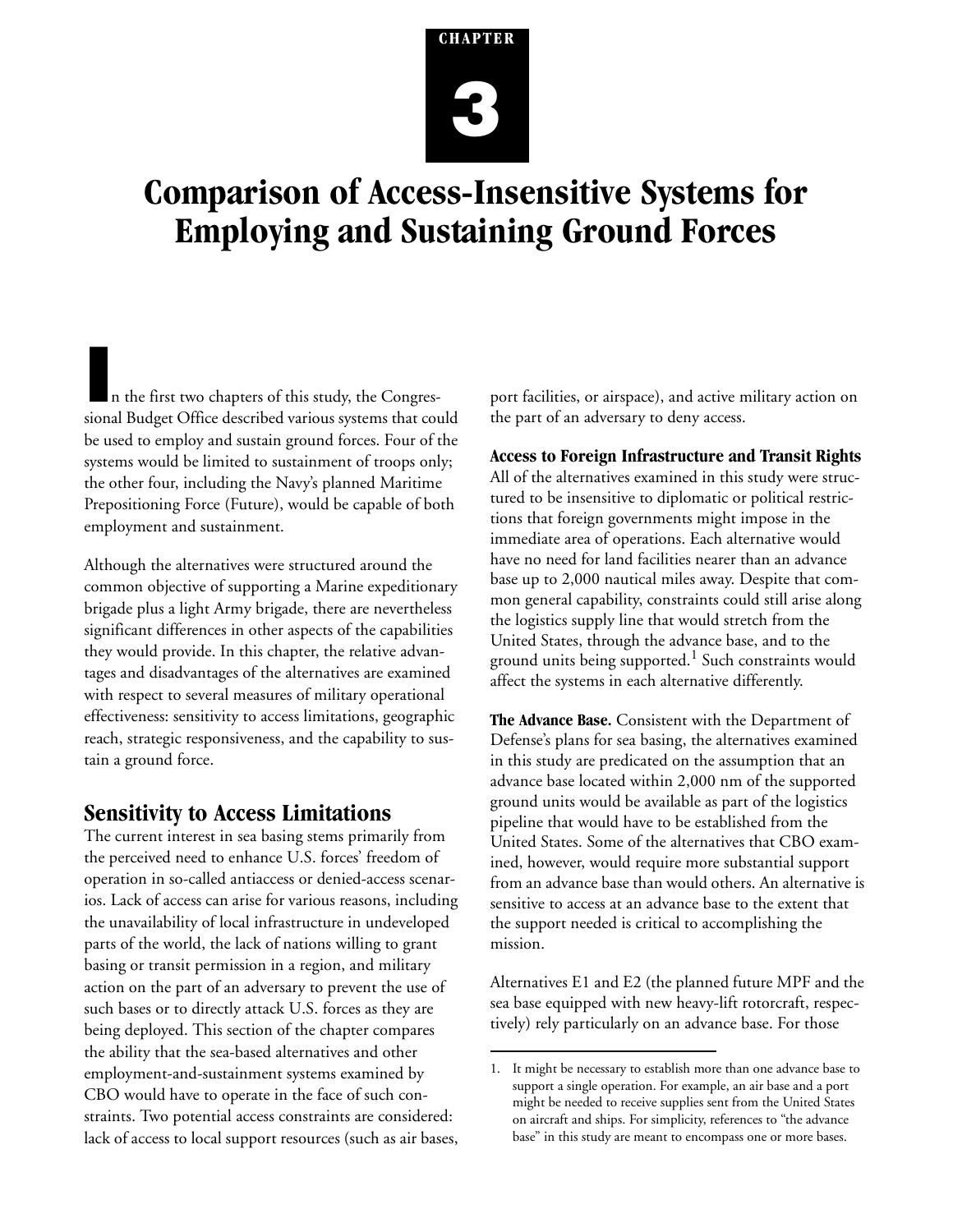alternatives, the advance base must be immediately available to support the closure and assembly phases of a force deployment. Additionally, the advance base for Alternatives E1 and E2 must be capable of receiving large numbers of personnel and cargo: The Marine Corps estimates that nearly 200 missions by large aircraft (Air Force C-17s and commercial 747s) would be needed to deliver the fly-in portion of a MEB. The advance base must have adequate airport facilities to receive those aircraft as well as the capacity to move people and cargo from the airport to the sea base (if the ships that formed the sea base were to stop at a nearby port) or to intratheater transports that would travel to the sea base. If the MEB's helicopters arrive via airlift, hangar space must also be available to assemble and test them. Alternatives E3 and E4 (the amphibious task force with sea-based sustainment and the employment and sustainment by airship, respectively) would not require an advance base to support employment operations because the ground force would be both assembled and embarked in the United States and then transported directly to the area of operations.

All of the alternatives except E4 would require an advance base during sustainment operations. Alternative S3 (sustainment by airdrop) could deliver only 1,000 tons per day of supplies over distances up to 2,000 nm, so it would require access to an advance base from the outset. As was noted in [Chapter 2,](#page-28-3) the number of aircraft needed under Alternative S3 would have to nearly quadruple if missions had to be flown from the United States to the Indian Ocean region. Similarly, Alternative S4 (sustainment by airship) would need about triple the number of airships—seventeen versus six—to provide sufficient supplies from the United States if an advance base was unavailable. Alternative E4 would not require an advance base because the 40 airships needed to deliver a MEB in a single lift would be enough to support sustainment from the United States.

The sea-based alternatives would need an advance base with port facilities capable of receiving container ships and transferring their cargo to the T-AKEs that would shuttle back and forth from the sea base. Some time would be available to establish the advance base because supplies stored on the T-AKEs would be adequate for the early days of sustainment operations. (Analyses conducted by Navy staff suggest that it might be as long as two weeks before the first T-AKE must depart the sea base for resupply at an advance base.)

The more substantial the required support, the more limited the number of locations that might be available to provide it. The magnitude of operations required at an advance base under Alternatives E1 and E2 could exceed that available at any single base and might require access to multiple locations. Additionally, deployment under Alternatives E1 and E2 would have a higher diplomatic profile because more than 10,000 Marines would pass through the advance base. For example, instead of a quiet cargo transfer operation on a military air base, it might be necessary to move large numbers of troops from an airport and through town to a seaport for embarkation on the sea base's ships or intratheater shuttle ships. Foreign nations might be less likely to provide access to advance bases for such high-profile operations.

**Transit Rights.** The need for access to a foreign nation's airspace or territorial waters could also constrain U.S. efforts to deploy and operate ground forces. Restricted access to territorial waters would be unlikely to have a significant impact on the alternatives examined by CBO, however. There are few shipping chokepoints around the world (a major canal such as the Suez is an example), and the ships in Alternatives E1, E2, S1 (the sustainmentonly sea base with existing aircraft), and S2 (the sustainment-only sea base with new heavy-lift rotorcraft) could be prepositioned in a location that would minimize the chance that transiting such a chokepoint would be necessary. The ships in Alternative E3 would have a greater chance of encountering restrictions at shipping chokepoints because they would sail from the United States. That constraint could result in delays of several days if the task force must sail a longer route (for example, around the Cape of Good Hope). Most shipping chokepoints are in international waters and would not be vulnerable to restricted access by a foreign nation. Once in their area of operations, the ships in the sea-based alternatives would be expected to remain 25 nm offshore, in international waters.

Landing craft going ashore would probably only enter the territorial waters of the nation where the U.S. ground forces would be operating. Similarly, ship-to-shore aircraft would most likely fly only in the airspace of the nation where ground operations were being conducted. That may not be the case for the alternatives that rely on the direct delivery of supplies by air (Alternatives E4, S3, and S4). If access to airspace is restricted, then air-drop missions will have to travel significantly longer routes. That complicates mission planning and increases the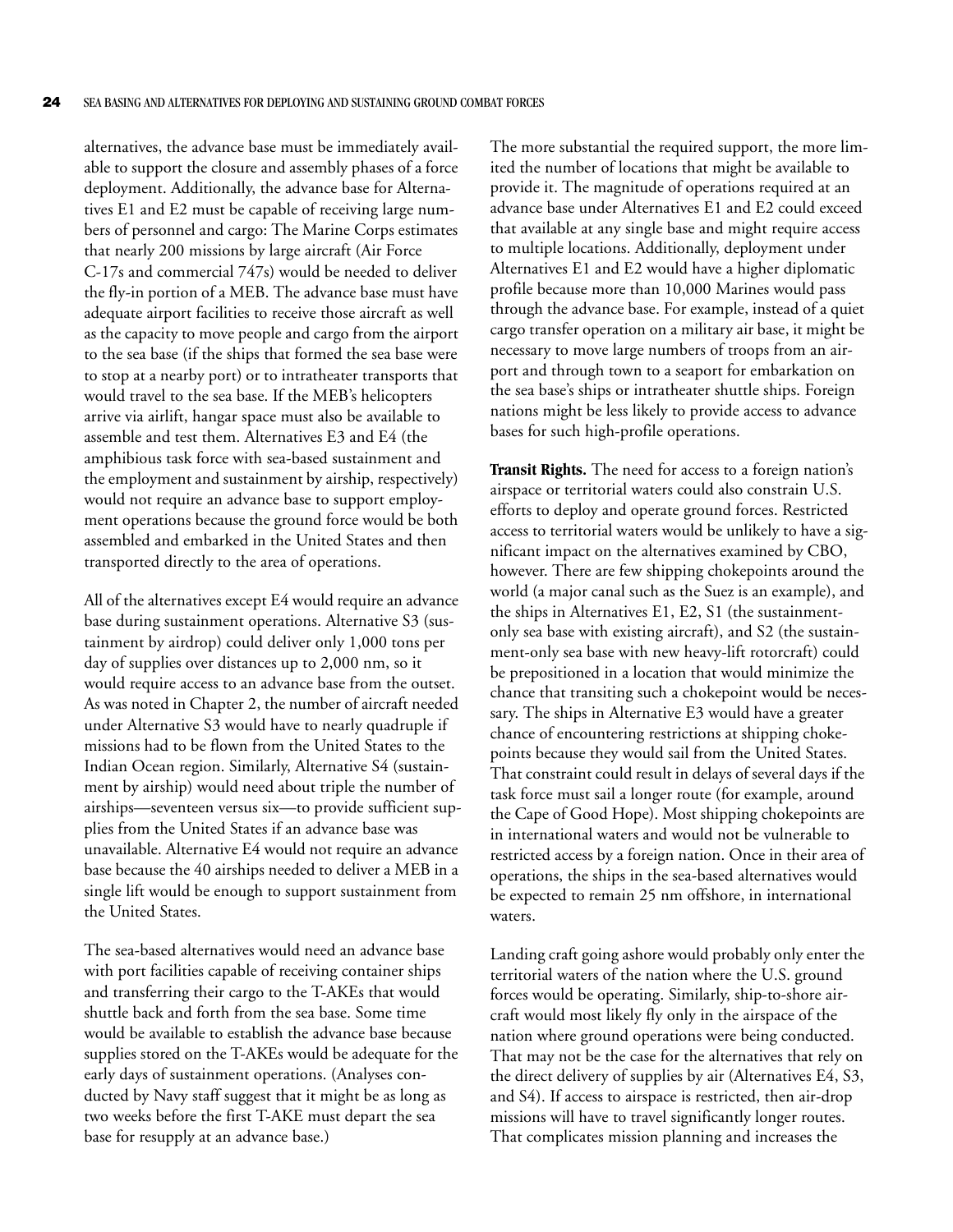resources that must be dedicated to the operation. For example, an air-drop mission from an advance base in Kuwait would have about a 1,400 nm flight distance down the Persian Gulf and up over Pakistan to serve a ground unit operating near Kandahar in Afghanistan. The direct distance over Iran would only be slightly more than 900 nm. The longer distance would increase the number of C-17s required to maintain a given flow rate of supplies by about 50 percent and would probably introduce a greater need for airborne tankers to support the air-drop aircraft.

Airship operations (as in Alternatives E4 and S4) could be particularly sensitive to airspace restrictions. Because airships fly at relatively low speeds, a given increase in flight distance would result in a greater increase in transit time compared with conventional aircraft. Additionally, foreign nations might be more reluctant to grant transit rights to airships because of the higher profile such transits would have. The transit of cargo aircraft cruising above 30,000 feet would have a much lower profile than the transit of airships the size of several football fields flying at well below 10,000 feet.

#### **Vulnerability to Enemy Defenses**

Another factor that could limit the use of the systems examined in this study is military action or the threat of military action by an adversary. Indeed, the threat of military action against advance bases in a region could deter otherwise friendly nations in the region from allowing access to U.S. forces. This section of the chapter considers the potential impact of direct threats to U.S. forces operating in a region. The vulnerability of the systems examined in this study to an enemy's defenses can be split into two categories: threats to ships in the sea-based alternatives and threats to aircraft in all of the alternatives.

**Antiship Threats.** Several types of weapons could be used to attack the ships at a sea base. Those weapons include antiship cruise missiles, strike aircraft, submarines, and naval mines. The first layer of defense against those threats is distance: Sea-based ships would be expected to remain at least 25 nm offshore, or "over the horizon." At that or greater distances, an enemy would need moresophisticated systems to detect and track sea-based ships. In addition, the deeper water usually found farther from shore would make it more difficult to for an enemy to plant effective minefields, and enemy submarines would be more easily detected in deeper water. Finally, being over the horizon from shore could aid U.S. forces in

defending against cruise missiles because defensive radars are better able to detect and engage incoming missiles when they are not masked by the background signal reflected from a nearby coastline.

Despite the advantages of remaining far offshore, sea bases will nonetheless need robust defenses because a single hit could render inoperable a significant fraction of a base's capability. The Navy is developing "Sea Shield" to provide that defense. As currently envisioned, Sea Shield will consist of surface combatants, submarines, and aircraft working together to defeat the threats described above. If those defenses failed to prevent attacks from reaching the sea base, the ships built to commercial survivability standards—the T-AKRs, T-AKEs, and mobile landing platforms—would be especially vulnerable. Those ships would be more vulnerable because, compared with ships built to naval standards, they typically have less compartmentalization to limit the amount of water that can enter the hull from any single hit. They also have less redundant systems and less robust damagecontrol capabilities. In addition, ships operated by the Military Sealift Command are not currently equipped with self-defense weapons (such as the Rolling Airframe Missile or the Close-In Weapon System), which would provide a final layer of defense against missile attacks.

The commercially designed ships carrying large numbers of Marines in Alternatives E1 and E2 could be particularly vulnerable. Twelve of the fifteen prepositioned ships in Alternative E1 would be built to commercial standards; only the two LHAs and the LHD would be built to naval standards. If the three new-design aviation ships under Alternative E2 were built to commercial standards, only two of seventeen ships would have the higher survivability construction. Ships in Alternative E3 would have a much better chance of survival in an attack because only the three T-AKEs would be of commercial design. The fifteen or so ships in the amphibious task force would be of naval design, and those ships would be armed with self-defense weapon systems.

Although a catastrophic loss would be less likely for a naval ship than for a commercial ship, even naval ships could be rendered inoperable if hit. Such a "mission kill" against a ship in a sea base could seriously degrade the support that could be provided ashore. For example, damage to one of the aviation ships in any of the seabased alternatives could substantially reduce the base's ability to move sustainment supplies ashore. Thus, even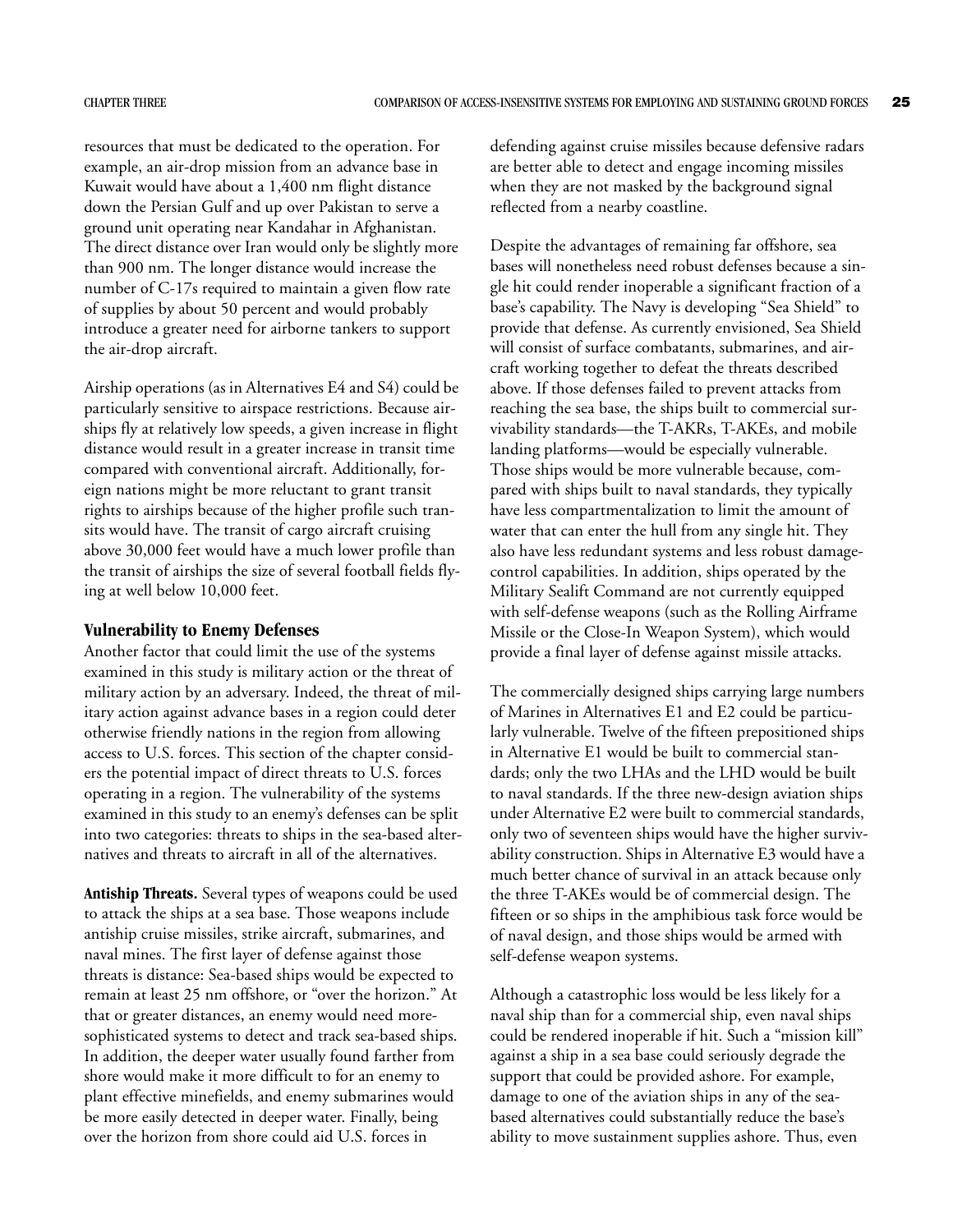while ashore, supported ground units would be critically dependent on the survivability of the ships offshore.

**Antiaircraft Threats.** Perhaps more problematic than antiship threats would be air defenses that an adversary could use to damage or destroy U.S. aircraft delivering troops or supplies. Because sea-based operations would include large numbers of rotorcraft moving to and from fairly predictable locations, an adversary would know the location of the ground unit and would probably have at least a general idea of the location of the sea base. Helicopter losses in Operation Iraqi Freedom have highlighted the potential vulnerability of those aircraft to even unsophisticated defenses.

Certain tactics could improve the survivability of seabased aircraft. Those tactics include operating at night as much as possible and flying varied and circuitous routes. Even using those tactics, however, it would probably be impossible to fully suppress low-altitude threats because they are hard to detect and can be widely spread over the battlefield. Moreover, using those tactics would reduce the effectiveness of aircraft operations by decreasing the time available each day for flight operations and by limiting the effective distance to which ground forces could be supported.

The air-drop aircraft in Alternative S3 can operate at higher altitudes, above the reach of most of the threats facing lower-altitude rotorcraft. Higher-altitude air defenses tend to be much fewer in number because they are more expensive and require trained crews to operate them effectively. Also, because higher-altitude air defenses usually rely on radar to engage their targets, those threats are easier to locate and suppress with electronic jammers or attack with antiradiation missiles. The vulnerability of large transport aircraft would require that enemy defenses be thoroughly suppressed before airdrops could begin. Depending on the availability of Navy or Air Force defense-suppression aircraft, resupply via airdrop could be severely hampered by those air defenses.

The hybrid airships in Alternatives E4 and S4 could have unique advantages in terms of survivability. On the one hand, their large size, low altitude, and slow speed would make airships very easy to detect, track, and shoot at. On the other hand, proponents argue, although an airship might be easy to hit, it could operate successfully in a threatening environment, for several reasons:

- $\blacksquare$  A large airship could easily carry an extensive set of defensive systems, such as missile countermeasures and even air-to-air missiles to defend against hostile aircraft.
- The cargo compartments could be armored with materials that are too heavy or bulky for use on conventional aircraft.
- $\blacksquare$  The low speed of an airship means that if it was hit, it would not be susceptible to the severe dynamic stresses that can cause conventional aircraft to break up in flight when damaged.
- $\blacksquare$  The helium in the compartments of the hull would be at only a slightly higher pressure than the ambient atmosphere, so it would leak very slowly out of any holes shot in the hull. Consequently, if an airship was hit by ground fire, it would not pop (like a rubber balloon) but rather lose buoyancy slowly (like a Mylar balloon).

Investigating the validity of such claims would be an important part of any program to develop a heavy-lift hybrid airship.

Defending airship landing zones could pose problems as well. Although the airships would not require access to infrastructure (such as air bases), simultaneously unloading 40 airships would require access to a very large area. For example, access to a total of more than four square miles of defended landing zones would be required if each airship needed three times its length and width for safe maneuvering while landing and unloading a brigade under Alternative E4. Similarly, each delivery location for sustainment supplies would need a large open area to accommodate an airship under Alternative S4. That need for so much space to employ and sustain troops would pose greater tactical complications than would employment and sustainment by airdrop or aircraft from a sea base because those systems would be able to deliver smaller loads into more constrained areas.

### <span id="page-41-0"></span>**Geographic Reach**

Although access can be limited by factors such as political restrictions and enemy defenses, an overarching constraint on accessibility is determined by operational reach—the physical ability to get forces to wherever they are needed to meet a theater commander's objectives. The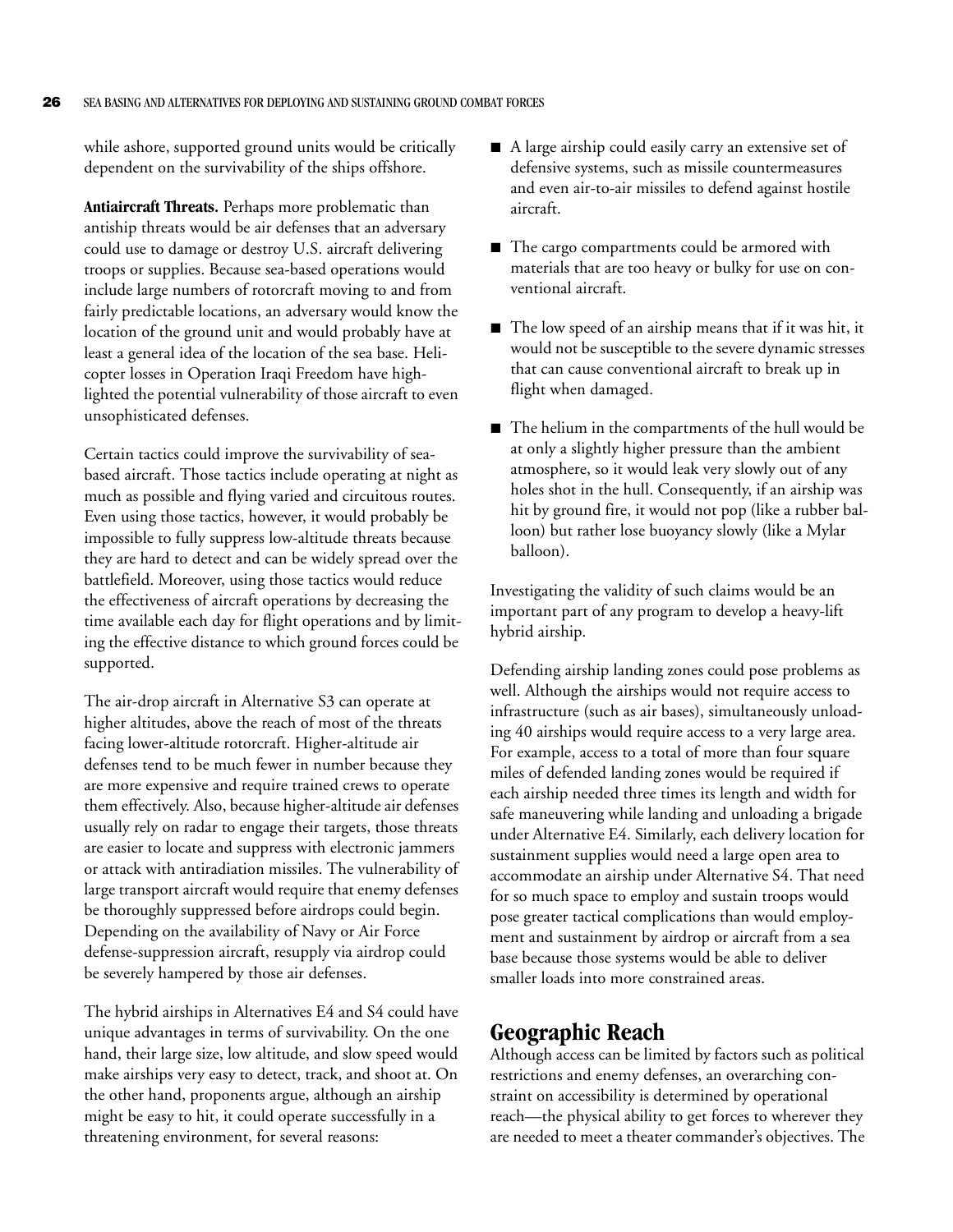reach offered by military systems stems from two primary factors: the flexibility to establish bases of operation where they are needed around the world, and the radius of operation from those bases. For example, heavy bombers are able to reach targets anywhere in the world from bases in the United States because of their long range and the availability of airborne tanker support. By comparison, short-range Navy fighters achieve nearly global reach by having access to bases—aircraft carriers—that can be located around the world. Because those bases are limited to major bodies of water contiguous with the word's oceans, however, there are practical limits to the inland reach of naval fighters.

#### **Constraints on Operational Reach for the Alternatives CBO Examined**

Sea-based operations would be subject to geographic constraints. Although the sea bases themselves would have access to the approximately 70 percent of the Earth's surface that is ocean, ground forces employed or sustained by them would have access only to land areas within range of their ship-to-shore aircraft. Sea-based Alternatives E1, E3, and S1 were structured to support operations with flight distances up to 110 nautical miles from the ships. Alternatives E2 and S2 were structured to support operations with flight distances up to 220 nm. In practice, however, the actual reach inland for the seabased aircraft would be considerably shorter, for several reasons. First, the ships in a sea base would be expected to remain at least 25 nm offshore to make them more difficult to detect and attack. Second, the sea-based ships could not always be positioned perpendicularly offshore (for the shortest distance) from supported ground units. Third, once over land, aircraft are likely to fly evasive flight paths to make it more difficult for an adversary to position defenses along their routes. Increases of roughly 30 percent in flight distances can be expected if efforts must be made to avoid air defenses. Those considerations could reduce the effective operational reach inland to as little as about 60 nm for planned aircraft and about 130 nm for the longer-range new heavy-lift rotorcraft. High terrain in the vicinity of the coast could further limit operations because the performance of rotorcraft decreases with increasing altitude.

Employment and sustainment by airdrop or airship would not be subject to the geographic constraints on sea-based operations. The C-17 aircraft postulated under Alternative S3 could reach any point on the Earth with suitable air bases and aerial refueling. Heavy-lift airships

would also have the range to reach any point on the Earth, but their estimated maximum altitudes of about 6,000 feet above sea level could constrain operations at higher elevations or force the airships to fly circuitous routes around high terrain.

#### **Implications of Geographic Constraints**

Limits on operational reach have broad implications for where expeditionary forces can or cannot be employed as well as more scenario-specific implications for how effectively forces could be employed in a given conflict.

**Global Implications.** On the basis of data from Columbia University, CBO estimates that approximately 20 percent of the Earth's land surface is within 54 nm (100 kilometers, or km) of coasts, and about 30 percent is within 108 nm (200 km). Those inland distances roughly correspond to the two sea-based aircraft distances (110 and  $(220 \text{ nm})$  described above (see [Figure 3-1\)](#page-43-0).<sup>2</sup> Those percentages do not vary substantially among the continents. Thus, the ground forces supported by the sea-based alternatives examined in this study would be limited to operating on approximately those fractions of the world's continents.

Sustainment of forces by airdrop (Alternative S3) would not be geographically constrained, provided aerial refueling was available to extend the C-17's range. About 10 percent of the world's land area would not be accessible to airships (Alternatives E4 and S4) if airships were limited to flying in areas with ground elevations no greater than 5,000 feet above sea level. (A ground elevation of 5,000 feet would give the airships about 1,000 feet of clearance.)

The ability to operate in regions of greater population density provides a different perspective on the effective reach of sea-based ground forces. Military forces may be needed more frequently in regions with greater concentrations of people because such areas are more likely to experience political instability. Also, in the event of a conflict, such areas are more likely to have the economic resources to field military forces of sufficient strength to require the commitment of substantial U.S. military

<sup>2.</sup> Those percentages exclude Antarctica. See Columbia University, Socioeconomic Data and Applications Center, Population, Landscape, and Climate Estimates (PLACE) data, available at http:// sedac.ciesin.columbia.edu/.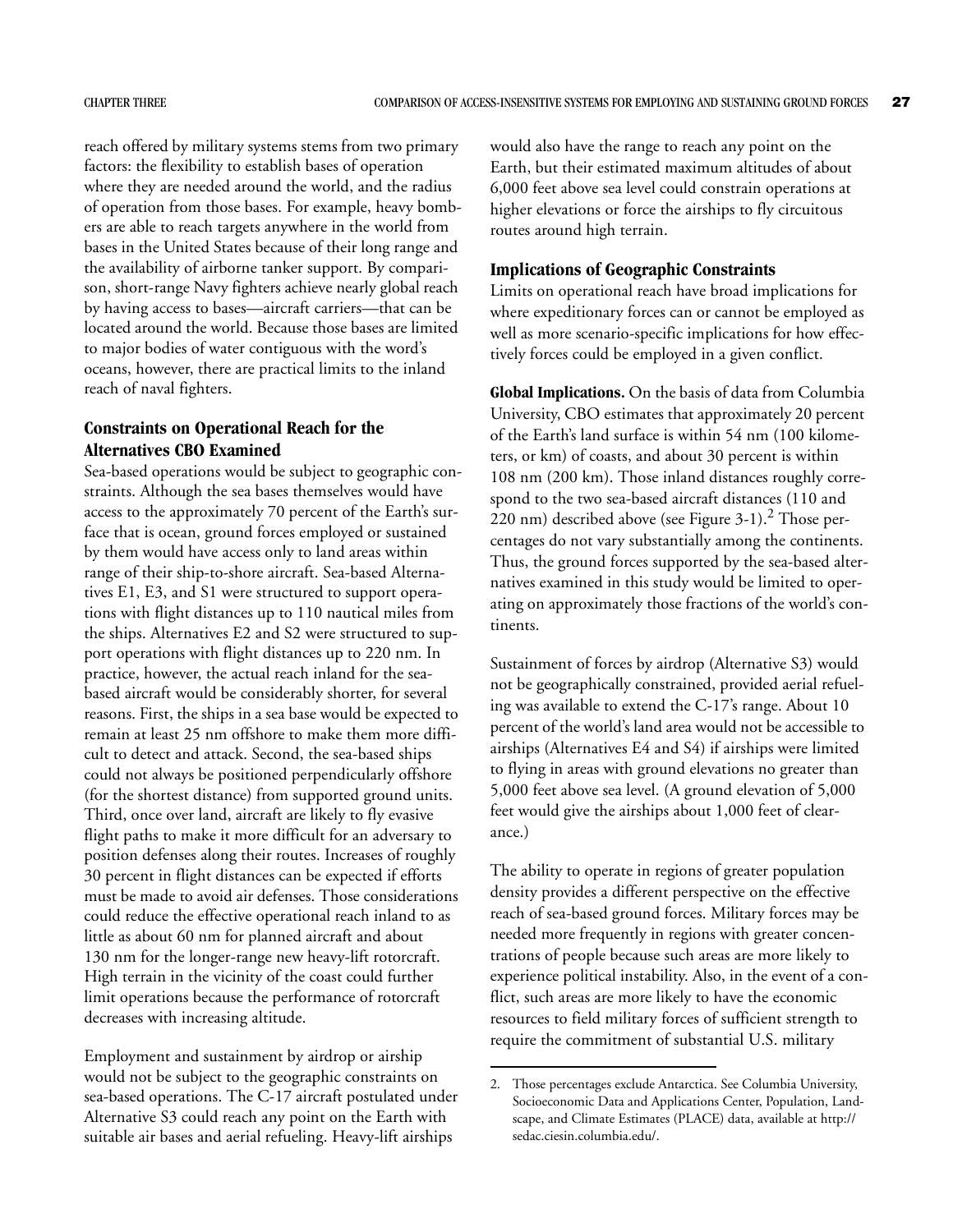<span id="page-43-0"></span>**Figure 3-1.**



#### <span id="page-43-1"></span>**Worldwide Proximity of Land Area and Population to the Seas**

forces. [Figure 3-1](#page-43-0) shows that the fraction of the world's population living in areas accessible to sea-based forces is significantly higher than the fraction of land area. For example, more than 45 percent of South America's population in 1995 was estimated to live on the 15 percent of land located within 100 km of a coast. Averaged worldwide, about 38 percent of the population in 1995 lived on the 20 percent of land within 100 km of a coast, and almost 50 percent of the population lived on the 30 percent of land within 200 km of a coast.<sup>3</sup>

**Scenario-Specific Implications.** Although the fraction of the world's land area and population that can be reached by sea-based aircraft is limited, a much higher fraction of the world's nations—about 85 percent—are not landlocked and would therefore be at least somewhat accessible to sea-based aircraft. Whether that accessibility would be militarily useful, however, would depend on the particular scenario. Small countries and countries with lengthy coastlines would be more accessible to sea-based forces than large countries with little or no coastline. For example, on the basis of flight distances, nearly all of

3. Demographic trends since 1995 have shown a continued concentration of human populations at the coasts of the world's oceans and other major bodies of water.

North Korea would be accessible to the aircraft that would be operated under the sea-based alternatives (see [Figure 3-2](#page-44-0)). Mountainous terrain in North Korea could reduce accessibility somewhat, however.<sup>4</sup> All of North Korea would be accessible to airdrop, and well over 90 percent of that country's land area and population would be accessible to airships.

A large country such as Iran would be far less accessible to ground forces operating from a sea base. Despite a long coastline on the Persian Gulf and Gulf of Oman, only about 14 percent of the land and 11 percent of the population would be accessible to the shorter-range ship-toshore aircraft forces included under Alternatives E1, E3, and S1. Twenty-nine percent of the land and 15 percent of the population would be accessible to the n-HLR aircraft included in Alternatives E2 and S2. As with North Korea, all of Iran would be accessible to airdrop. Many parts of Iran are mountainous—for example, nearly 40 percent of Iran's land area and almost half its population are at elevations greater than 5,000 feet above sea level and thus would present limitations to airship operations.

<sup>4.</sup> In those examples, it was not practical for CBO to include detailed flight performance as a function of altitude for aircraft operating on specific flight paths.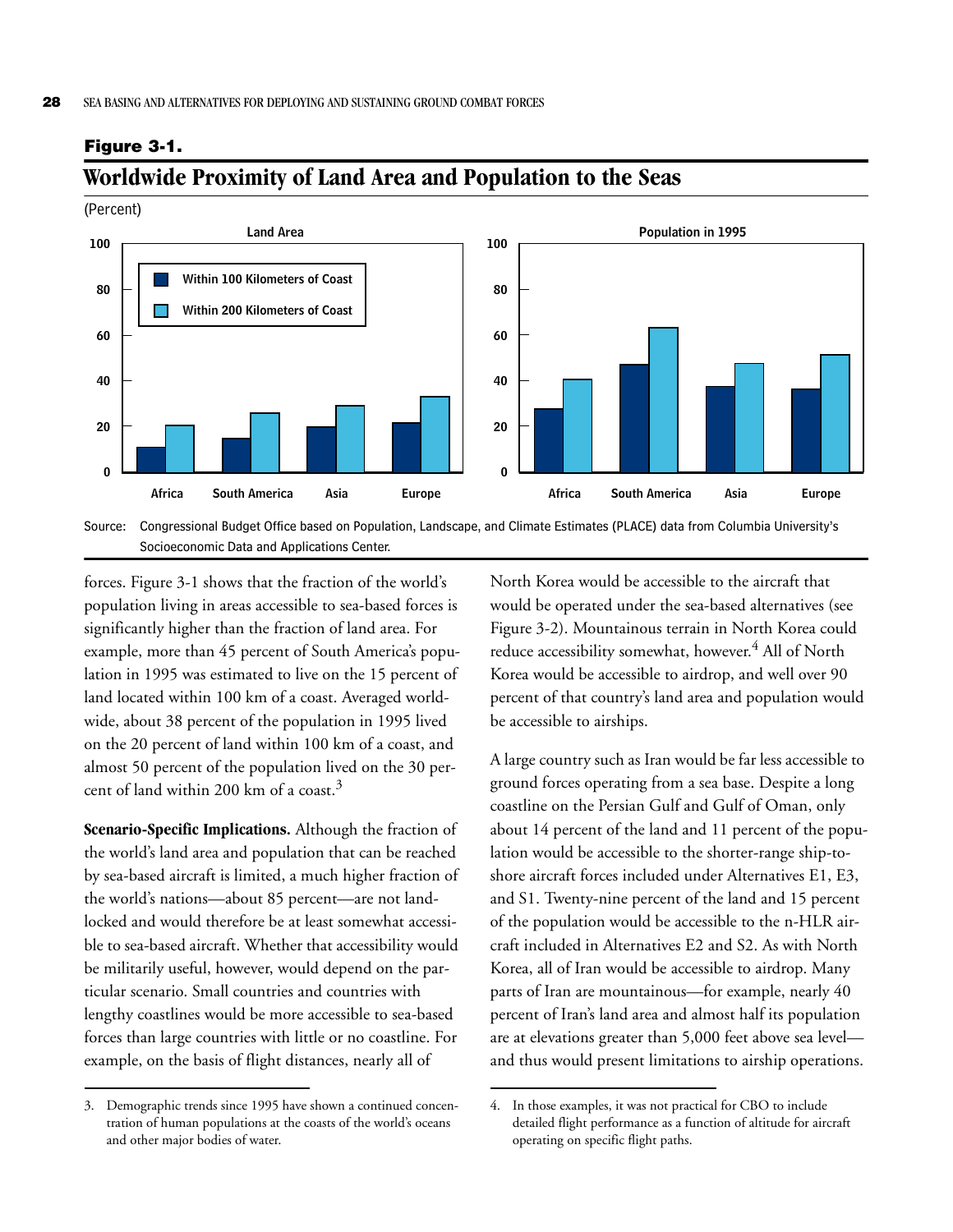#### **42 42 40 40 SOUTH KOREA 38 124 126 128** *Yellow Sea* **128 130** *Sea of Japan* **CHINA Pyongyang** *Korea Bay* **0 50 100 km 0 50 100 mi.** *Caspian Sea* **TURKMENISTAN SAUDI ARABIA IRAQ KUW. UAE PAK. AFG. UZB.** *Gulf of Oman Persian Gulf* **50 60 60 30 30 40 Tehran 0 0 100 200 mi. 100 200 km North Korea** Iran **Force Range 220 nm, no threat 220 nm, 30% threat penalty 110 nm, no threat 110 nm, 30% threat penalty Accessibility with 30% Threat Penalty Land Area Population 110 nm Force 220 nm Force 81% 99% 91% 99% Accessibility with 30% Threat Penalty Land Area Population 110 nm Force 220 nm Force 14% 29% 11% 15%**

#### <span id="page-44-0"></span>**Figure 3-2.**

## <span id="page-44-1"></span>**Areas of Operation Supportable by Sea-Based Aircraft**

Source: Congressional Budget Office.

Notes:  $nm =$  nautical mile.

A threat penalty is the additional distance an aircraft would need to fly to avoid potential air defenses.

## **Strategic Responsiveness**

Strategic responsiveness is the ability to get a force to where it is needed in an allotted time. For the alternatives that are designed to deploy and employ ground forces (E1 through E4), these three aspects of strategic responsiveness are particularly important:

- $\blacksquare$  The time required to get the force into position to commence operations,
- $\blacksquare$  The size of the force that can be moved in the allotted time, and

■ The type of force (light, medium, or heavy) that can be moved in that time.

The latter two characteristics, in combination, reflect the strength of the force that can be employed. In general, smaller and lighter forces can be deployed more rapidly because they can be assembled more easily and require fewer transportation resources to move. For the sustainment-only alternatives (S1 through S4), strategic responsiveness is better measured by the ability to be in position no later than when the ground force that is to be supported begins operations.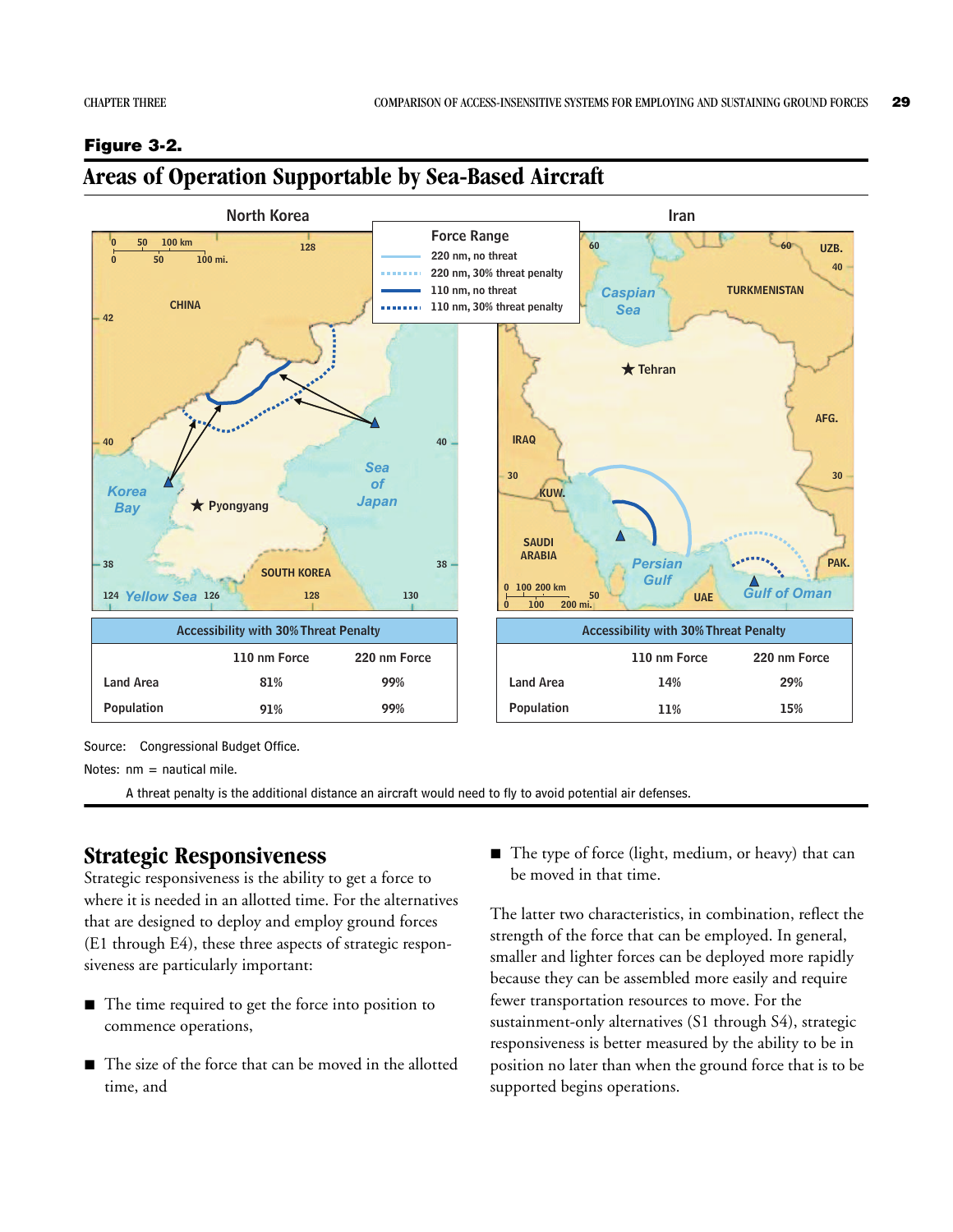#### <span id="page-45-0"></span>**Figure 3-3.**

## <span id="page-45-1"></span>**Responsiveness and Capacity of Existing Systems and Selected Alternatives**

(Unit weight, in tons)



Source: Congressional Budget Office.

The existing systems (denoted by the solid triangles and squares) are as follows: 1, a forward-deployed Marine expeditionary unit (responsiveness varies with required transit distances); 2, strategic brigade airdrop; 3, an Army infantry brigade combat team deployed by air (constrained by airbase capacity); 4, the current Maritime Prepositioning Force; 5, an amphibious task force; 6, an Army heavy brigade combat team deployed by air (constrained by air-base capacity); and 7, an Army heavy brigade combat team deployed by sea. The alternative systems (denoted by the open triangles) are

as follows: E1, the planned Maritime Prepositioning Force (Future) sea base; E2, the prepositioned sea base with new heavy-lift rotorcraft; E3, the amphibious task force with seabased sustainment; and E4, employment and sustainment by airship.

Unless otherwise noted, deployment times are from the United States.

#### **Responsiveness of Employment-and-Sustainment Alternatives**

As [Figure 3-3](#page-45-0) shows, the responsiveness and capacity of Alternatives E1 through E4 would vary. Alternative E1, the planned MPF(F), and Alternative E2, the sea base with new heavy-lift rotorcraft, would be capable of access-insensitive employment of a MEB within 15 to 17 days of activation to seacoasts almost anywhere in the world. (Access-insensitive capabilities are shown with triangles in [Figure 3-3,](#page-45-0) and access-dependent ones are shown with squares.) Alternative E3, existing amphibious forces coupled with T-AKEs to provide sustainment from the sea, would be able to deliver a MEB independent of access but it would take longer—an additional week or more might be needed to reach a distant theater because of the need to sail from the United States. The airship fleet in Alternative E4 could deliver a MEB-sized force in about seven days if the MEB could be ready to load in no more than 48 hours. (Alternatives S1 through S4 do not appear in the figure because they are unable to employ ground units.)

[Figure 3-3](#page-45-0) plots both the response time to deploy plus the strength of the ground unit deployed as represented by the total weight of the unit's equipment. That surrogate for unit strength captures both the size of the unit (larger units would typically have more vehicles) and the type of unit (stronger units typically have more armored, and hence, heavier, vehicles).

[Figure 3-3](#page-45-0) also illustrates how Alternatives E1 through E4 would compare with existing means of employing ground forces. From the perspective of deployment and employment, Alternatives E1 and E2 could deliver a MEB in about the same time as current MPF squadrons, but they would have the advantage of not needing access to local infrastructure such as ports and air bases. The access-insensitive employment capabilities in the current force that are more responsive than the employment-andsustainment alternatives are only capable of delivering units that are lighter or smaller than the medium-weight MEB. An airborne brigade could be kept on alert for deployment within hours, but the constraints of air transport limit the unit's equipment to light vehicles and artillery. The brigade would lack the armor and heavier fire support available to a MEB. Marine expeditionary units forward-deployed as part of expeditionary strike groups could respond very quickly; indeed, they might even be on the scene as a crisis erupted. Forward-deployed MEUs,

Notes: Two triangles separated by a solid line indicates a range of responsiveness.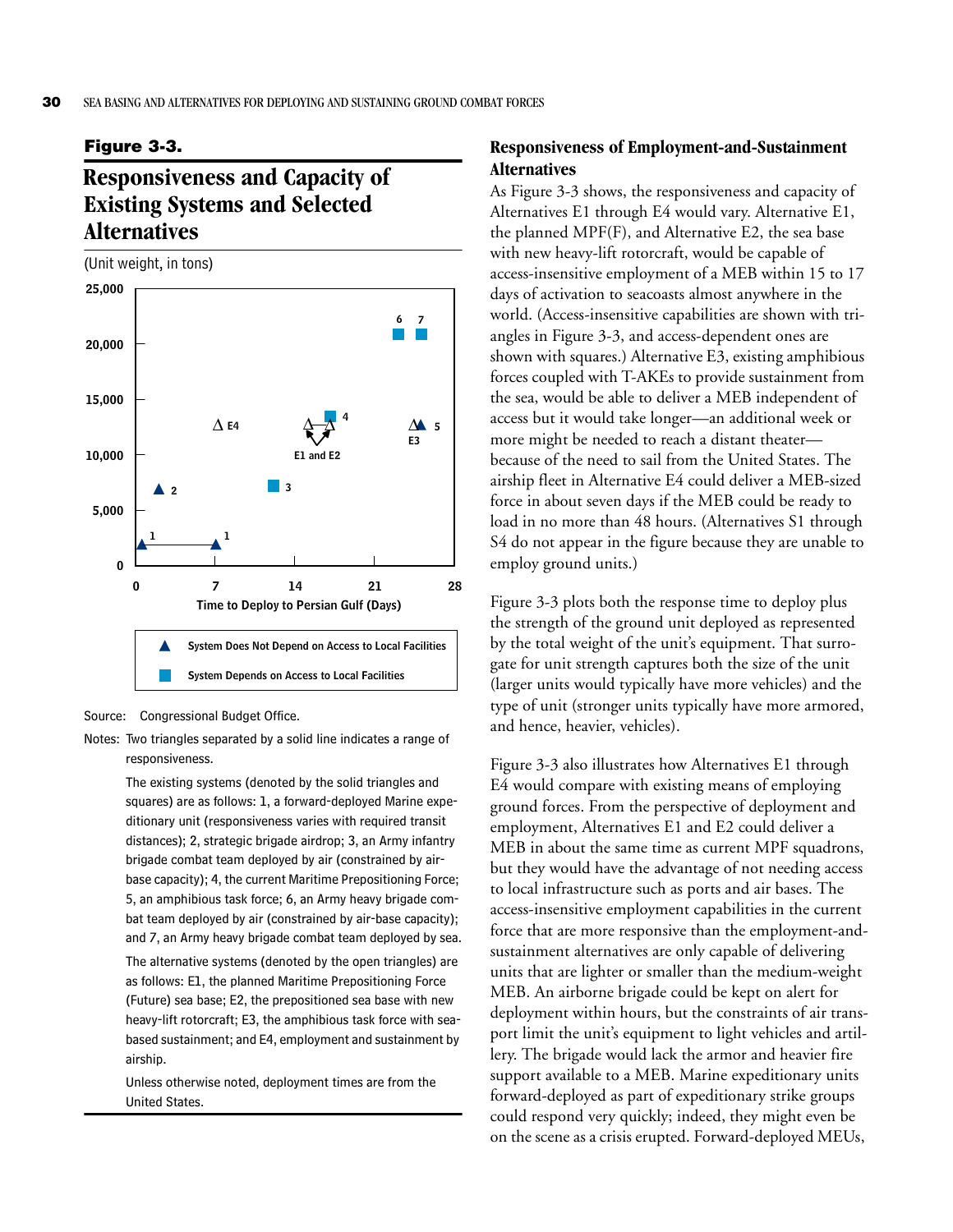although equipped with some armored vehicles, are only battalion-sized and they lack the MEB's additional aviation, fire support, and logistics capabilities.

There is currently no access-insensitive means of delivering a force heavier than the MEB envisioned for the MPF(F) or Alternatives E1 through E4. Heavy Army brigades can be deployed by air or by sea, but those means of deployment would require access to bases in the theater and would take more time than Alternatives E1 through E4—about three to four weeks at best, CBO estimates.<sup>5</sup> Employment of heavy forces from a sea base would have to be accomplished by surface-landing craft delivering the force over the beach because armored vehicles such as the Abrams tank and Bradley fighting vehicle are too heavy even for the n-HLR postulated under Alternative E2. (The heavier MEB vehicles such as M-1 tanks also go over the beach under Alternatives E1 and E2.) Airships could deliver a heavy brigade, but over 70 airships would be needed to do so.

#### **Responsiveness of Sustainment-Only Alternatives**

The responsiveness of the sustainment-only alternatives that involve sea bases, Alternatives S1 and S2, would probably be somewhat better than the responsiveness of the corresponding employment-and-sustainment alternatives (E1 and E2) because less equipment and fewer personnel would need to be deployed. Basic crews aboard prepositioned ships could immediately set sail for their destination, and additional people (such as the aircraft crews and maintenance personnel) could be called up and flown to the region. Depending on the time it took the ships to reach their destination, those sea bases could probably be ready for operations in well under a week, which would most likely be faster than the deployment of the forces they would support.

The sustainment-only alternatives that do not involve a sea base—the air-drop alternative (S3) and the airship alternative (S4)—could also begin deliveries of cargo within a few days. Although strategically responsive, Alternatives S3 and S4 would be less tactically responsive—a particular item would take much longer to reach the ground force than it would from a sea base because of the longer distance that would need to be flown. Whereas a sea base would only be 100 to 200 nm away, a base for air-drop aircraft or airships could be thousands of miles away. Tactical responsiveness is discussed later in this chapter.

#### <span id="page-46-0"></span>**Capability to Sustain a Ground Force**

The sustainment of ground forces can include providing supplies such as food, water, fuel, and ammunition as well as other support, such as maintaining equipment or providing medical services. The ability to provide supplies is largely determined by the cargo flow rates that can be established to the ground forces. The other sustainment activities depend on the availability of facilities such as hospitals or repair shops in the theater as well as the ability to move equipment and people from the combat area to where those facilities are located.

#### **Capacity of Cargo Throughput to Supported Ground Units**

All of the alternatives examined by CBO would be capable of maintaining the approximately 1,000 tons per day of cargo throughput needed to support a MEB plus a light Army brigade either from ships located offshore (as in Alternatives E1, E2, E3, S1, and S2) or from an advance base 2,000 nm away (as in Alternatives E4, S3, and S4). In addition, all of the alternatives could deliver vehicles at least as large as those that could be delivered by the planned MPF(F).

The sustainment-only sea-based alternatives include sufficient numbers of ship-to-shore aircraft to meet the delivery target of 1,000 tons per day out to the specified radius of operation. The sea-based alternatives capable of deploying a MEB would have a substantially larger throughput capacity because the capacity needed to move the air-landed portion of a MEB ashore in one period of darkness would be greater than the capacity needed to supply two brigades.

The aircraft throughput capacity inherent in the three employment-and-sustainment sea bases (Alternatives E1 through E3) would be about 2,500 tons per day, CBO estimates, more than double that of the sustainment-only alternatives. That rate could not be maintained indefinitely, however, unless additional cargo ships—T-AKEs, in particular—were added to maintain an adequate stock of supplies at the sea base. The Navy estimates that, for supporting a MEB and a light Army brigade, adequate

<sup>5.</sup> Air delivery could, in principle, be faster than that. An earlier CBO analysis indicated, however, that actual air-movement of ground units would most likely be constrained by air-base capacity in-theater. See Congressional Budget Office, *Options for Strategic Military Transportation Systems* (September 2005).